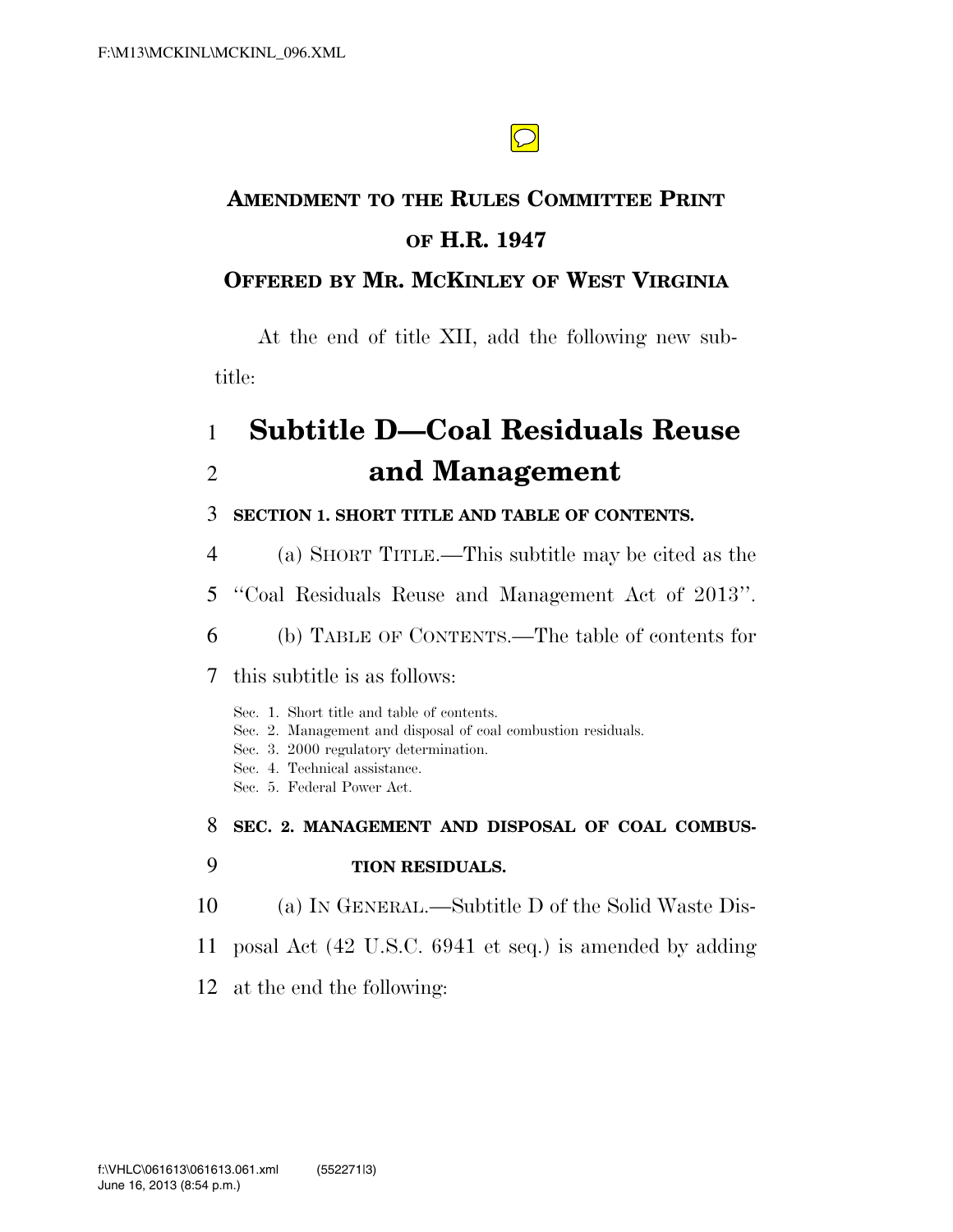$\mathfrak{D}$ 

# **''SEC. 4011. MANAGEMENT AND DISPOSAL OF COAL COM-BUSTION RESIDUALS.**

 ''(a) STATE PERMIT PROGRAMS FOR COAL COMBUS- TION RESIDUALS.—Each State may adopt, implement, and enforce a coal combustion residuals permit program if such State provides the notification required under sub- section (b)(1), and the certification required under sub-8 section  $(b)(2)$ .

9 "(b) STATE ACTIONS.—

10 "(1) NOTIFICATION.—Not later than 6 months after the date of enactment of this section (except as provided by the deadline identified under sub- section (d)(3)(B)), the Governor of each State shall notify the Administrator, in writing, whether such State will adopt and implement a coal combustion residuals permit program.

17  $\frac{17}{2}$  CERTIFICATION.

18 "(A) In GENERAL.—Not later than 36 months after the date of enactment of this sec- tion (except as provided in subsection 21 (f)(1)(A)), in the case of a State that has noti- fied the Administrator that it will implement a coal combustion residuals permit program, the head of the lead State implementing agency shall submit to the Administrator a certification 26 that such coal combustion residuals permit pro-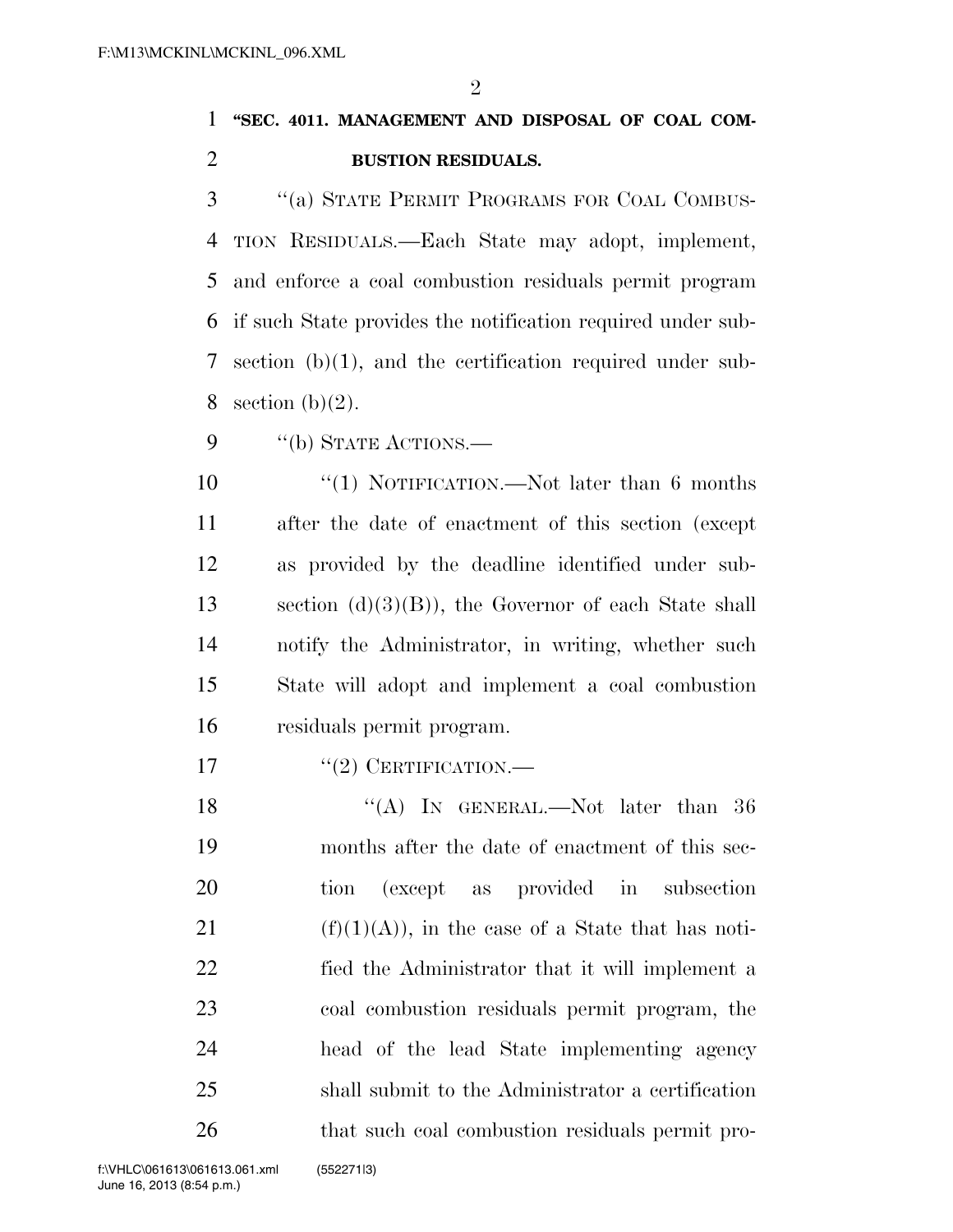| $\mathbf{1}$   | gram meets the requirements described in sub-    |
|----------------|--------------------------------------------------|
| $\overline{2}$ | section (c).                                     |
| 3              | $\text{``(B)}$ CONTENTS.—A certification<br>sub- |
| $\overline{4}$ | mitted under this paragraph shall include—       |
| 5              | "(i) a letter identifying the lead State         |
| 6              | implementing agency, signed by the head          |
| 7              | of such agency;                                  |
| 8              | "(ii) identification of any other State          |
| 9              | agencies involved with the implementation        |
| 10             | of the coal combustion residuals permit          |
| 11             | program;                                         |
| 12             | "(iii) an explanation of how the State           |
| 13             | coal combustion residuals permit program         |
| 14             | meets the requirements of this section, in-      |
| 15             | cluding a description of the State's—            |
| 16             | $\lq\lq$ (I) process to inspect or other-        |
| 17             | wise determine compliance with such              |
| 18             | permit program;                                  |
| 19             | $\lq\lq$ (II) process to enforce the re-         |
| 20             | quirements of such permit program;               |
| 21             | "(III) public participation proc-                |
| 22             | ess for the promulgation, amendment,             |
| 23             | or repeal of regulations for, and the            |
| 24             | issuance of permits under, such per-             |
| 25             | mit program;                                     |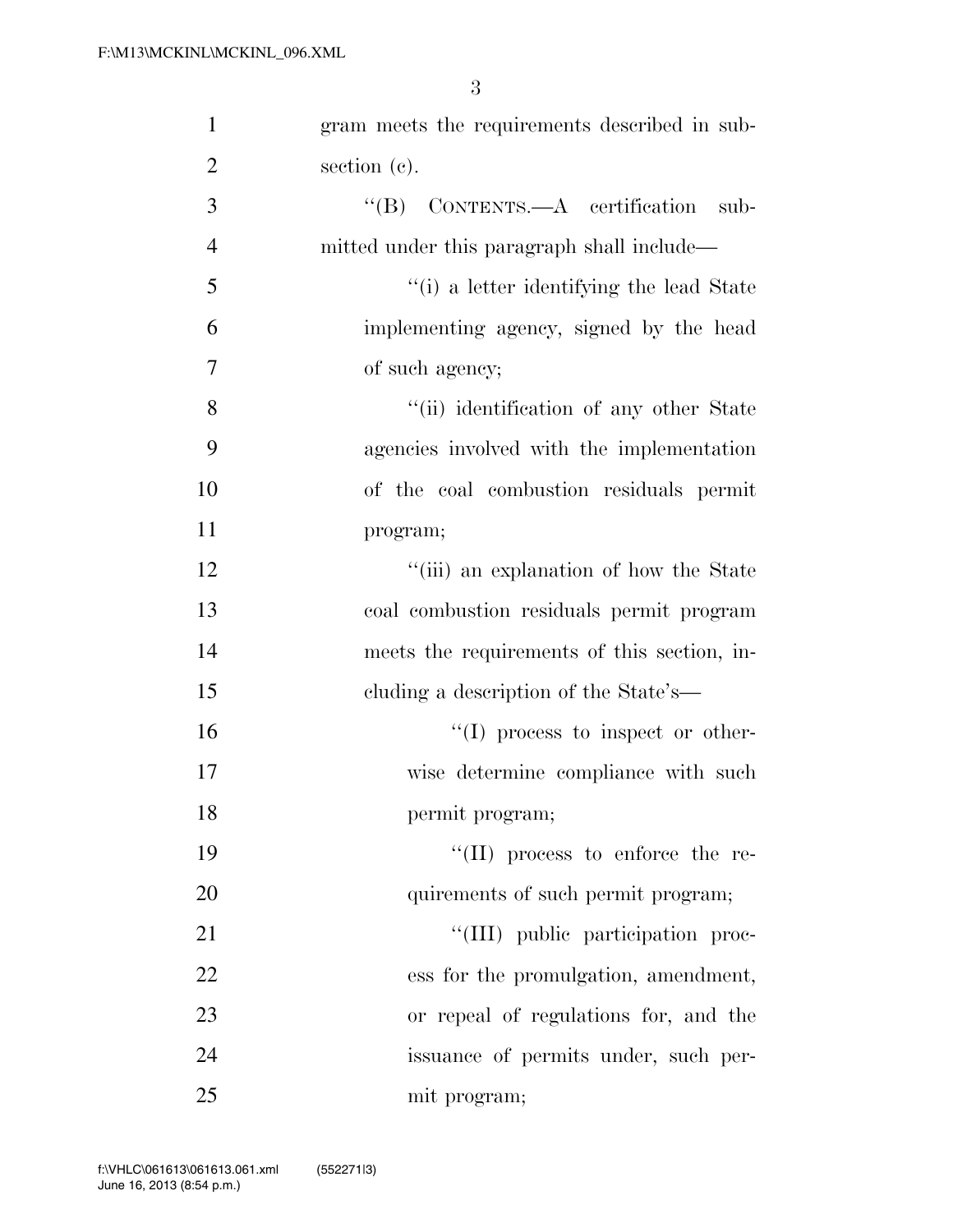| $\mathbf{1}$   | $``(IV)$ statutes, regulations, or                    |
|----------------|-------------------------------------------------------|
| $\overline{2}$ | policies pertaining to public access to               |
| 3              | information, such as groundwater                      |
| $\overline{4}$ | monitoring data; and                                  |
| 5              | $\lq\lq(V)$ statutes, regulations, or                 |
| 6              | policies pertaining to structural integ-              |
| 7              | rity or dam safety that may be ap-                    |
| 8              | plied to structures through such per-                 |
| 9              | mit program;                                          |
| 10             | "(iv) a certification that the State has              |
| 11             | in effect, at the time of certification, stat-        |
| 12             | utes or regulations necessary to implement            |
| 13             | a coal combustion residuals permit pro-               |
| 14             | gram that meets the requirements de-                  |
| 15             | scribed in subsection $(c)$ ; and                     |
| 16             | $\lq\lq$ (v) copies of State statutes and regu-       |
| 17             | lations described in clause (iv).                     |
| 18             | "(C) UPDATES.—A State may update the                  |
| 19             | certification as needed to reflect changes to the     |
| 20             | coal combustion residuals permit program.             |
| 21             | "(3) MAINTENANCE OF $4005(c)$ OR 3006 PRO-            |
| 22             | GRAM.—In order to adopt or implement a coal com-      |
| 23             | bustion residuals permit program under this section   |
| 24             | (including pursuant to subsection (f)), the State im- |
| 25             | plementing agency shall maintain an approved per-     |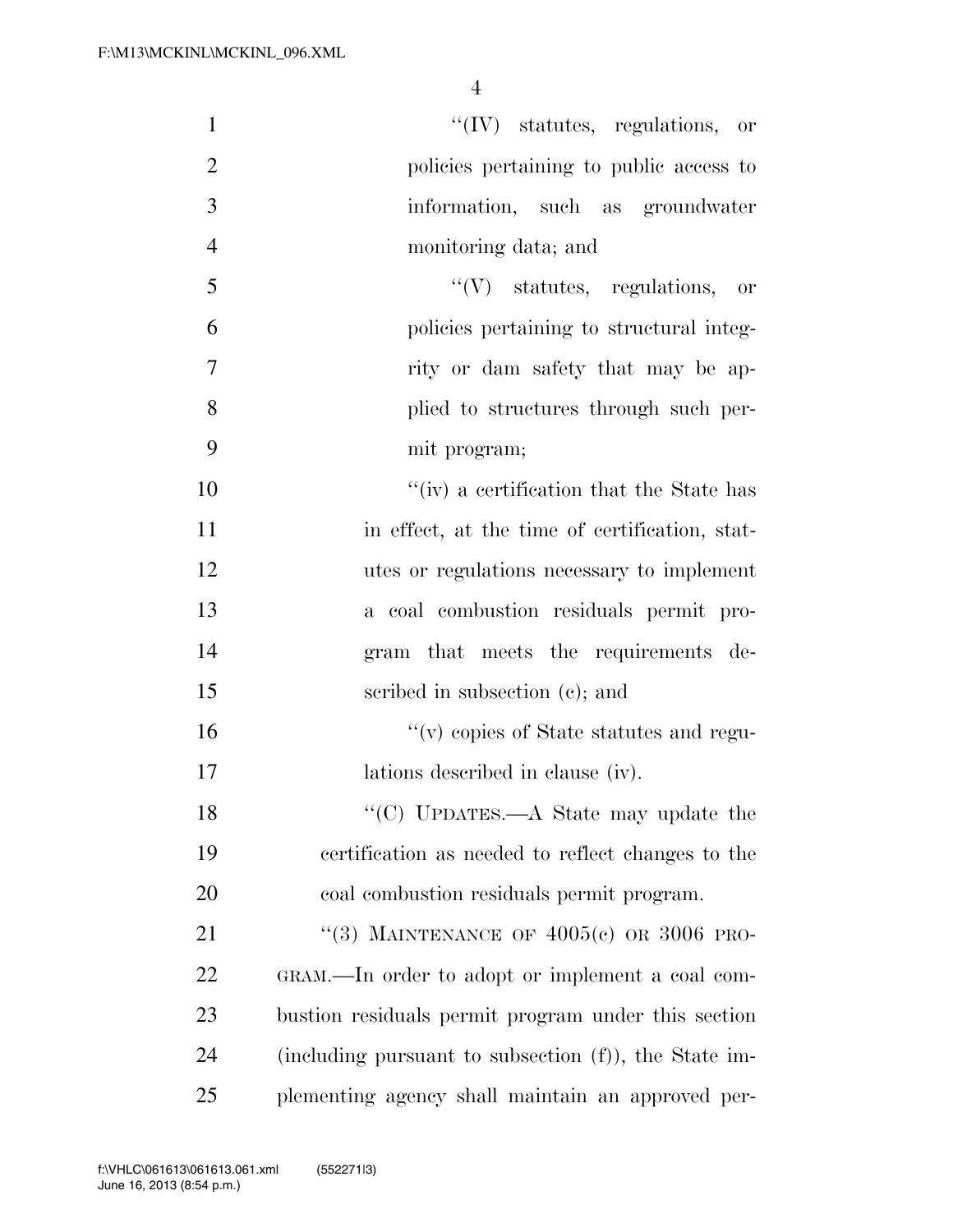| $\mathbf{1}$   | mit program or other system of prior approval and   |
|----------------|-----------------------------------------------------|
| $\overline{2}$ | conditions under section $4005(c)$ or an authorized |
| 3              | program under section 3006.                         |
| $\overline{4}$ | "(c) REQUIREMENTS FOR A COAL COMBUSTION RE-         |
| 5              | SIDUALS PERMIT PROGRAM.—A coal combustion residuals |
| 6              | permit program shall consist of the following:      |
| $\overline{7}$ | $``(1)$ GENERAL REQUIREMENTS.—                      |
| 8              | "(A) IN GENERAL.—The implementing                   |
| 9              | agency shall—                                       |
| 10             | "(i) apply the subset of the revised                |
| 11             | criteria described in paragraph $(2)$ to own-       |
| 12             | ers or operators of structures, including           |
| 13             | surface impoundments, that receive coal             |
| 14             | combustion residuals on or after the date           |
| 15             | of enactment of this section;                       |
| 16             | "(ii) with respect to structures that               |
| 17             | are receiving coal combustion residuals as          |
| 18             | of the date of enactment of this section,           |
| 19             | take the actions required under paragraph           |
| 20             | (3);                                                |
| 21             | "(iii) impose requirements for surface              |
| 22             | impoundments that do not meet certain               |
| 23             | criteria pursuant to paragraph (4); and             |
| 24             | "(iv) require that closure of structures            |
| 25             | occur in accordance with paragraph (5).             |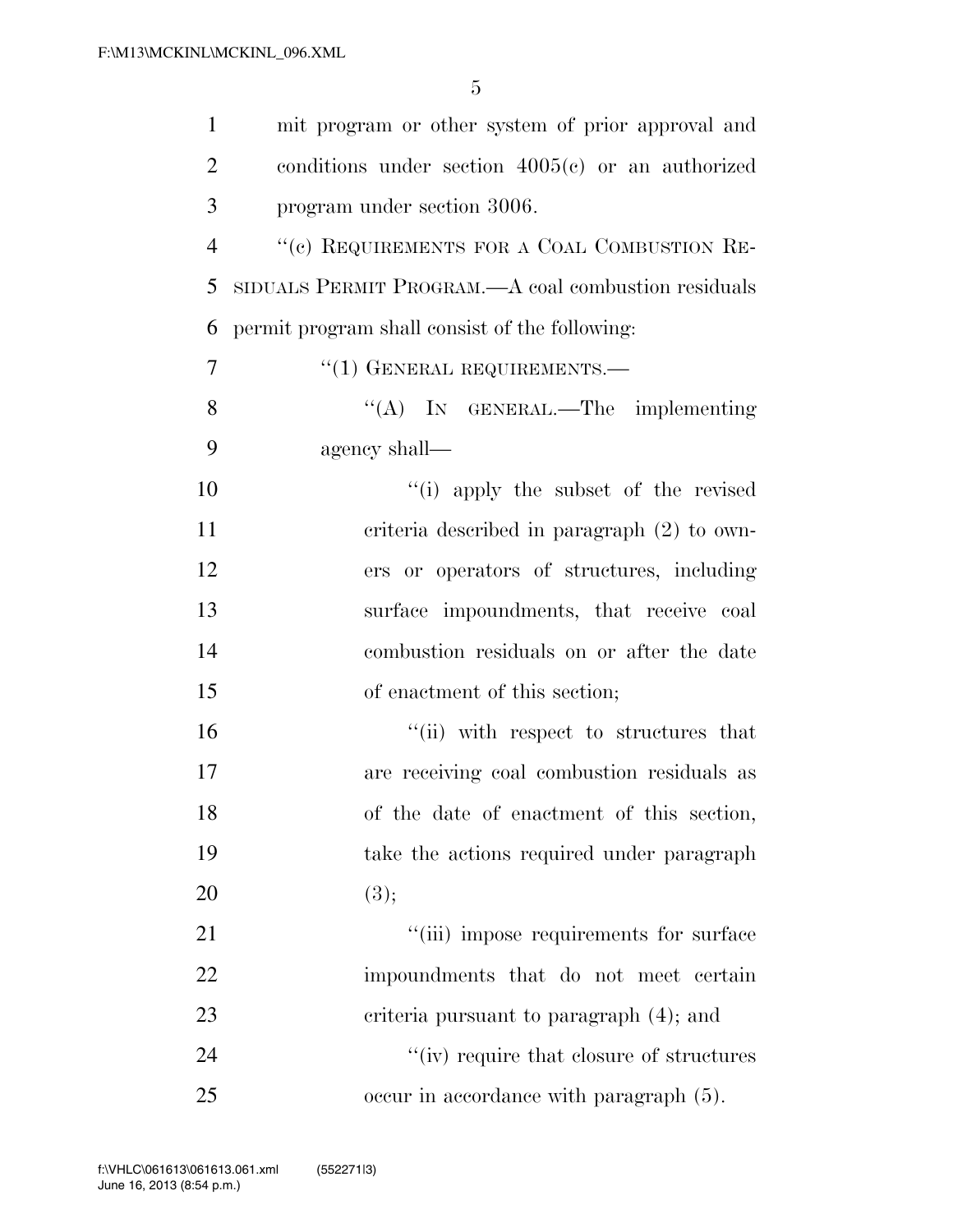| $\mathbf{1}$   | "(B) STRUCTURAL INTEGRITY.—                  |
|----------------|----------------------------------------------|
| $\overline{2}$ | "(i) ENGINEERING CERTIFICATION.-             |
| 3              | The implementing agency shall require        |
| $\overline{4}$ | that an independent registered professional  |
| 5              | engineer certify that—                       |
| 6              | "(I) the design of each structure            |
| 7              | that receives coal combustion residu-        |
| 8              | als on or after the date of enactment        |
| 9              | of this section is in accordance with        |
| 10             | recognized and generally accepted            |
| 11             | good engineering practices for con-          |
| 12             | tainment of the maximum volume of            |
| 13             | coal combustion residuals and liquids        |
| 14             | which can be impounded therein; and          |
| 15             | "(II) the construction and main-             |
| 16             | tenance of the structure will ensure         |
| 17             | structural stability.                        |
| 18             | "(ii) EMERGENCY ACTION PLAN.-                |
| 19             | The implementing agency shall require        |
| 20             | that the owner or operator of any structure  |
| 21             | that is a surface impoundment that re-       |
| 22             | ceives coal combustion residuals on or after |
| 23             | the date of enactment of this section and    |
| 24             | that is classified by the State as posing a  |
| 25             | high hazard potential pursuant to the        |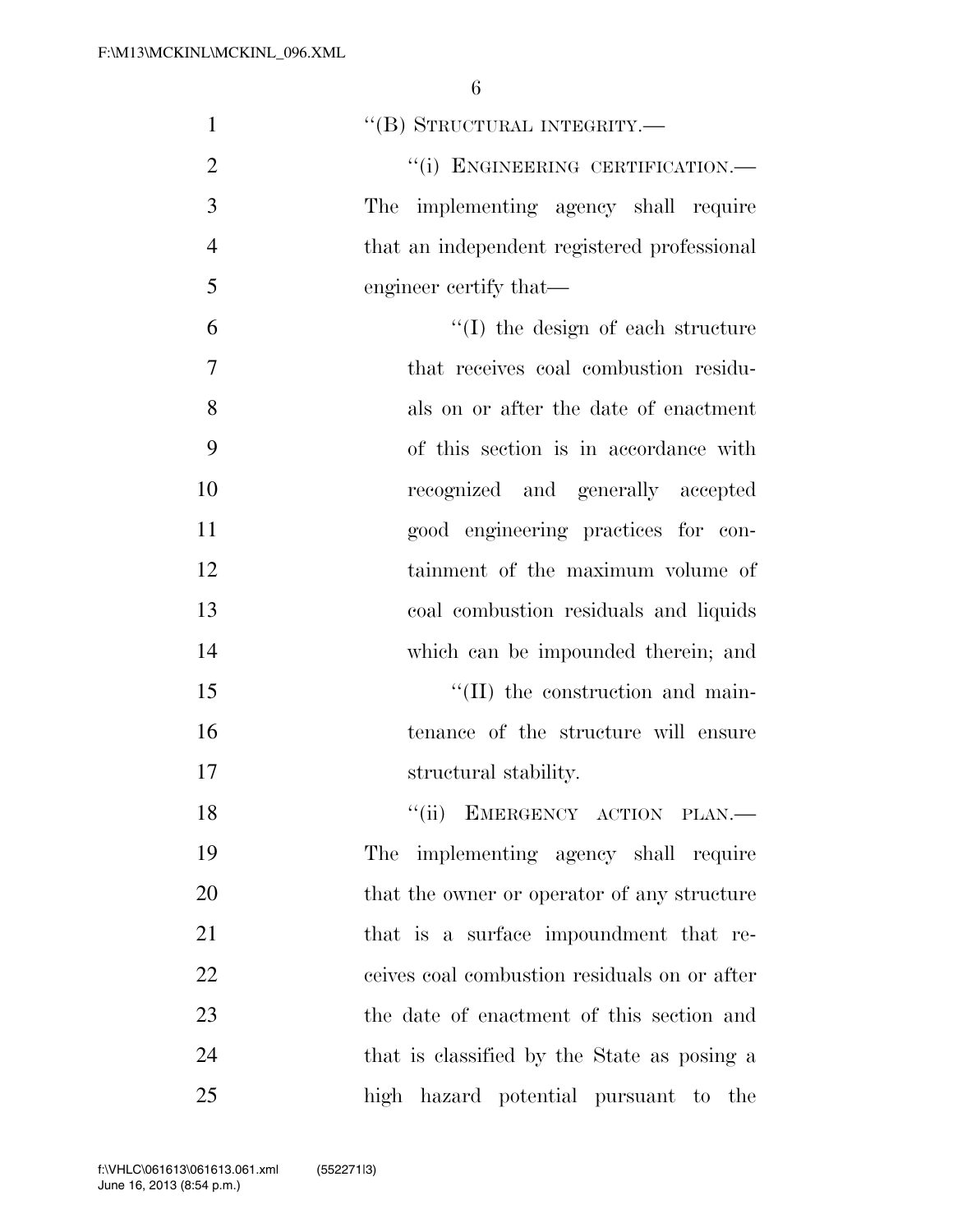| $\mathbf{1}$   | guidelines published by the Federal Emer-   |
|----------------|---------------------------------------------|
| $\overline{2}$ | gency Management Agency entitled 'Fed-      |
| 3              | eral Guidelines for Dam Safety: Hazard      |
| $\overline{4}$ | Potential Classification System for Dams'   |
| 5              | (FEMA Publication Number 333) prepare       |
| 6              | and maintain an emergency action plan       |
| 7              | that identifies responsible persons and ac- |
| 8              | tions to be taken in the event of a dam     |
| 9              | safety emergency.                           |
| 10             | "(iii) INSPECTION.—                         |
| 11             | "(I) IN GENERAL.—The imple-                 |
| 12             | menting agency shall require that           |
| 13             | structures that are surface impound-        |
| 14             | ments that receive coal combustion re-      |
| 15             | siduals on or after the date of enact-      |
| 16             | ment of this section be inspected not       |
| 17             | less than annually by an independent        |
| 18             | registered professional engineer to as-     |
| 19             | sure that the design, operation, and        |
| 20             | maintenance of the surface impound-         |
| 21             | ment is in accordance with recognized       |
| 22             | and generally accepted good engineer-       |
| 23             | ing practices for containment of the        |
| 24             | maximum volume of coal combustion           |
| 25             | residuals and liquids which can be im-      |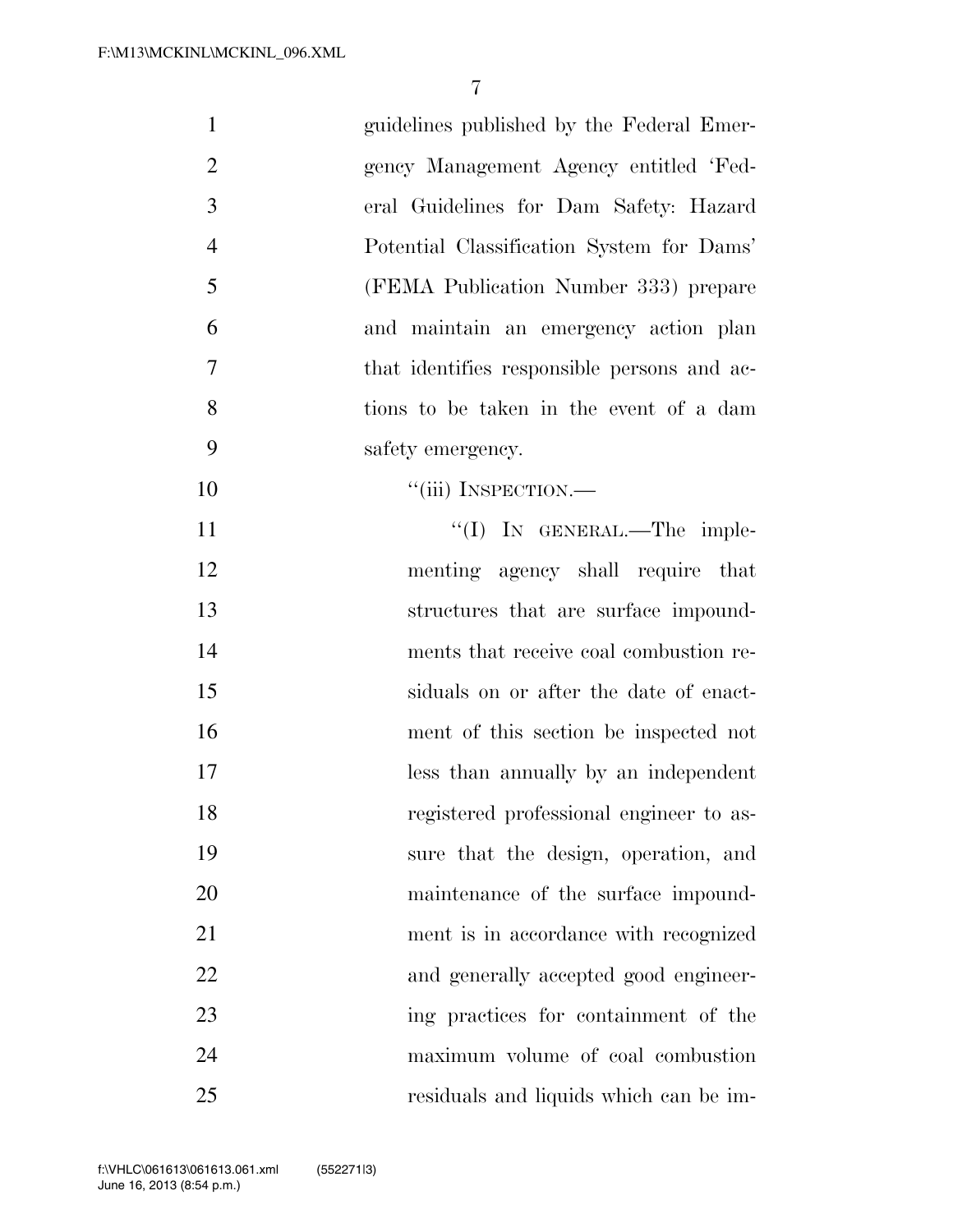pounded therein, so as to ensure dam 2 stability.

3 "(II) POTENTIALLY HAZARDOUS CONDITIONS.—The implementing agency shall require that if an inspec- tion under subclause (I), or a periodic evaluation under clause (iv), reveals a potentially hazardous condition, the owner or operator of the structure shall immediately take action to miti- gate the potentially hazardous condi- tion and notify appropriate State and 13 local first responders.

14 "(iv) PERIODIC EVALUATION.—The implementing agency shall require that structures that are surface impoundments that receive coal combustion residuals on or after the date of enactment of this sec- tion be periodically evaluated for appear-ances of structural weakness.

21  $``(v)$  DEFICIENCY.—

22 ''(I) IN GENERAL.—If the head of the implementing agency deter- mines that a structure is deficient with respect to the requirements in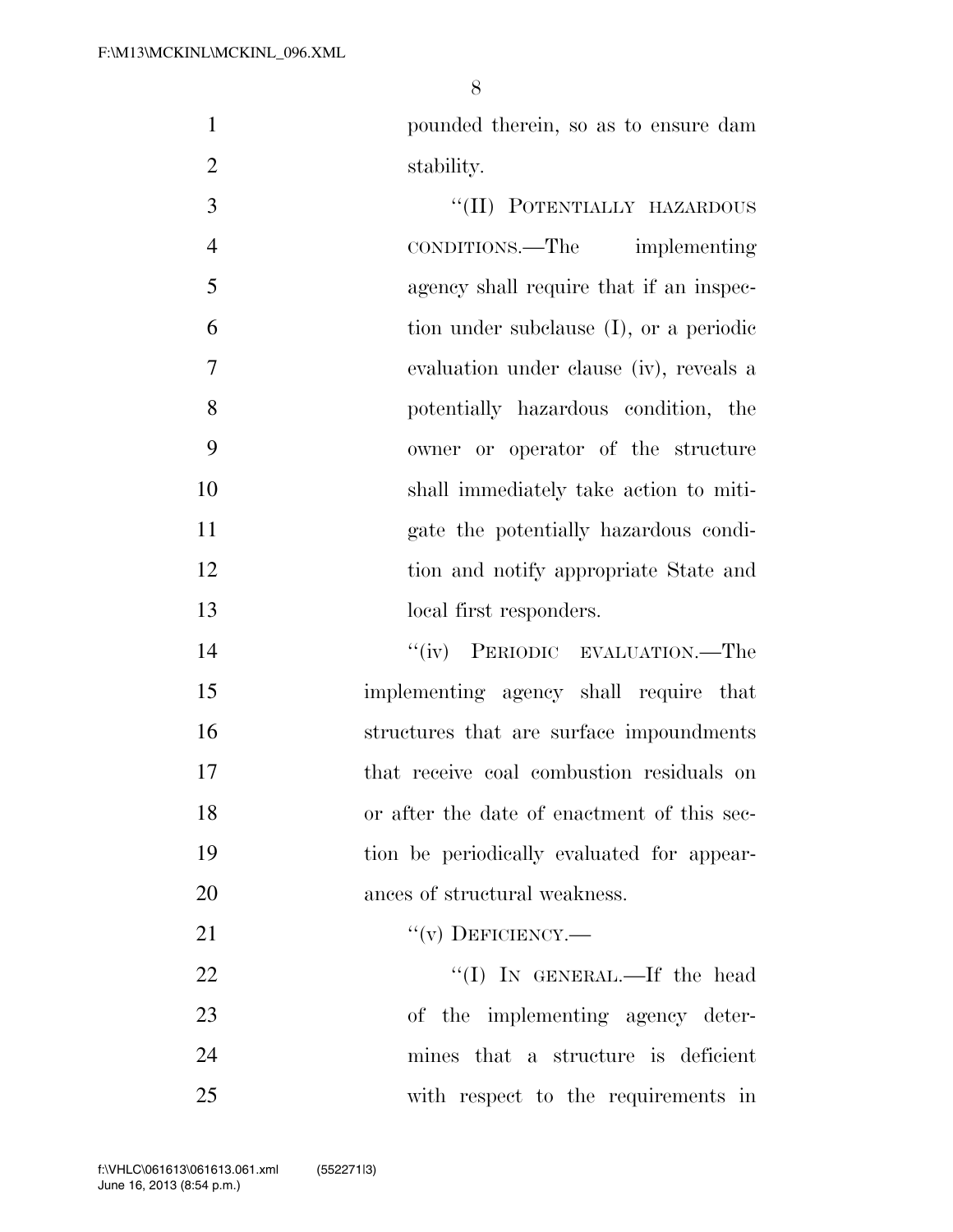| $\mathbf{1}$   | clause (i), (iii), or (iv), the head of the         |
|----------------|-----------------------------------------------------|
| $\overline{2}$ | agency has the authority to require                 |
| 3              | action to correct the deficiency accord-            |
| $\overline{4}$ | ing to a schedule determined by the                 |
| 5              | agency.                                             |
| 6              | ``(II)<br><b>UNCORRECTED</b><br>DEFI-               |
| $\overline{7}$ | CIENCIES.—If a deficiency is not cor-               |
| 8              | rected according to the schedule, the               |
| 9              | head of the implementing agency has                 |
| 10             | the authority to require that the                   |
| 11             | structure close in accordance with                  |
| 12             | paragraph (5).                                      |
| 13             | "(III) DAM SAFETY CONSULTA-                         |
| 14             | TION.—In the case of a structure that               |
| 15             | is a surface impoundment, the head of               |
| 16             | the implementing agency shall, in                   |
| 17             | making a determination under sub-                   |
| 18             | clause (I), consult with appropriate                |
| 19             | State dam safety officials.                         |
| 20             | "(C) LOCATION.—The implementing agen-               |
| 21             | cy shall require that structures that first receive |
| 22             | coal combustion residuals on or after the date      |
| 23             | of enactment of this section shall be constructed   |
| 24             | with a base located a minimum of 2 feet above       |
| 25             | the upper limit of the water table, unless it is    |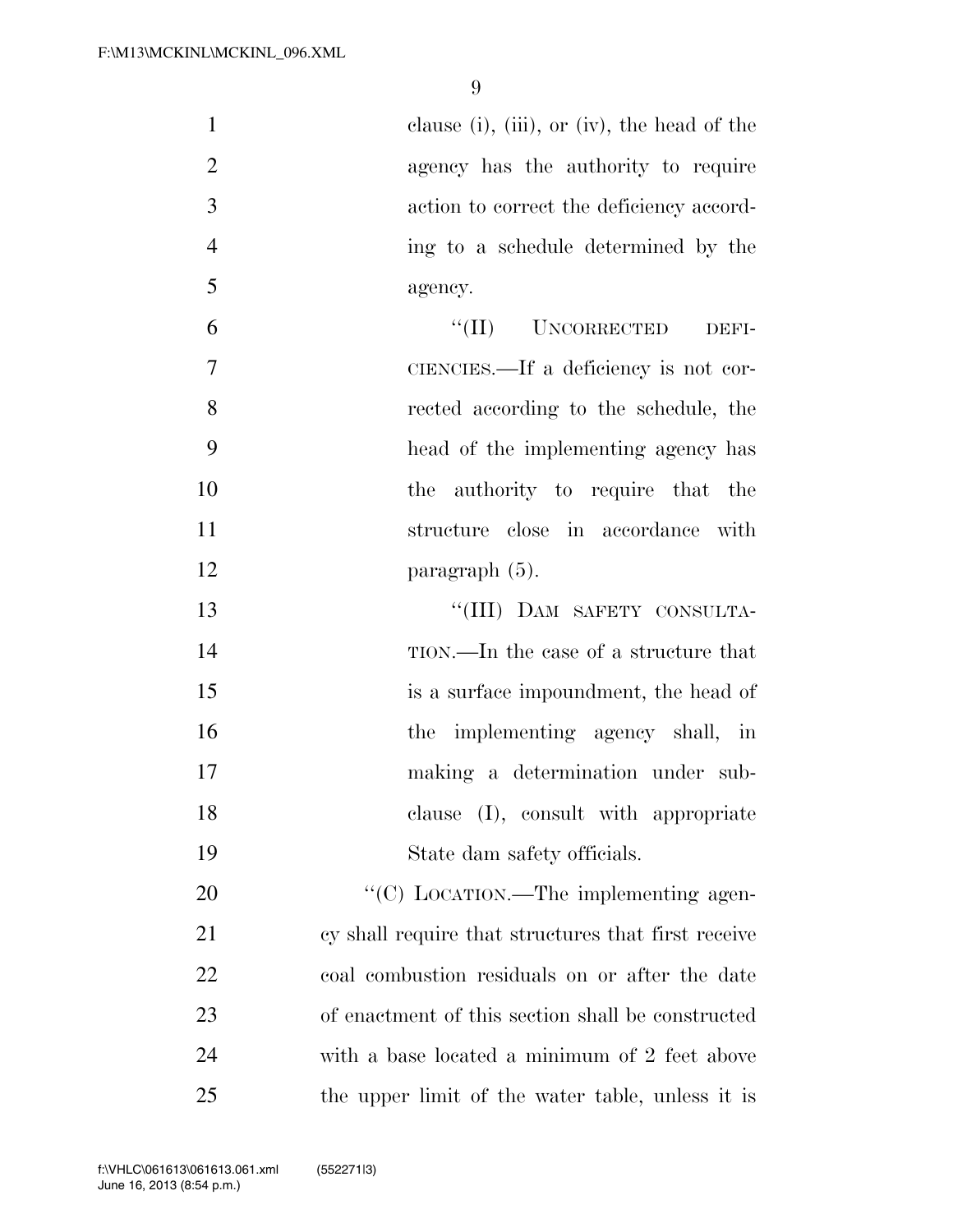| $\mathbf{1}$   | demonstrated to the satisfaction of the imple- |
|----------------|------------------------------------------------|
| $\overline{2}$ | menting agency that—                           |
| 3              | "(i) the hydrogeologic characteristics         |
| $\overline{4}$ | of a structure and surrounding land would      |
| 5              | preclude such a requirement; and               |
| 6              | "(ii) the function and integrity of the        |
| 7              | liner system will not be adversely impacted    |
| 8              | by contact with the water table.               |
| 9              | $\lq\lq$ (D) WIND DISPERSAL.—                  |
| 10             | "(i) IN GENERAL.—The implementing              |
| 11             | agency shall require that owners or opera-     |
| 12             | tors of structures that receive coal combus-   |
| 13             | tion residuals on or after the date of enact-  |
| 14             | ment of this section address wind dispersal    |
| 15             | of dust by requiring cover, or by wetting      |
| 16             | coal combustion residuals with water to a      |
| 17             | moisture content that prevents wind dis-       |
| 18             | persal, facilitates compaction, and does not   |
| 19             | result in free liquids.                        |
| 20             | "(ii) ALTERNATIVE METHODS.-Sub-                |
| 21             | ject to the review and approval by the im-     |
| 22             | plementing agency, owners or operators of      |
| 23             | structures that receive coal combustion re-    |
| 24             | siduals on or after the date of enactment      |
| 25             | of this section may propose alternative        |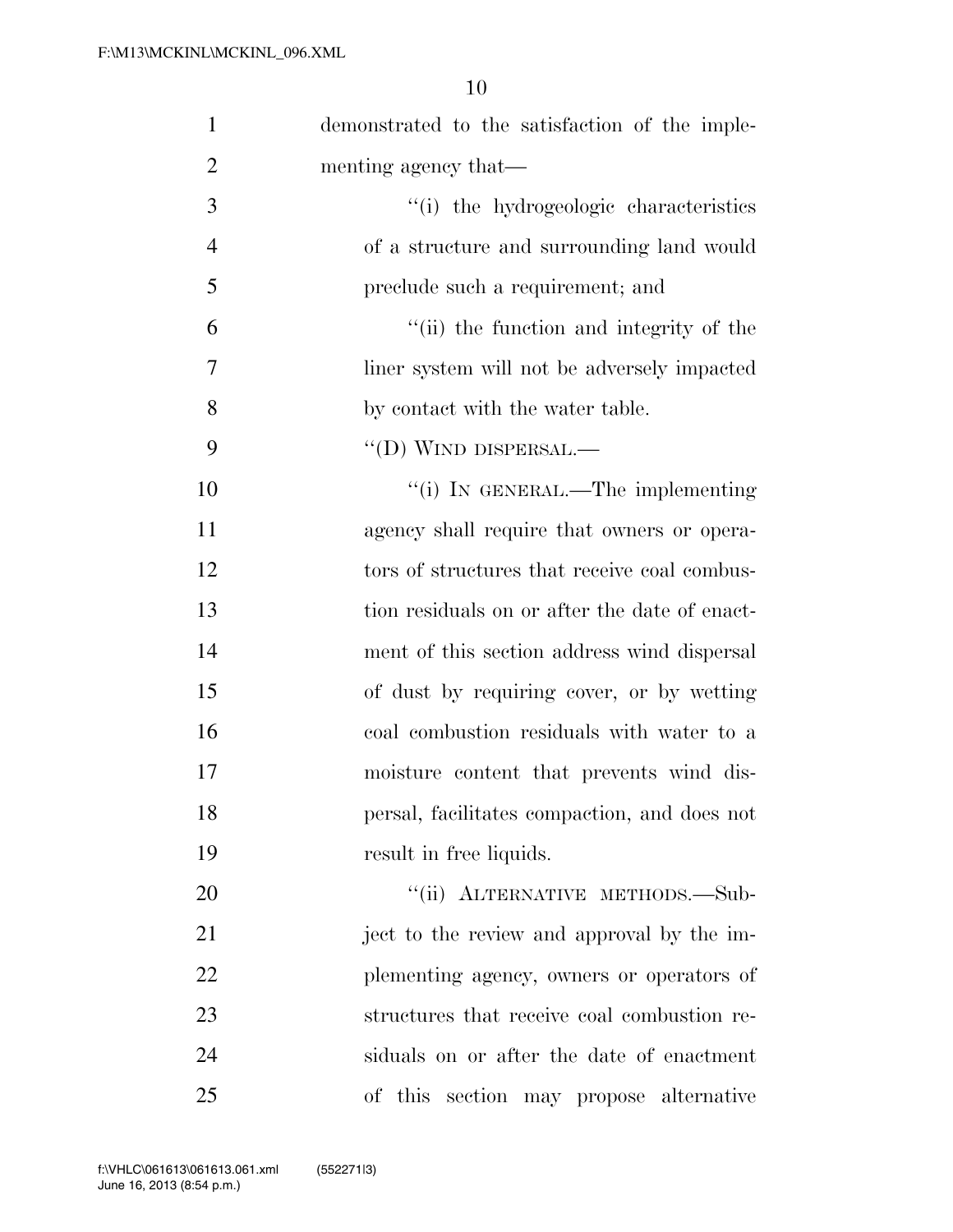| $\mathbf{1}$   | methods to address wind dispersal of dust        |
|----------------|--------------------------------------------------|
| $\overline{2}$ | that will provide comparable or more effec-      |
| 3              | tive control of dust.                            |
| $\overline{4}$ | "(E) PERMITS.—The implementing agency            |
| 5              | shall require that owners or operators of struc- |
| 6              | tures that receive coal combustion residuals on  |
| $\overline{7}$ | or after the date of enactment of this section   |
| 8              | apply for and obtain permits incorporating the   |
| 9              | requirements of the coal combustion residuals    |
| 10             | permit program.                                  |
| 11             | "(F) PUBLIC AVAILABILITY OF INFORMA-             |
| 12             | TION.—Except for information with respect to     |
| 13             | which disclosure is prohibited under section     |
| 14             | 1905 of title 18, United States Code, the imple- |
| 15             | menting agency shall ensure that—                |
| 16             | "(i) documents for permit determina-             |
| 17             | tions are made available for public review       |
| 18             | and comment under the public participa-          |
| 19             | process described in subsection<br>tion          |
| 20             | $(b)(2)(B)(iii)(III)$ or in subsection (e)(6),   |
| 21             | as applicable;                                   |
| 22             | "(ii) final determinations on permit             |
| 23             | applications are made known to the public;       |
| 24             | and                                              |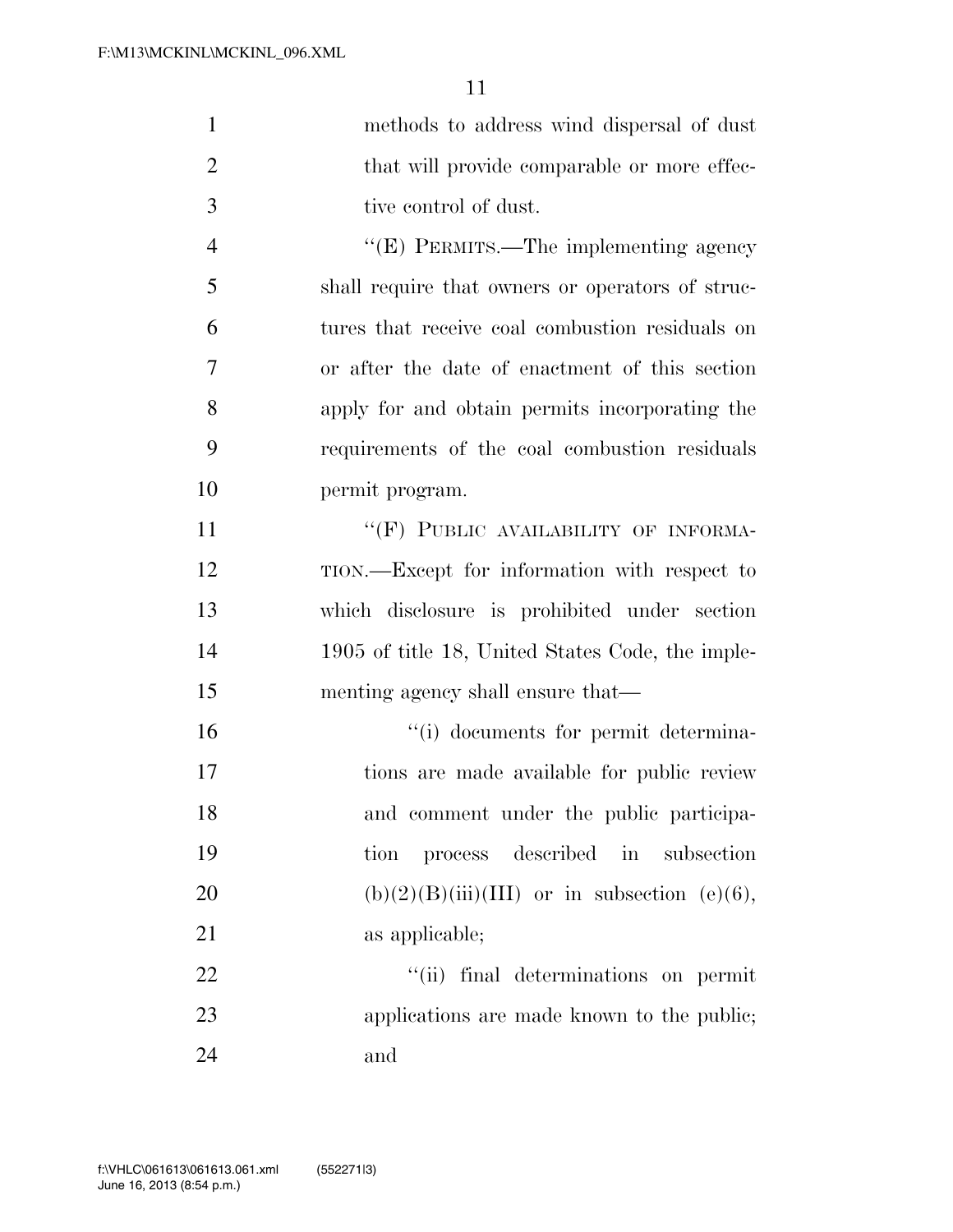| $\mathbf{1}$   | "(iii) groundwater monitoring data          |
|----------------|---------------------------------------------|
| $\overline{2}$ | collected under paragraph $(2)$ is publicly |
| 3              | available.                                  |
| $\overline{4}$ | $``$ (G) AGENCY AUTHORITY.—                 |
| 5              | "(i) IN GENERAL.—The implementing           |
| 6              | agency has the authority to-                |
| 7              | $\lq\lq$ obtain information necessary       |
| 8              | to determine whether the owner or op-       |
| 9              | erator of a structure is in compliance      |
| 10             | with the requirements of this sub-          |
| 11             | section;                                    |
| 12             | "(II) conduct or require moni-              |
| 13             | toring and testing to ensure that           |
| 14             | structures are in compliance with the       |
| 15             | requirements of this subsection; and        |
| 16             | "(III) enter, at reasonable times,          |
| 17             | any site or premise subject to the coal     |
| 18             | combustion residuals permit program         |
| 19             | for the purpose of inspecting struc-        |
| 20             | tures and reviewing records relevant        |
| 21             | to the design, operation, and mainte-       |
| 22             | nance of structures.                        |
| 23             | "(ii) MONITORING AND TESTING.—If            |
| 24             | monitoring or testing is conducted under    |
| 25             | clause $(i)(II)$ by or for the implementing |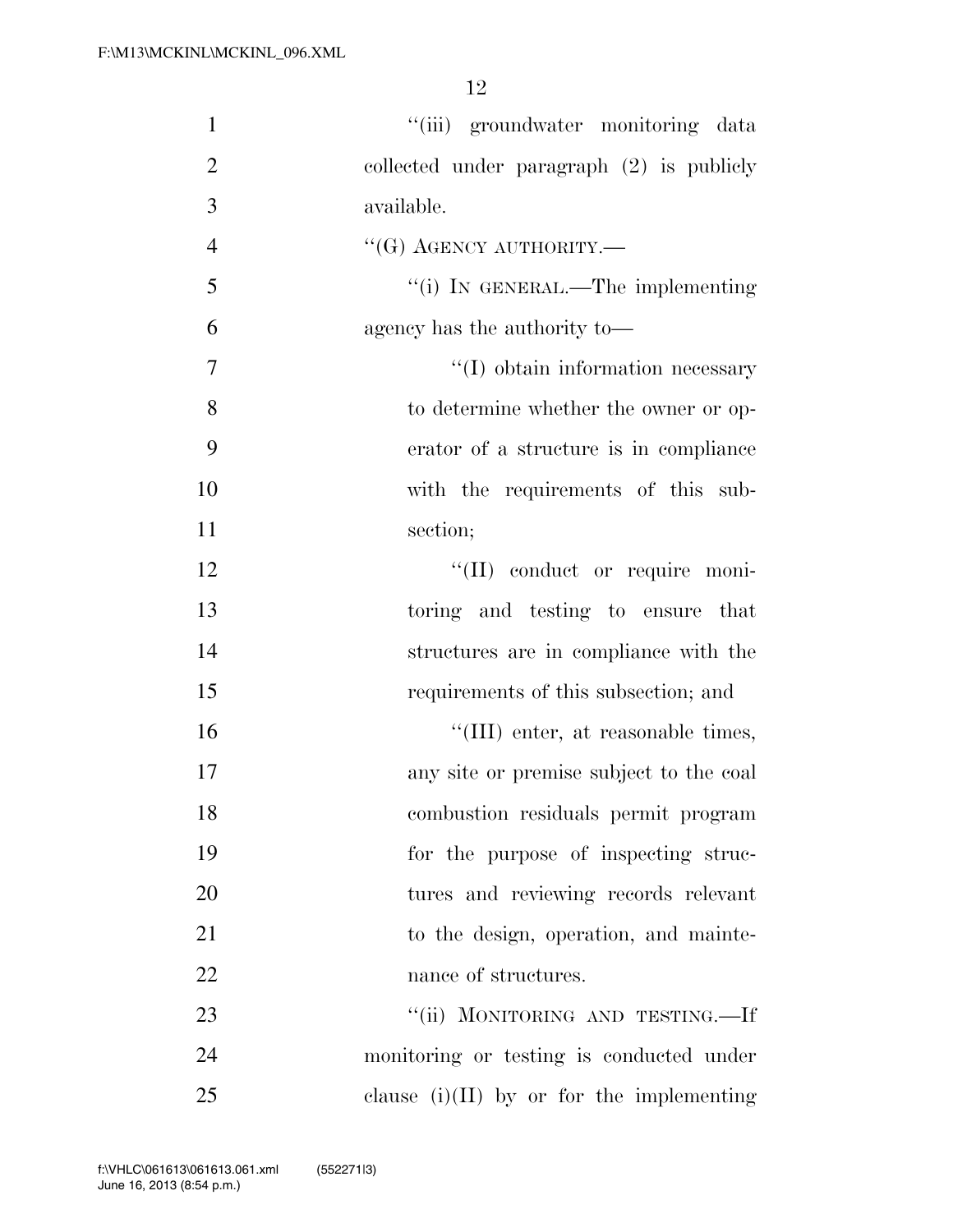| $\mathbf{1}$   | agency, the implementing agency shall, if               |
|----------------|---------------------------------------------------------|
| $\overline{2}$ | requested, provide to the owner or oper-                |
| 3              | ator-                                                   |
| $\overline{4}$ | $\lq\lq$ a written description of the                   |
| 5              | monitoring or testing completed;                        |
| 6              | $\lq\lq$ (II) at the time of sampling, a                |
| 7              | portion of each sample equal in vol-                    |
| 8              | ume or weight to the portion retained                   |
| 9              | by or for the implementing agency;                      |
| 10             | and                                                     |
| 11             | "(III) a copy of the results of                         |
| 12             | any analysis of samples collected by or                 |
| 13             | for the implementing agency.                            |
| 14             | "(2) REVISED CRITERIA.—The subset of the re-            |
| 15             | vised criteria referred to in paragraph $(1)(A)(i)$ are |
| 16             | as follows:                                             |
| 17             | "(A) DESIGN REQUIREMENTS.—For new                       |
| 18             | structures, and lateral expansions of existing          |
| 19             | structures, that first receive coal combustion re-      |
| 20             | siduals on or after the date of enactment of this       |
| 21             | section, the revised criteria regarding design re-      |
| 22             | quirements described in section 258.40 of title         |
| 23             | 40, Code of Federal Regulations, except that            |
| 24             | the leachate collection system requirements de-         |
| 25             | scribed in section $258.40(a)(2)$ of title 40, Code     |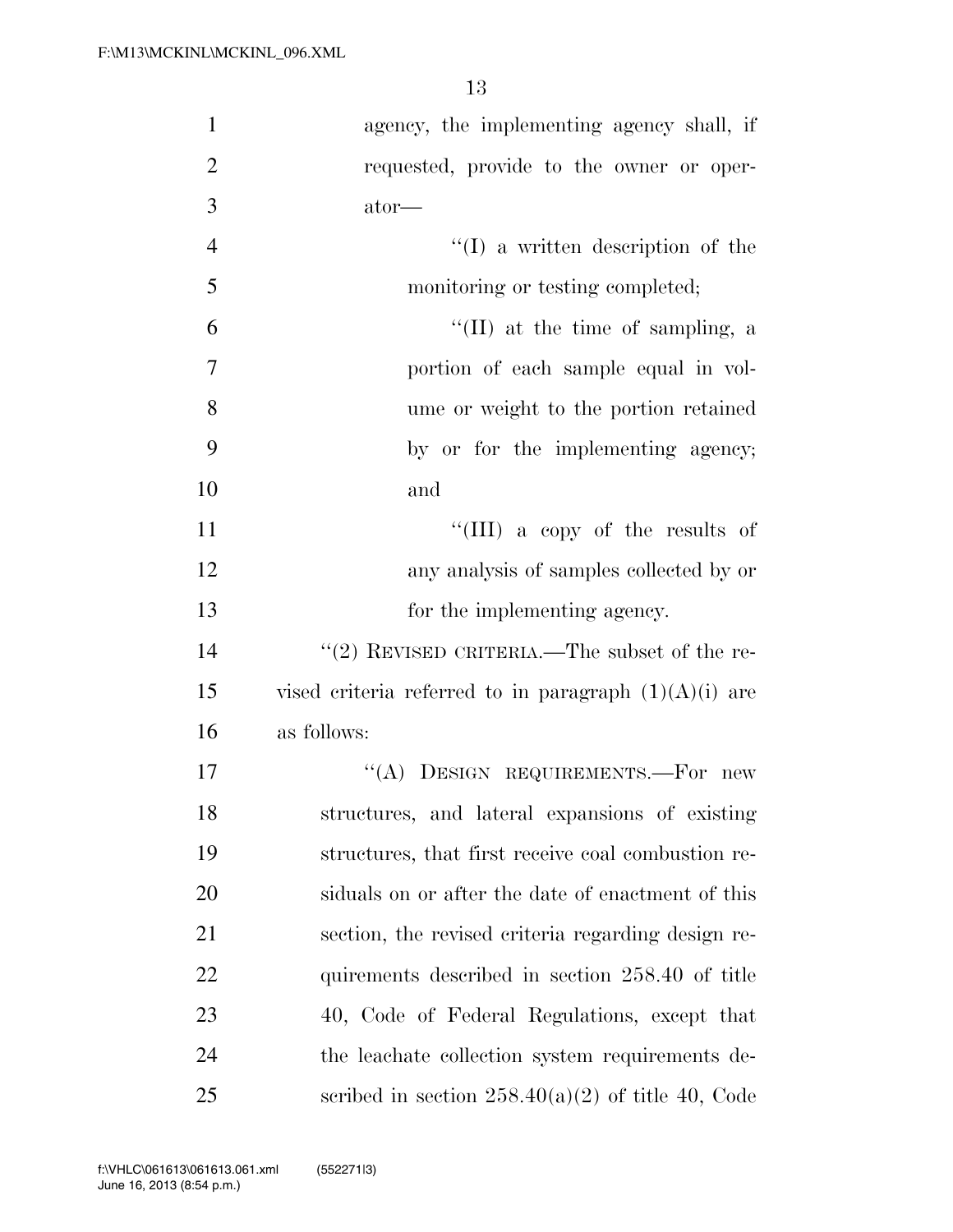of Federal Regulations, do not apply to struc-2 tures that are surface impoundments.

3 "(B) GROUNDWATER MONITORING AND CORRECTIVE ACTION.—For all structures that receive coal combustion residuals on or after the date of enactment of this section, the revised criteria regarding groundwater monitoring and corrective action requirements described in sub- part E of part 258 of title 40, Code of Federal Regulations, except that, for the purposes of this subparagraph, the revised criteria shall also include—

 ''(i) for the purposes of detection monitoring, the constituents boron, chlo-15 ride, conductivity, fluoride, mercury, pH, sulfate, sulfide, and total dissolved solids; and

18 ''(ii) for the purposes of assessment monitoring, establishing a groundwater protection standard, and assessment of corrective measures, the constituents alu- minum, boron, chloride, fluoride, iron, manganese, molybdenum, pH, sulfate, and 24 total dissolved solids.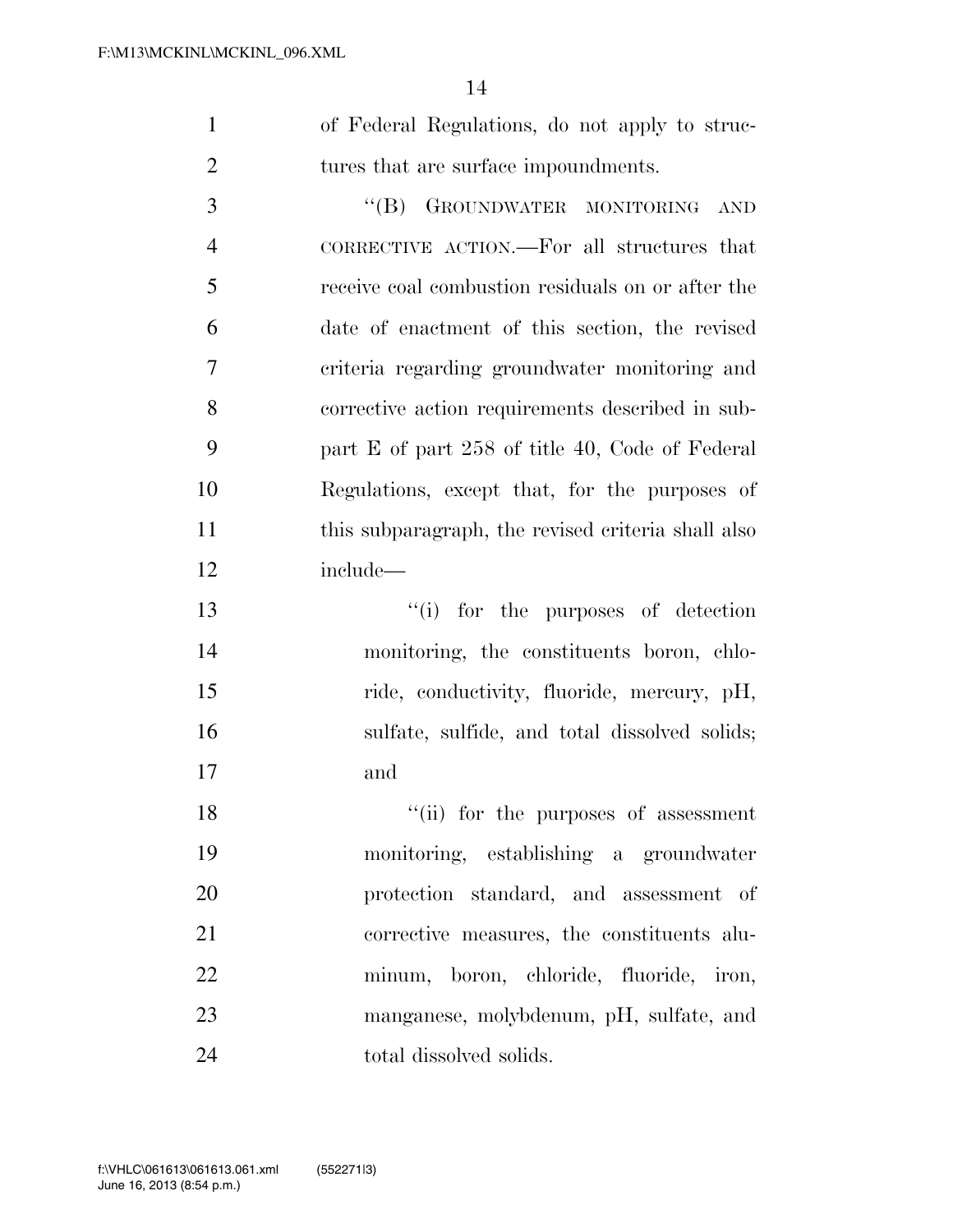| $\mathbf{1}$   | "(C) $C_{\text{LOSURE}}$ . For all structures that |
|----------------|----------------------------------------------------|
| $\overline{2}$ | receive coal combustion residuals on or after the  |
| 3              | date of enactment of this section, in a manner     |
| $\overline{4}$ | consistent with paragraph $(5)$ , the revised cri- |
| 5              | teria for closure described in subsections (a)     |
| 6              | through (c) and (h) through (j) of section         |
| 7              | 258.60 of title 40, Code of Federal Regulations.   |
| 8              | "(D) POST-CLOSURE.—For all structures              |
| 9              | that receive coal combustion residuals on or       |
| 10             | after the date of enactment of this section, the   |
| 11             | revised criteria for post-closure care described   |
| 12             | in section 258.61 of title 40, Code of Federal     |
| 13             | Regulations, except for the requirement de-        |
| 14             | scribed in subsection $(a)(4)$ of that section.    |
| 15             | "(E) LOCATION RESTRICTIONS.—The re-                |
| 16             | vised criteria for location restrictions described |
| 17             | $in-$                                              |
| 18             | $``(i)$ for new structures, and lateral ex-        |
| 19             | pansions of existing structures, that first        |
| 20             | receive coal combustion residuals on or            |
| 21             | after the date of enactment of this section,       |
| 22             | sections $258.11$ through $258.15$ of title 40,    |
| 23             | Code of Federal Regulations; and                   |
| 24             | "(ii) for existing structures that re-             |
| 25             | ceive coal combustion residuals on or after        |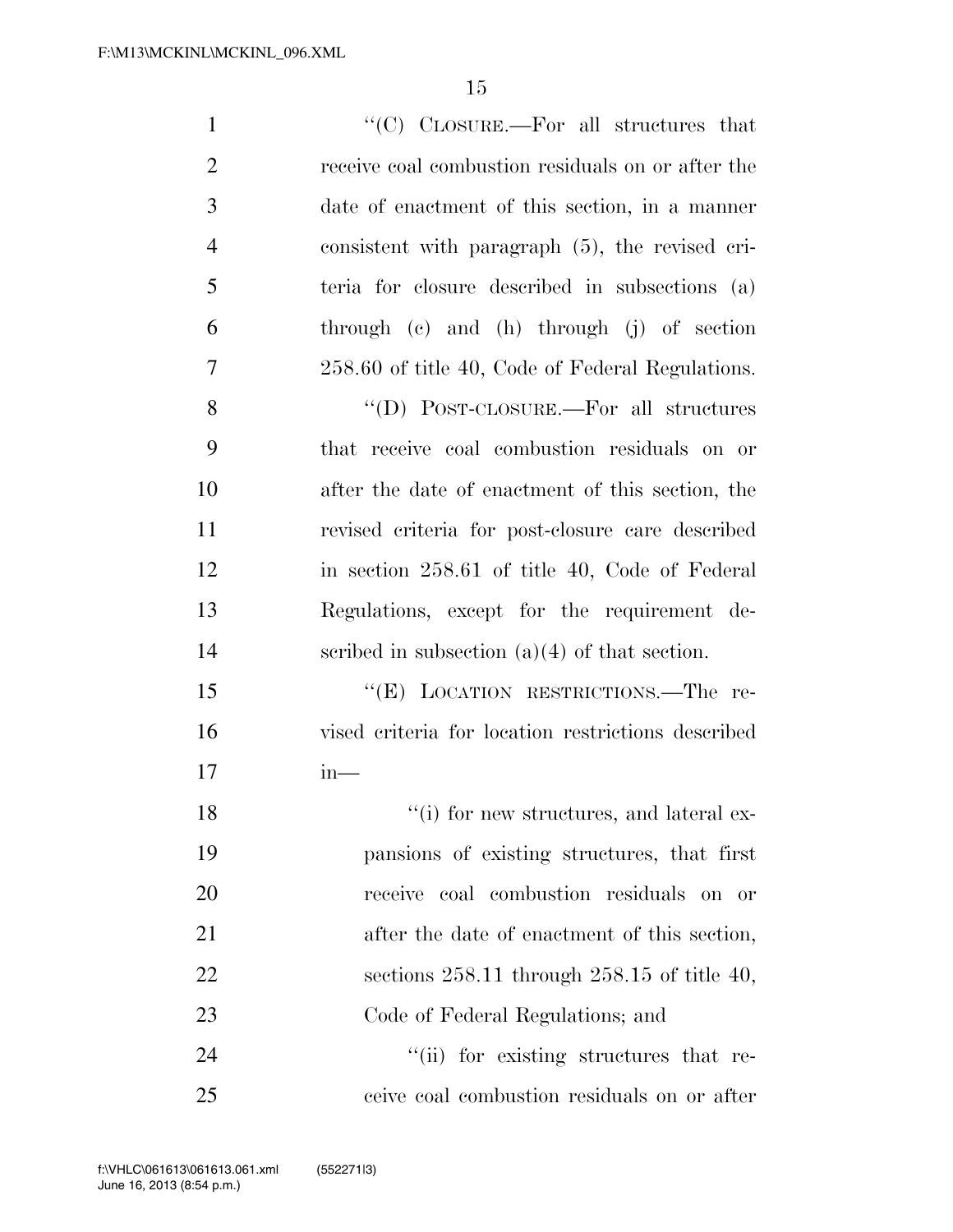| $\mathbf{1}$   | the date of enactment of this section, sec-        |
|----------------|----------------------------------------------------|
| $\overline{2}$ | tions $258.11$ and $258.15$ of title 40, Code      |
| 3              | of Federal Regulations.                            |
| $\overline{4}$ | " $(F)$ AIR QUALITY.—For all structures            |
| 5              | that receive coal combustion residuals on or       |
| 6              | after the date of enactment of this section, the   |
| 7              | revised criteria for air quality described in sec- |
| 8              | tion 258.24 of title 40, Code of Federal Regula-   |
| 9              | tions.                                             |
| 10             | FINANCIAL ASSURANCE.--For<br>$\lq\lq (G)$<br>all   |
| 11             | structures that receive coal combustion residu-    |
| 12             | als on or after the date of enactment of this      |
| 13             | section, the revised criteria for financial assur- |
| 14             | ance described in subpart G of part 258 of title   |
| 15             | 40, Code of Federal Regulations.                   |
| 16             | "(H) SURFACE WATER.—For all structures             |
| 17             | that receive coal combustion residuals on or       |
| 18             | after the date of enactment of this section, the   |
| 19             | revised criteria for surface water described in    |
| 20             | section 258.27 of title 40, Code of Federal Reg-   |
| 21             | ulations.                                          |
| 22             | "(I) RECORDKEEPING.—For all structures             |
| 23             | that receive coal combustion residuals on or       |
| 24             | after the date of enactment of this section, the   |
| 25             | revised criteria for record keeping described in   |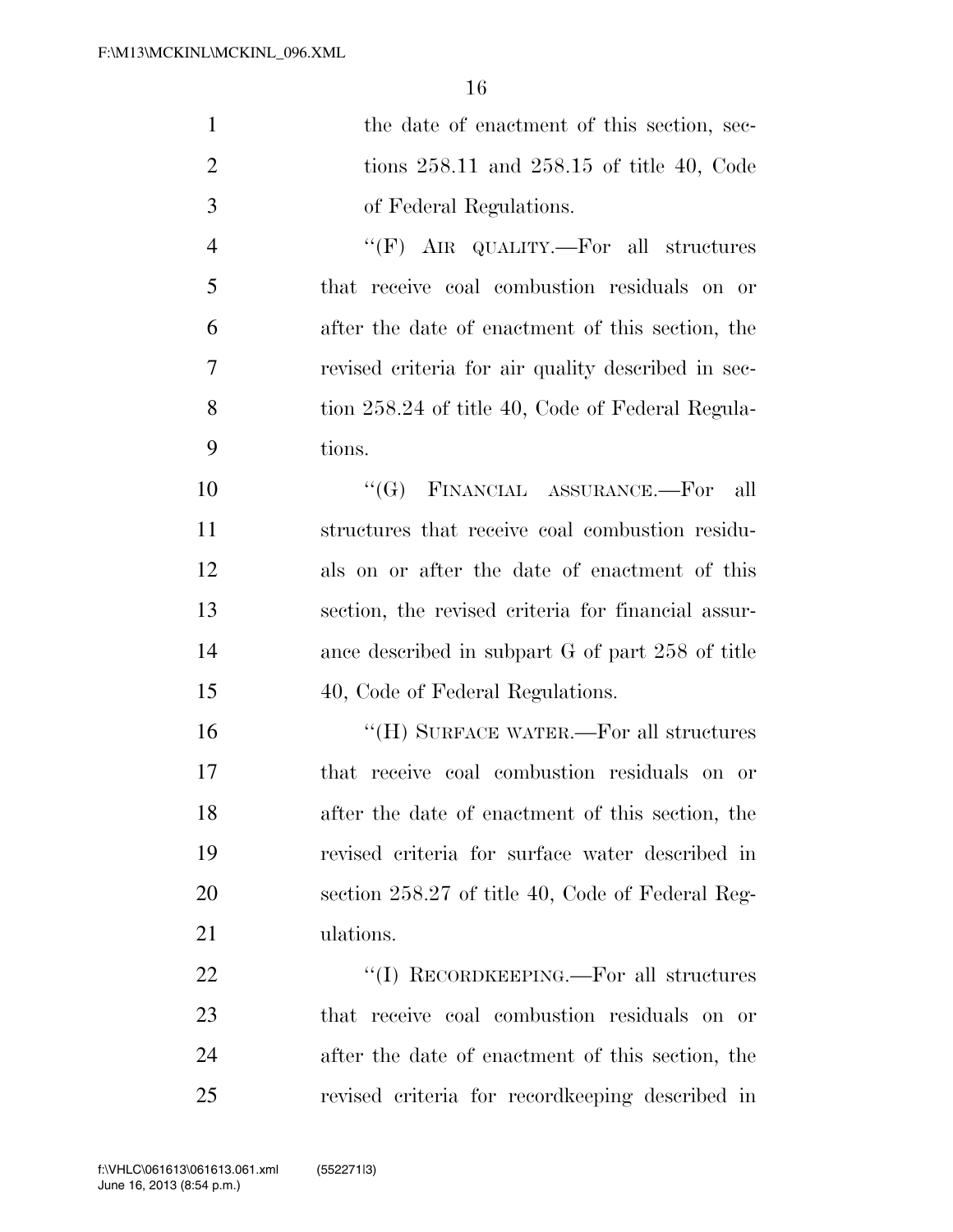section 258.29 of title 40, Code of Federal Reg-ulations.

3 "(J) RUN-ON AND RUN-OFF CONTROL SYS- TEMS FOR LAND-BASED UNITS.—For all land- fills and other land-based units, other than sur- face impoundments, that receive coal combus- tion residuals on or after the date of enactment of this section, the revised criteria for run-on and run-off control systems described in section 258.26 of title 40, Code of Federal Regulations.

11 "(K) RUN-OFF CONTROL SYSTEMS FOR SURFACE IMPOUNDMENTS.—For all surface im- poundments that receive coal combustion re- siduals on or after the date of enactment of this section, the revised criteria for run-off control 16 systems described in section  $258.26(a)(2)$  of 17 title 40, Code of Federal Regulations.

18 "(3) PERMIT PROGRAM IMPLEMENTATION FOR EXISTING STRUCTURES.—

20 "(A) NOTIFICATION.—Not later than the date on which a State submits a certification 22 under subsection (b)(2), not later than 30 months after the Administrator receives notice 24 under subsection  $(e)(1)(A)$ , or not later than 36 months after the date of enactment of this sec-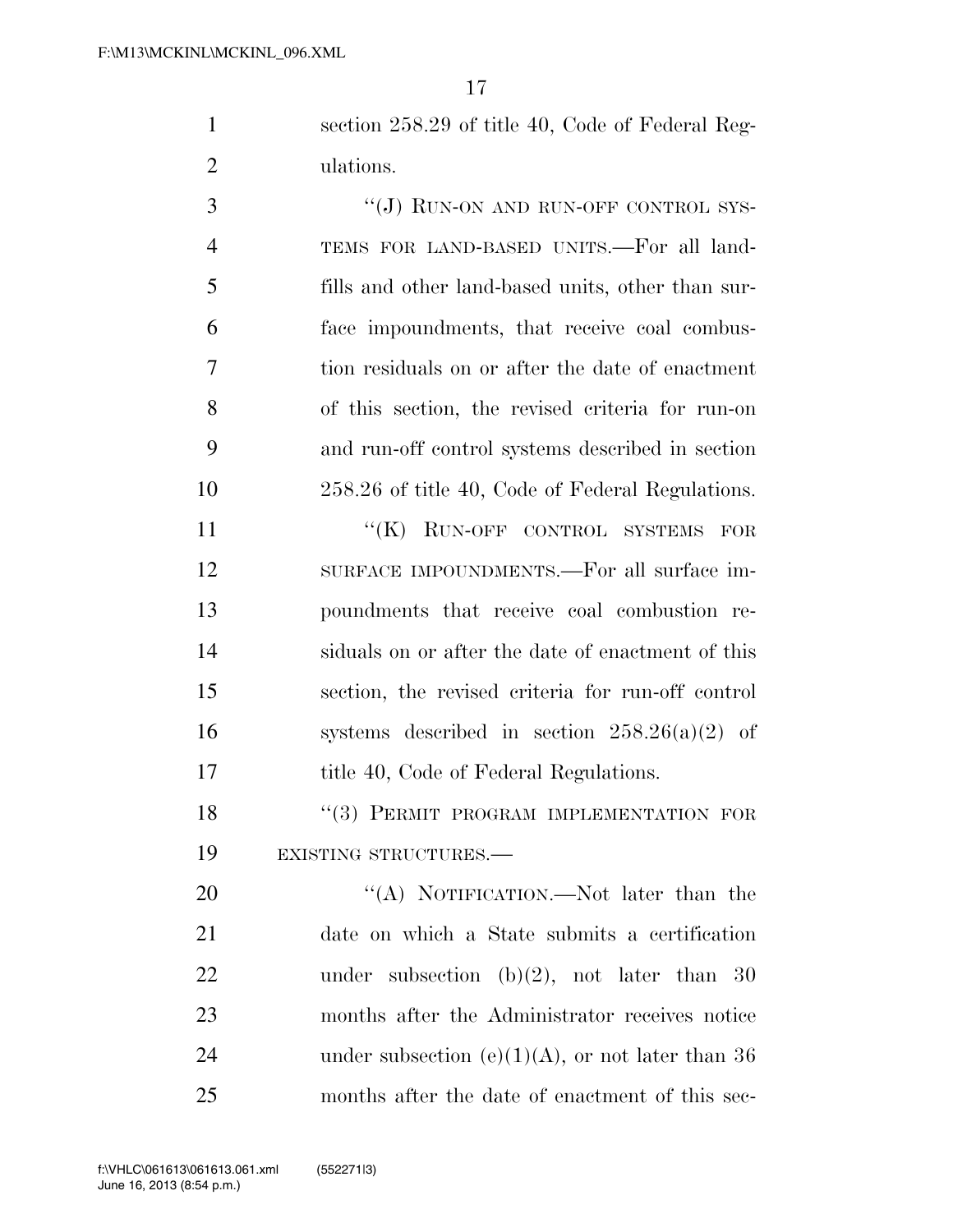| $\mathbf{1}$   | tion with respect to a coal combustion residuals  |
|----------------|---------------------------------------------------|
| $\overline{2}$ | permit program that is being implemented by       |
| 3              | the Administrator under subsection $(e)(3)$ , as  |
| $\overline{4}$ | applicable, the implementing agency shall notify  |
| 5              | owners or operators of structures that are re-    |
| 6              | ceiving coal combustion residuals as of the date  |
| 7              | of enactment of this section within the State     |
| 8              | $of$ —                                            |
| 9              | "(i) the obligation to apply for and              |
| 10             | obtain a permit under subparagraph $(C)$ ;        |
| 11             | and                                               |
| 12             | "(ii) the requirements referred to in             |
| 13             | subparagraph (B).                                 |
| 14             | "(B) COMPLIANCE WITH CERTAIN<br>$RE-$             |
| 15             | QUIREMENTS.—Not later than 12 months after        |
| 16             | the date on which a State submits a certifi-      |
| 17             | cation under subsection $(b)(2)$ , not later than |
| 18             | 42 months after the Administrator receives no-    |
| 19             | tice under subsection $(e)(1)(A)$ , or not later  |
| 20             | than 48 months after the date of enactment of     |
| 21             | this section with respect to a coal combustion    |
| 22             | residuals permit program that is being imple-     |
| 23             | mented by the Administrator under subsection      |
| 24             | $(e)(3)$ , as applicable, the implementing agency |
| 25             | shall require owners or operators of structures   |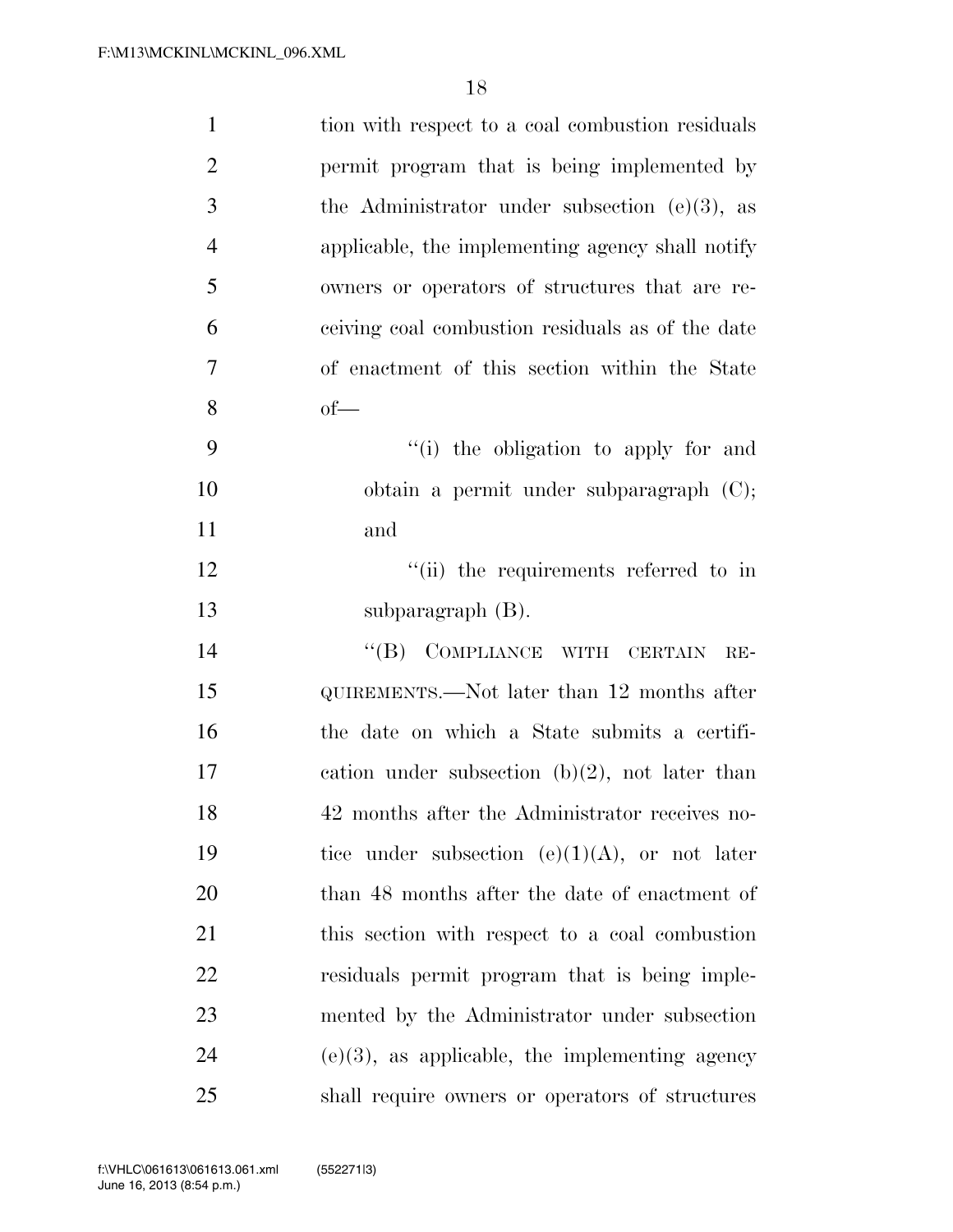| $\mathbf{1}$   | that are receiving coal combustion residuals as            |
|----------------|------------------------------------------------------------|
| $\overline{2}$ | of the date of enactment of this section to com-           |
| 3              | ply with—                                                  |
| $\overline{4}$ | "(i) the requirements under para-                          |
| 5              | graphs $(1)(B)(ii)$ , $(1)(B)(iii)$ , $(1)(D)$ ,           |
| 6              | $(2)(B)$ , $(2)(F)$ , $(2)(H)$ , $(2)(J)$ , and $(2)(K)$ ; |
| 7              | and                                                        |
| 8              | "(ii) the groundwater record keeping                       |
| 9              | requirement described in<br>section                        |
| 10             | $258.29(a)(5)$ of title 40, Code of Federal                |
| 11             | Regulations.                                               |
| 12             | $``(C)$ PERMITS.—                                          |
| 13             | "(i) PERMIT DEADLINE.—Not later                            |
| 14             | than 48 months after the date on which a                   |
| 15             | State submits a certification under sub-                   |
| 16             | section (b)(2), not later than 78 months                   |
| 17             | after the Administrator receives notice                    |
| 18             | under subsection $(e)(1)(A)$ , or not later                |
| 19             | than 84 months after the date of enact-                    |
| 20             | ment of this section with respect to a coal                |
| 21             | combustion residuals permit program that                   |
| 22             | is being implemented by the Administrator                  |
| 23             | under subsection (e) $(3)$ , as applicable, the            |
| 24             | implementing agency shall issue, with re-                  |
| 25             | spect to a structure that is receiving coal                |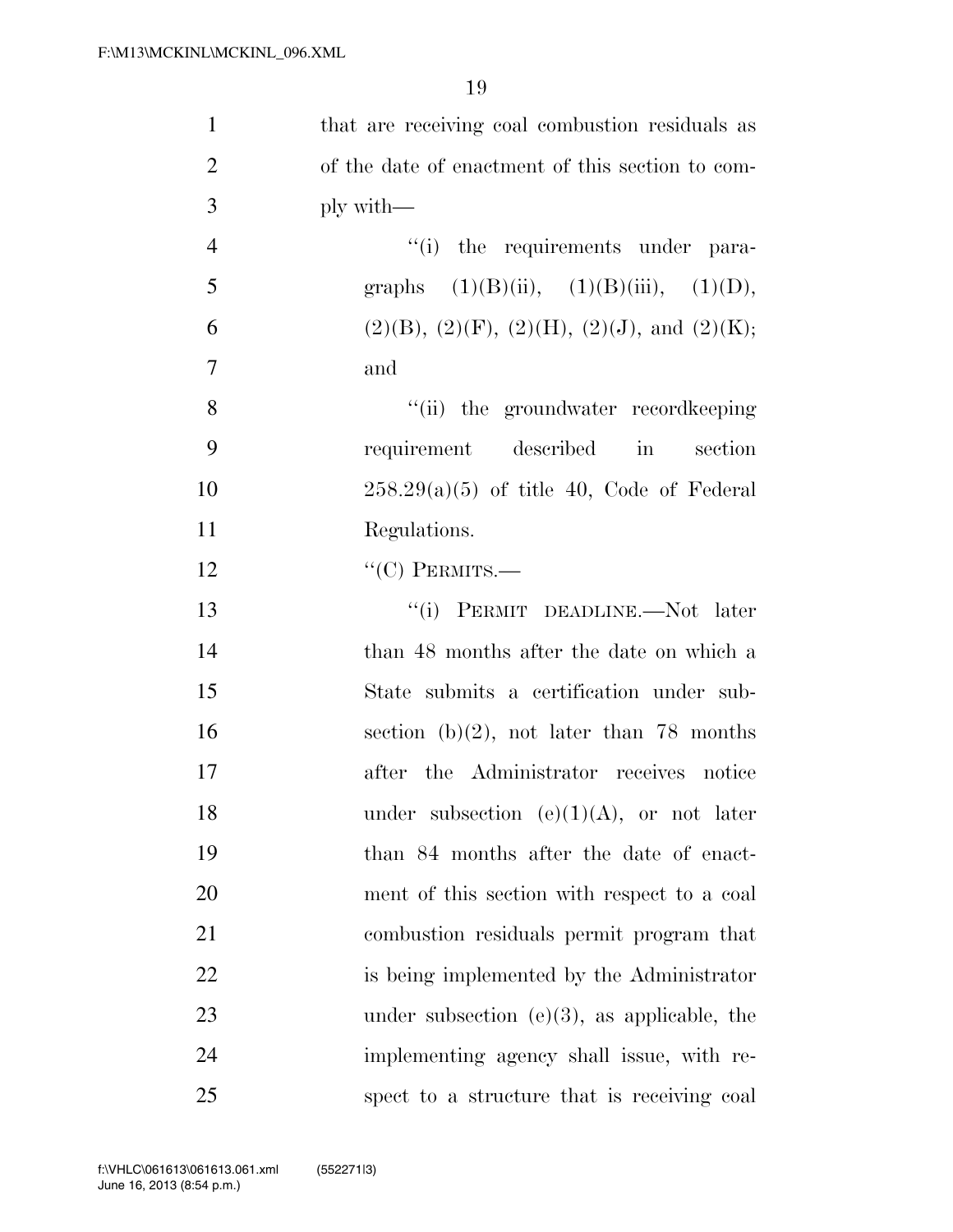| $\mathbf{1}$   | combustion residuals as of the date of en-   |
|----------------|----------------------------------------------|
| $\overline{2}$ | actment of this section, a final permit in-  |
| 3              | corporating the requirements of the coal     |
| $\overline{4}$ | combustion residuals permit program, or a    |
| 5              | final denial for an application submitted    |
| 6              | requesting such a permit.                    |
| $\overline{7}$ | "(ii) APPLICATION DEADLINE.—The              |
| 8              | implementing agency shall identify, in col-  |
| 9              | laboration with the owner or operator of a   |
| 10             | structure described in clause (i), a reason- |
| 11             | able deadline by which the owner or oper-    |
| 12             | ator shall submit a permit application       |
| 13             | under such clause.                           |
| 14             | "(D) INTERIM OPERATION.—                     |
| 15             | "(i) PRIOR TO DEADLINES.—With re-            |
| 16             | spect to any period of time on or after the  |
| 17             | date of enactment of this section but prior  |
| 18             | to the applicable deadline in subparagraph   |
| 19             | (B), the owner or operator of a structure    |
| 20             | that is receiving coal combustion residuals  |
| 21             | as of the date of enactment of this section  |
| 22             | may continue to operate such structure       |
| 23             | until such applicable deadline under the     |
| 24             | applicable authority in effect.              |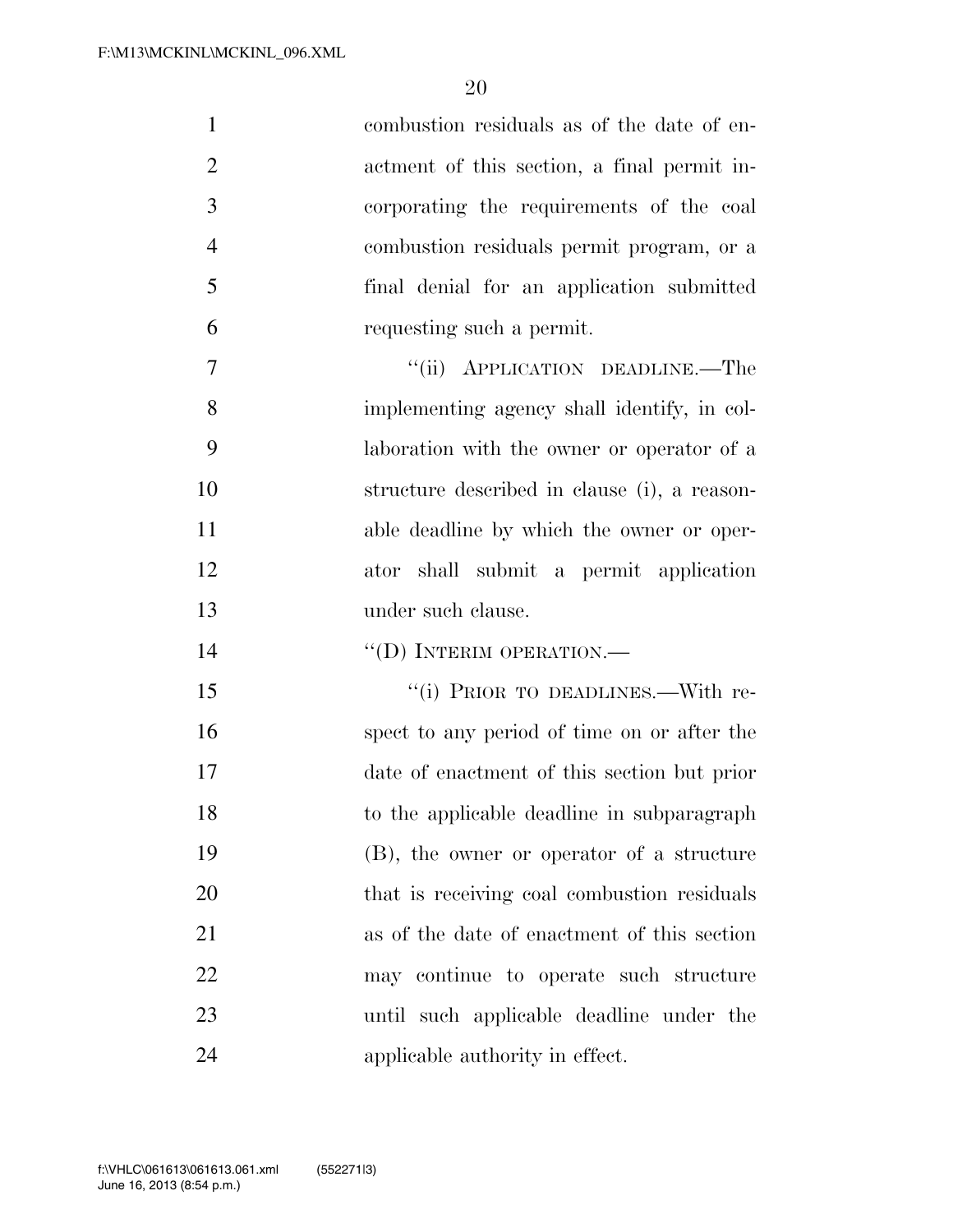| $\mathbf{1}$   | "(ii) PRIOR TO PERMIT.—Unless the           |
|----------------|---------------------------------------------|
| $\overline{2}$ | implementing agency determines that the     |
| 3              | structure should close pursuant to para-    |
| $\overline{4}$ | graph $(5)$ , if the owner or operator of a |
| 5              | structure that is receiving coal combustion |
| 6              | residuals as of the date of enactment of    |
| $\tau$         | this section meets the requirements re-     |
| 8              | ferred to in subparagraph (B) by the appli- |
| 9              | cable deadline in such subparagraph, the    |
| 10             | owner or operator may operate the struc-    |
| 11             | ture until such time as the implementing    |
| 12             | agency issues, under subparagraph $(C)$ , a |
| 13             | final permit incorporating the requirements |
| 14             | of the coal combustion residuals permit     |
| 15             | program, or a final denial for an applica-  |
| 16             | tion submitted requesting such a permit.    |
| 17             | "(4) REQUIREMENTS FOR SURFACE IMPOUND-      |
| 18             | MENTS THAT DO NOT MEET CERTAIN CRITERIA.-   |
| 19             | "(A) SURFACE IMPOUNDMENTS THAT RE-          |
| 20             | QUIRE ASSESSMENT OF CORRECTIVE MEASURES     |
| 21             | WITHIN 10 YEARS OF THE DATE OF ENACT-       |
| 22             | MENT.                                       |
| 23             | "(i) IN GENERAL.—In addition to the         |
| 24             | groundwater monitoring and corrective ac-   |
| 25             | tion requirements described in paragraph    |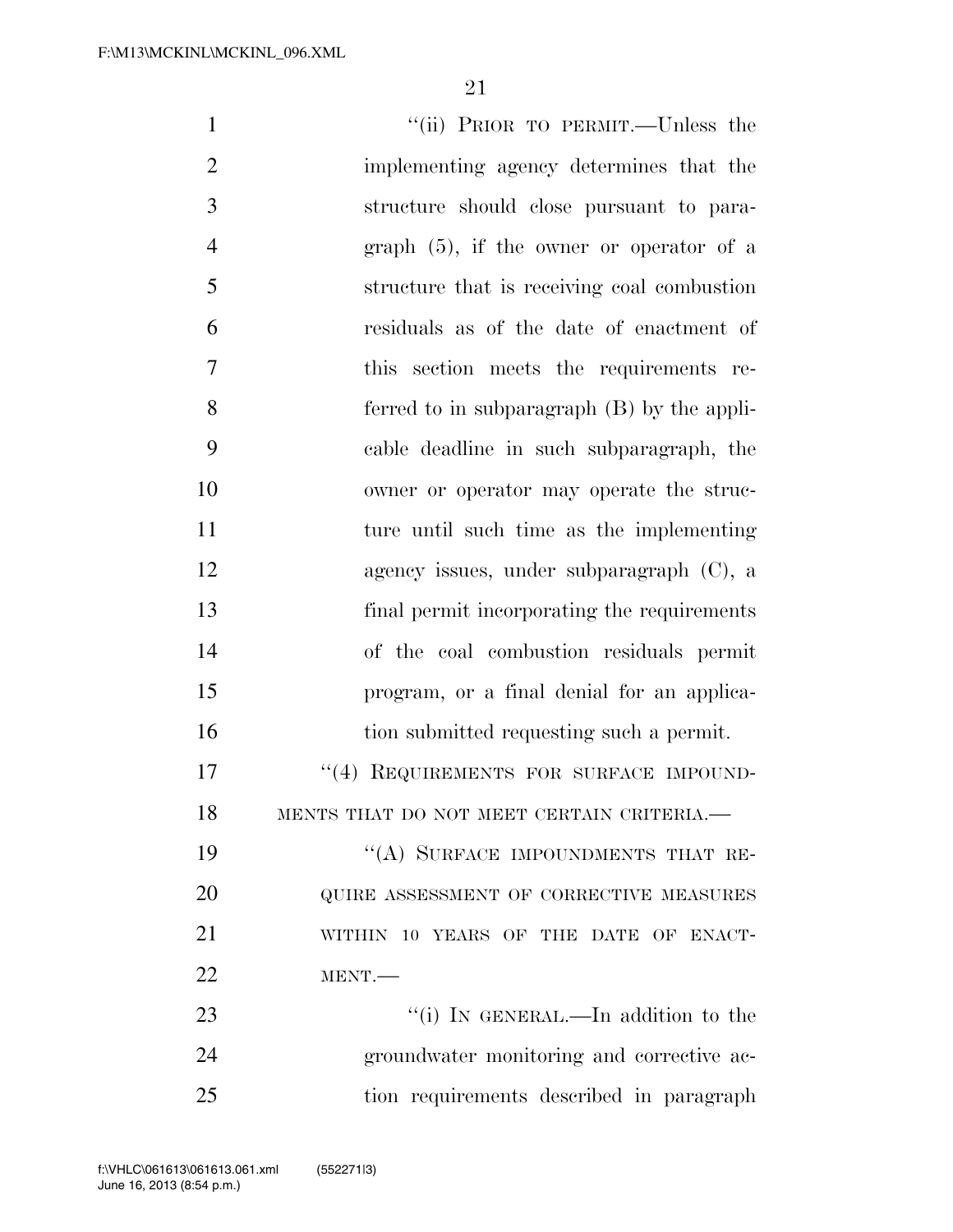| $\mathbf{1}$   | $(2)(B)$ , the implementing agency shall re- |
|----------------|----------------------------------------------|
| $\overline{2}$ | quire a surface impoundment that receives    |
| 3              | coal combustion residuals on or after the    |
| $\overline{4}$ | date of enactment of this section to comply  |
| 5              | with the requirements in clause (ii) of this |
| 6              | subparagraph and clauses (i) and (ii) of     |
| 7              | subparagraph (D) if the surface impound-     |
| 8              | ment—                                        |
| 9              | $\lq\lq$ (I) does not—                       |
| 10             | "(aa) have a liner system                    |
| 11             | described in section $258.40(b)$ of          |
| 12             | title 40, Code of Federal Regula-            |
| 13             | tions; and                                   |
| 14             | "(bb) meet the design cri-                   |
| 15             | described in<br>teria<br>section             |
| 16             | $258.40(a)(1)$ of title 40, Code of          |
| 17             | Federal Regulations; and                     |
| 18             | $\lq\lq$ (II) within 10 years after the      |
| 19             | date of enactment of this section, is        |
| 20             | required under section $258.56(a)$ of        |
| 21             | title 40, Code of Federal Regulations,       |
| 22             | to undergo an assessment of correc-          |
| 23             | tive measures for any constituent cov-       |
| 24             | ered under subpart $E$ of part 258 of        |
| 25             | title 40, Code of Federal Regulations,       |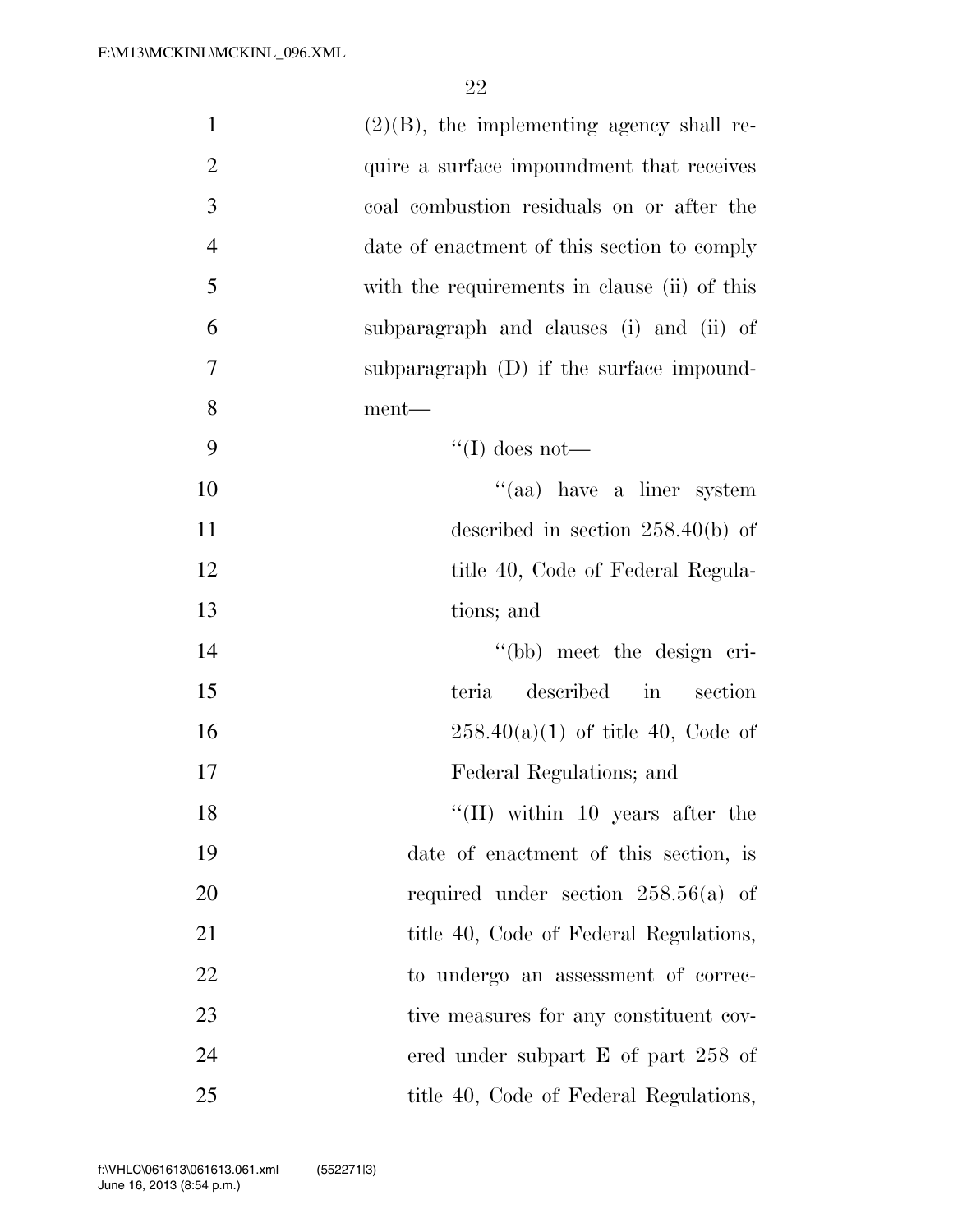or otherwise identified in paragraph 2 (2)(B)(ii) of this subsection, for which assessment groundwater monitoring is 4 required.

5 "(ii) DEADLINE TO MEET GROUND- WATER PROTECTION STANDARD.—Except as provided in subparagraph (C), the im- plementing agency shall require that the groundwater protection standard, for sur- face impoundments identified in clause (i) of this subparagraph, established by the implementing agency under section 258.55(h) or 258.55(i) of title 40, Code of Federal Regulations, for any constituent for which corrective measures are required shall be met—  $\text{``(I)}$  as soon as practicable at the

 relevant point of compliance, as de- scribed in section 258.40(d) of title 20 40, Code of Federal Regulations; and 21 ''(II) not later than 10 years after the date of enactment of this section.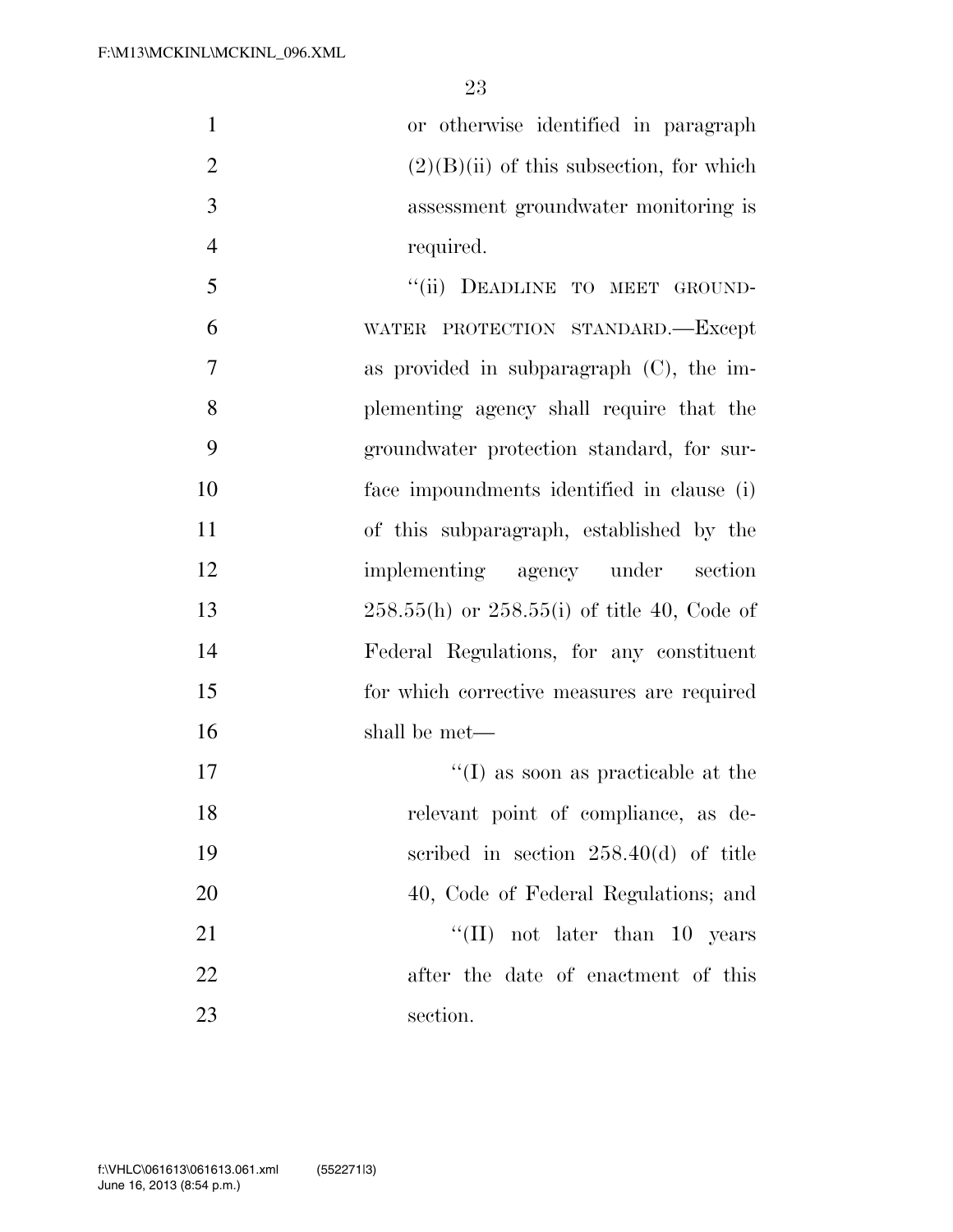| $\mathbf{1}$   | "(B) SURFACE IMPOUNDMENTS SUBJECT                    |
|----------------|------------------------------------------------------|
| $\overline{2}$ | A STATE CORRECTIVE ACTION REQUIRE-<br>TO             |
| 3              | MENT AS OF THE DATE OF ENACTMENT.-                   |
| $\overline{4}$ | "(i) IN GENERAL.—In addition to the                  |
| 5              | groundwater monitoring and corrective ac-            |
| 6              | tion requirements described in paragraph             |
| $\overline{7}$ | $(2)(B)$ , the implementing agency shall re-         |
| 8              | quire a surface impoundment that receives            |
| 9              | coal combustion residuals on or after the            |
| 10             | date of enactment of this section to comply          |
| 11             | with the requirements in clause (ii) of this         |
| 12             | subparagraph and clauses (i) and (ii) of             |
| 13             | subparagraph $(D)$ if the surface impound-           |
| 14             | ment—                                                |
| 15             | "(I) does not—                                       |
| 16             | "(aa) have a liner system                            |
| 17             | described in section $258.40(b)$ of                  |
| 18             | title 40, Code of Federal Regula-                    |
| 19             | tions; and                                           |
| 20             | "(bb) meet the design cri-                           |
| 21             | described<br>$\operatorname{in}$<br>teria<br>section |
| 22             | $258.40(a)(1)$ of title 40, Code of                  |
| 23             | Federal Regulations; and                             |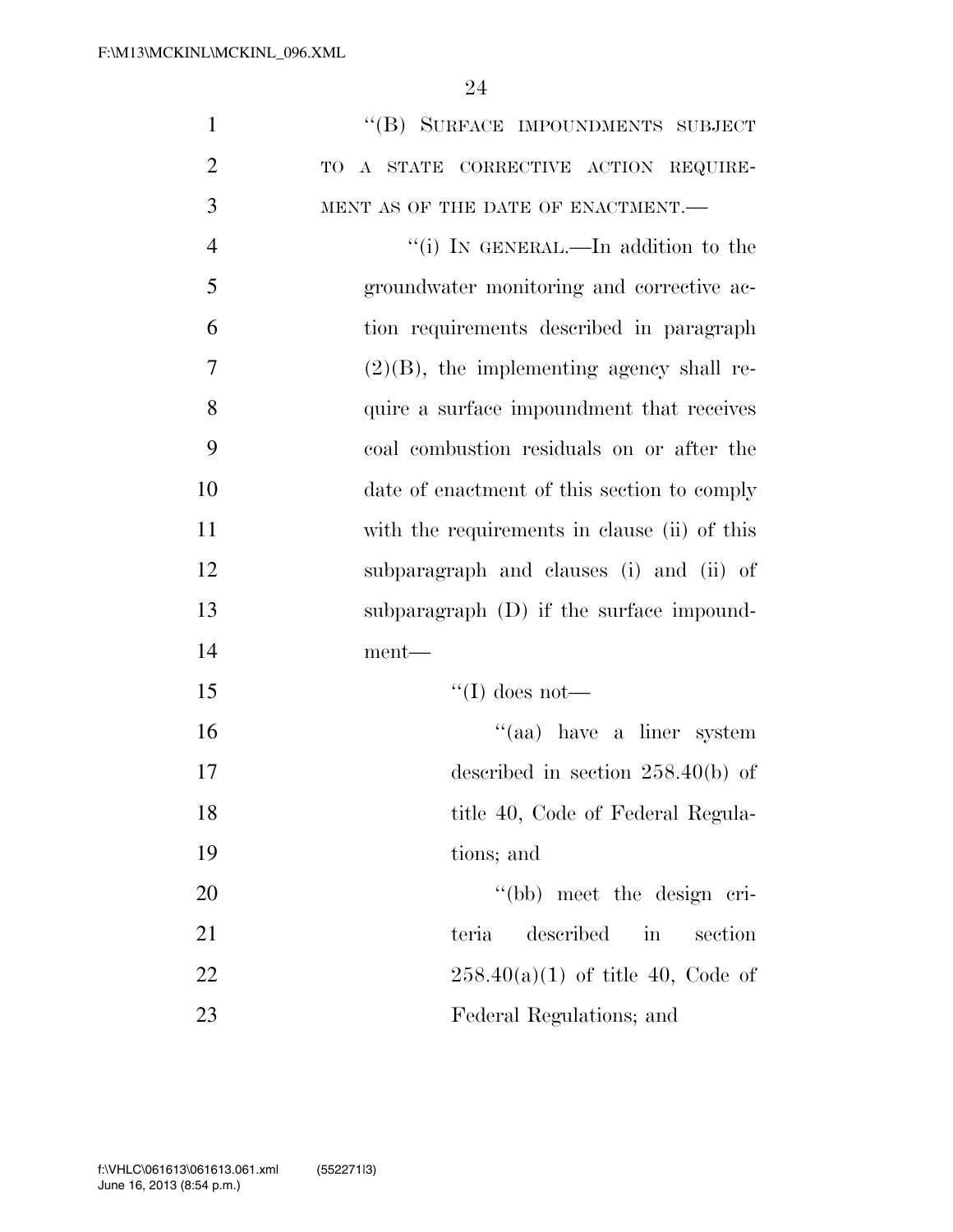$\text{``(II)}$  as of the date of enactment of this section, is subject to a State corrective action requirement. 4 "(ii) DEADLINE TO MEET GROUND-

 WATER PROTECTION STANDARD.—Except as provided in subparagraph (C), the im- plementing agency shall require that the groundwater protection standard, for sur- face impoundments identified in clause (i) of this subparagraph, established by the implementing agency under section 258.55(h) or 258.55(i) of title 40, Code of Federal Regulations, for any constituent for which corrective measures are required shall be met—

 ''(I) as soon as practicable at the relevant point of compliance, as de- scribed in section 258.40(d) of title 40, Code of Federal Regulations; and 20 ''(II) not later than 8 years after the date of enactment of this section. 22 "'(C) EXTENSION OF DEADLINE.  $\frac{1}{1}$  In GENERAL.—Except as pro- vided in clause (ii) of this subparagraph, the deadline for meeting a groundwater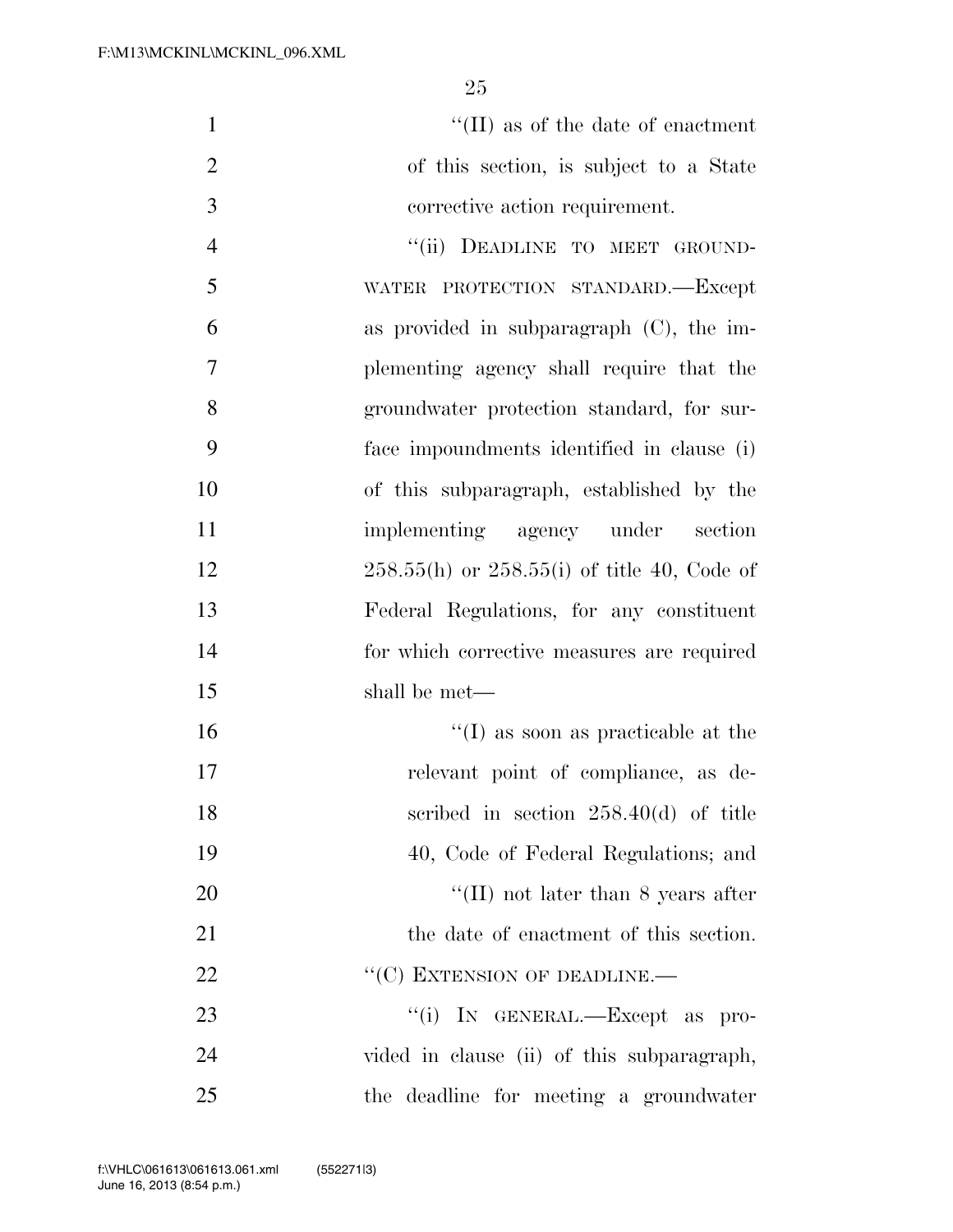| $\mathbf{1}$   | protection standard under subparagraph           |
|----------------|--------------------------------------------------|
| $\overline{2}$ | $(A)(ii)$ or $(B)(ii)$ may be extended by the    |
| $\mathfrak{Z}$ | implementing agency, after opportunity for       |
| $\overline{4}$ | public notice and comment under the pub-         |
| 5              | lic participation process described in sub-      |
| 6              | section $(b)(2)(B)(iii)(III)$ , or in subsection |
| 7              | $(e)(6)$ based on-                               |
| 8              | $\lq\lq$ the effectiveness of any in-            |
| 9              | terim measures implemented by the                |
| 10             | owner or operator of the facility under          |
| 11             | section $258.58(a)(3)$ of title 40, Code         |
| 12             | of Federal Regulations;                          |
| 13             | "(II) the level of progress dem-                 |
| 14             | onstrated in meeting the groundwater             |
| 15             | protection standard;                             |
| 16             | $\lq\lq$ (III) the potential for other ad-       |
| 17             | verse human health or environmental              |
| 18             | exposures attributable to the contami-           |
| 19             | nation from the surface impoundment              |
| 20             | undergoing corrective action; and                |
| 21             | $\lq\lq$ (IV) the lack of available alter-       |
| 22             | native management capacity for the               |
| 23             | coal combustion residuals and related            |
| 24             | materials managed in the impound-                |
| 25             | ment at the facility at which the im-            |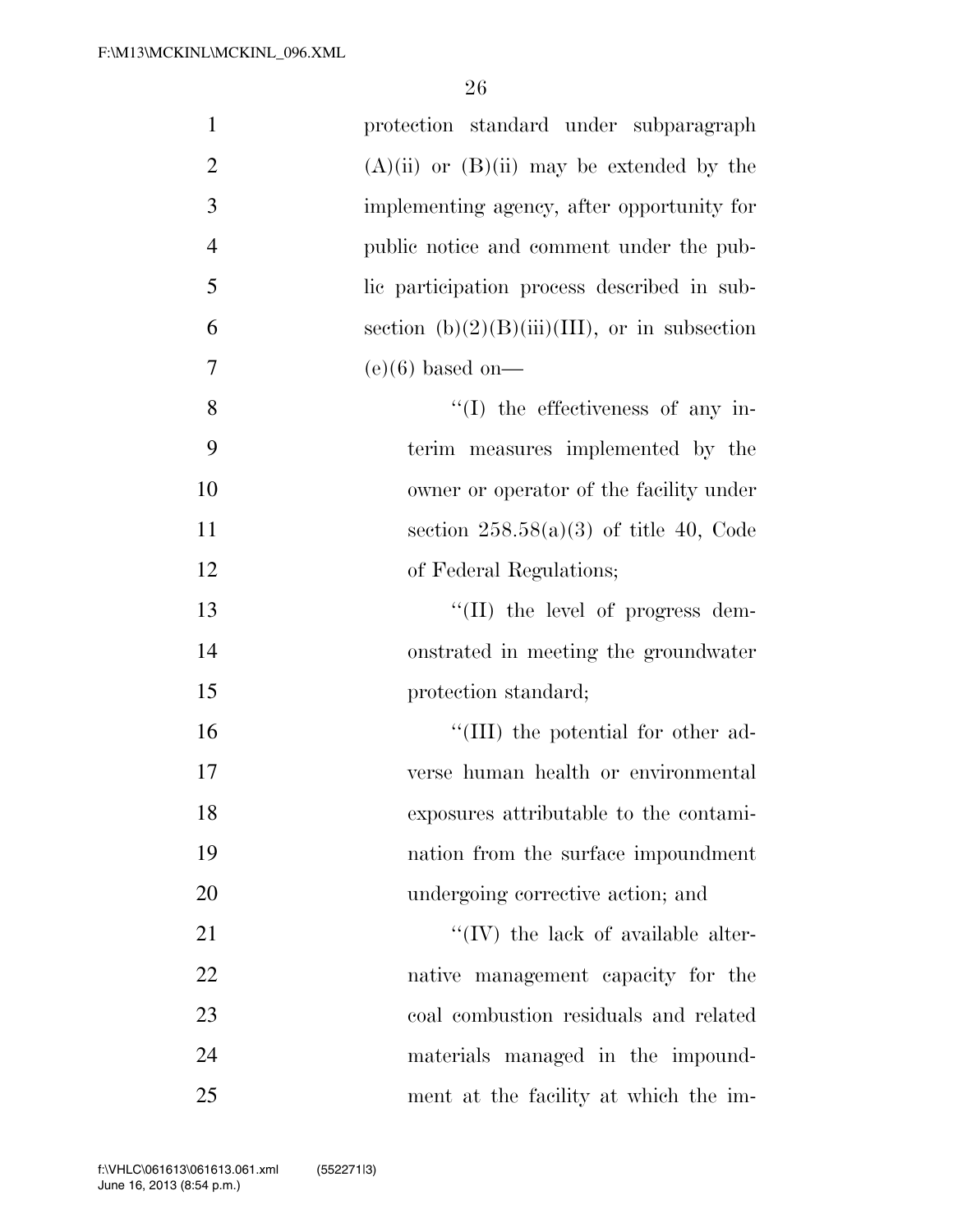| poundment is located if the owner or                      |  |
|-----------------------------------------------------------|--|
| 2<br>operator has used best efforts, as nec-              |  |
| 3<br>essary, to design, obtain any nec-                   |  |
| $\overline{4}$<br>essary permits, finance, construct, and |  |
| 5<br>render operational the alternative                   |  |
| 6<br>management capacity during the time                  |  |
| $\overline{7}$<br>period for meeting a groundwater pro-   |  |
| 8<br>tection standard in subparagraph                     |  |
| 9<br>$(A)(ii)$ or $(B)(ii)$ .                             |  |
| EXCEPTION.—The deadline<br>10<br>``(ii)                   |  |
| 11<br>under subparagraph $(A)(ii)$ or $(B)(ii)$ shall     |  |

apn  $(A)(II)$  or  $(D)(II)$  not be extended if there has been contami- nation of public or private drinking water systems attributable to a surface impound- ment undergoing corrective action, unless 16 the contamination has been addressed by providing a permanent replacement water system.

20  $\frac{1}{2}$  (i) CLOSURE.—If the deadline under 21 subparagraph  $(A)(ii)$ ,  $(B)(ii)$ , or  $(C)$  is not satisfied, the surface impoundment shall cease receiving coal combustion residuals 24 and initiate closure under paragraph  $(5)$ . 25 "(ii) INTERIM MEASURES.—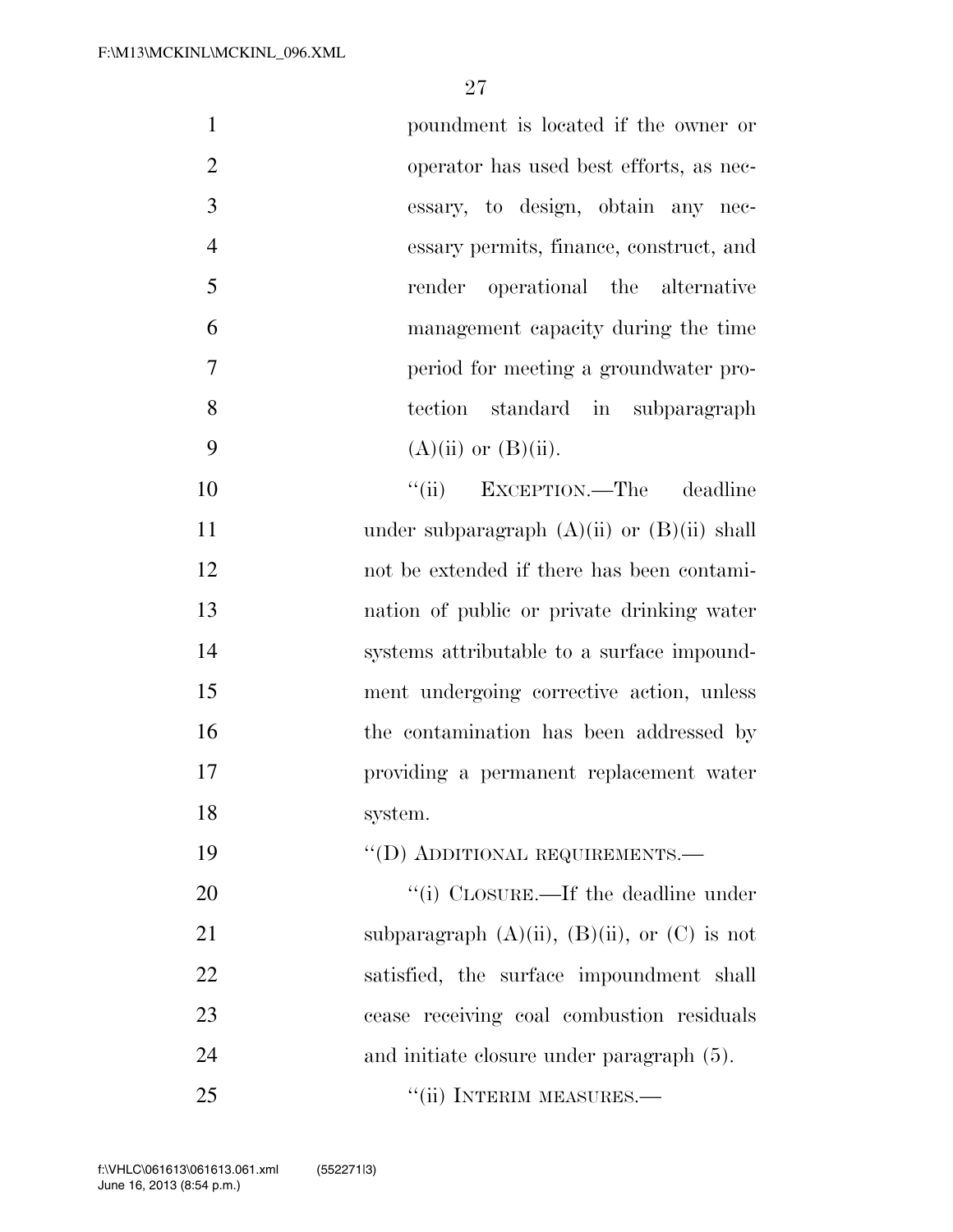| $\mathbf{1}$   | "(I) IN GENERAL.—Except as               |
|----------------|------------------------------------------|
| $\overline{2}$ | provided in subclause (II), not later    |
| 3              | than 90 days after the date on which     |
| $\overline{4}$ | the assessment of corrective measures    |
| 5              | is initiated, the owner or operator of   |
| 6              | a surface impoundment described in       |
| 7              | subparagraph $(A)$ or $(B)$ shall imple- |
| 8              | ment interim measures, as necessary,     |
| 9              | the<br>factors in<br>under<br>section    |
| 10             | $258.58(a)(3)$ of title 40, Code of Fed- |
| 11             | eral Regulations.                        |
| 12             | "(II) IMPOUNDMENTS SUBJECT               |
| 13             | TO STATE CORRECTIVE ACTION RE-           |
| 14             | QUIREMENT AS OF THE DATE OF EN-          |
| 15             | ACTMENT.—Subclause (I) shall only        |
| 16             | apply to surface impoundments sub-       |
| 17             | ject to a State corrective action re-    |
| 18             | quirement as of the date of enactment    |
| 19             | of this section if the owner or oper-    |
| 20             | ator has not implemented interim         |
| 21             | measures, as necessary, under the fac-   |
| 22             | tors in section $258.58(a)(3)$ of title  |
| 23             | 40, Code of Federal Regulations.         |
| 24             | "(E) SURFACE IMPOUNDMENTS THAT RE-       |
| 25             | QUIRE ASSESSMENT OF CORRECTIVE MEASURES  |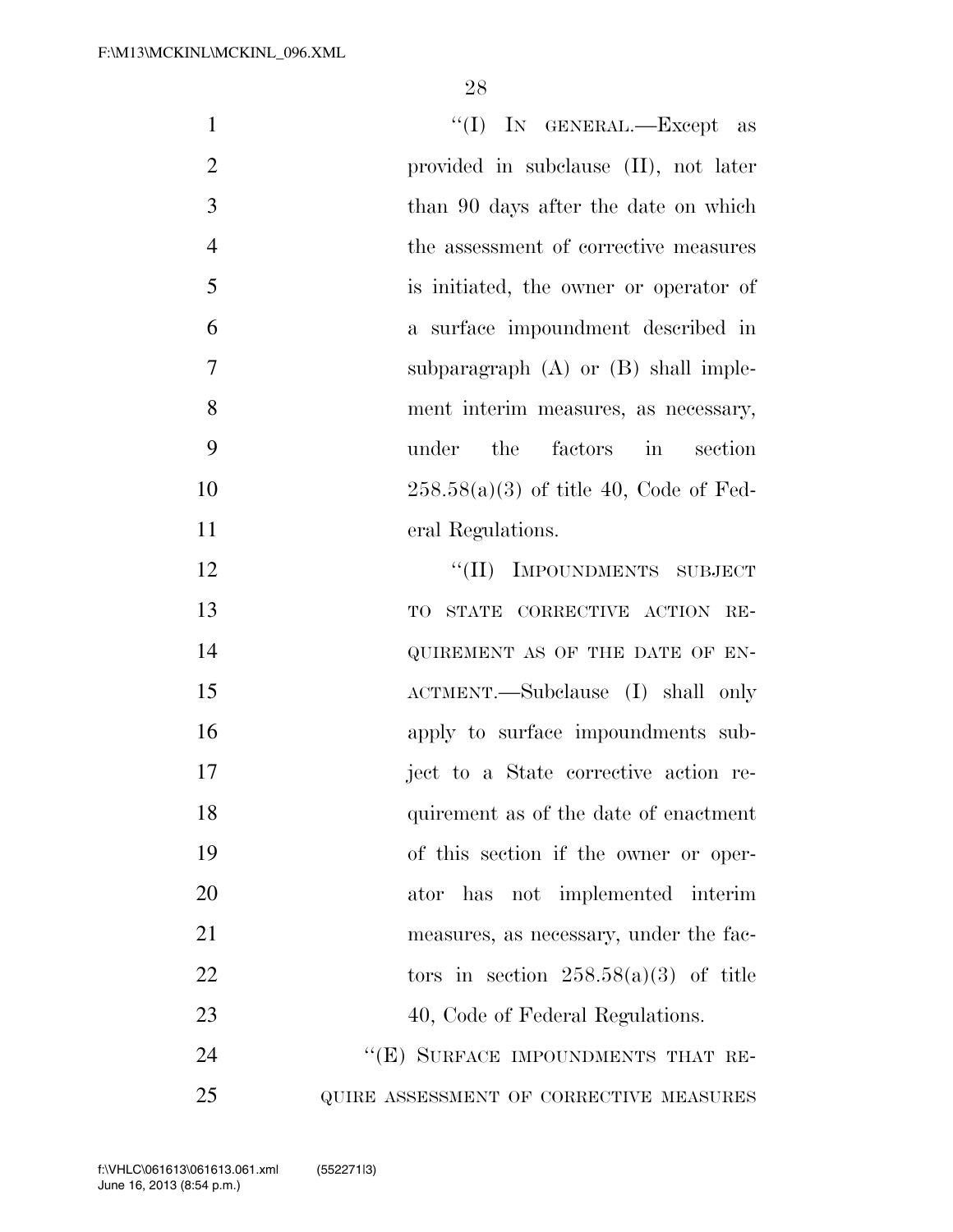| $\mathbf{1}$   | MORE THAN 10 YEARS AFTER DATE OF ENACT-      |
|----------------|----------------------------------------------|
| $\overline{2}$ | MENT.                                        |
| 3              | "(i) IN GENERAL.—In addition to the          |
| $\overline{4}$ | groundwater monitoring and corrective ac-    |
| 5              | tion requirements described in paragraph     |
| 6              | $(2)(B)$ , the implementing agency shall re- |
| $\overline{7}$ | quire a surface impoundment that receives    |
| 8              | coal combustion residuals on or after the    |
| 9              | date of enactment of this section to comply  |
| 10             | with the requirements in clause (ii) if the  |
| 11             | surface impoundment—                         |
| 12             | "(I) does not—                               |
| 13             | $\cdot$ (aa) have a liner system             |
| 14             | described in section $258.40(b)$ of          |
| 15             | title 40, Code of Federal Regula-            |
| 16             | tions; and                                   |
| 17             | "(bb) meet the design cri-                   |
| 18             | teria described in section                   |
| 19             | $258.40(a)(1)$ of title 40, Code of          |
| 20             | Federal Regulations; and                     |
| 21             | $\lq\lq$ (II) more than 10 years after       |
| 22             | the date of enactment of this section,       |
| 23             | is required under section $258.56(a)$        |
| 24             | title 40, Code of Federal Regulations,       |
| 25             | to undergo an assessment of correc-          |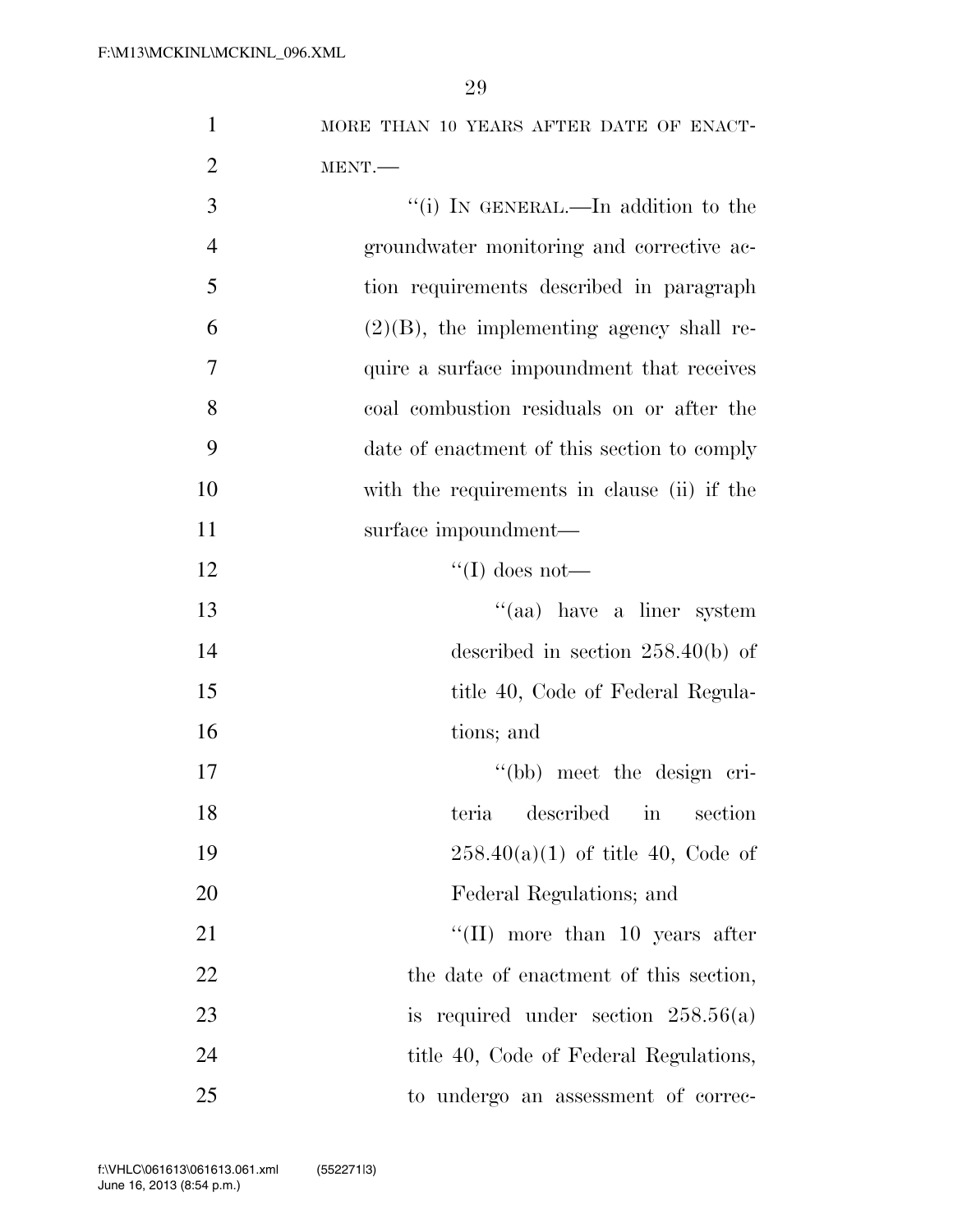| $\mathbf{1}$   | tive measures for any constituent cov-     |
|----------------|--------------------------------------------|
| $\overline{2}$ | ered under subpart $E$ of part 258 of      |
| 3              | title 40, Code of Federal Regulations,     |
| $\overline{4}$ | or otherwise identified in paragraph       |
| 5              | $(2)(B)(ii)$ of this subsection, for which |
| 6              | assessment groundwater monitoring is       |
| 7              | required.                                  |
| 8              | "(ii) REQUIREMENTS.-                       |
| 9              | $\lq(1)$ CLOSURE.—The surface im-          |
| 10             | poundments identified in clause<br>(i)     |
| 11             | shall cease receiving coal combustion      |
| 12             | residuals and initiate closure in ac-      |
| 13             | cordance with paragraph (5) after al-      |
| 14             | ternative management capacity at the       |
| 15             | facility is available for the coal com-    |
| 16             | bustion residuals and related mate-        |
| 17             | rials managed in the impoundment.          |
| 18             | "(II) BEST EFFORTS.—The al-                |
| 19             | ternative management capacity shall        |
| 20             | be developed as soon as practicable        |
| 21             | with the owner or operator using best      |
| 22             | efforts to design, obtain necessary        |
| 23             | permits for, finance, construct, and       |
| 24             | render operational the alternative         |
| 25             | management capacity.                       |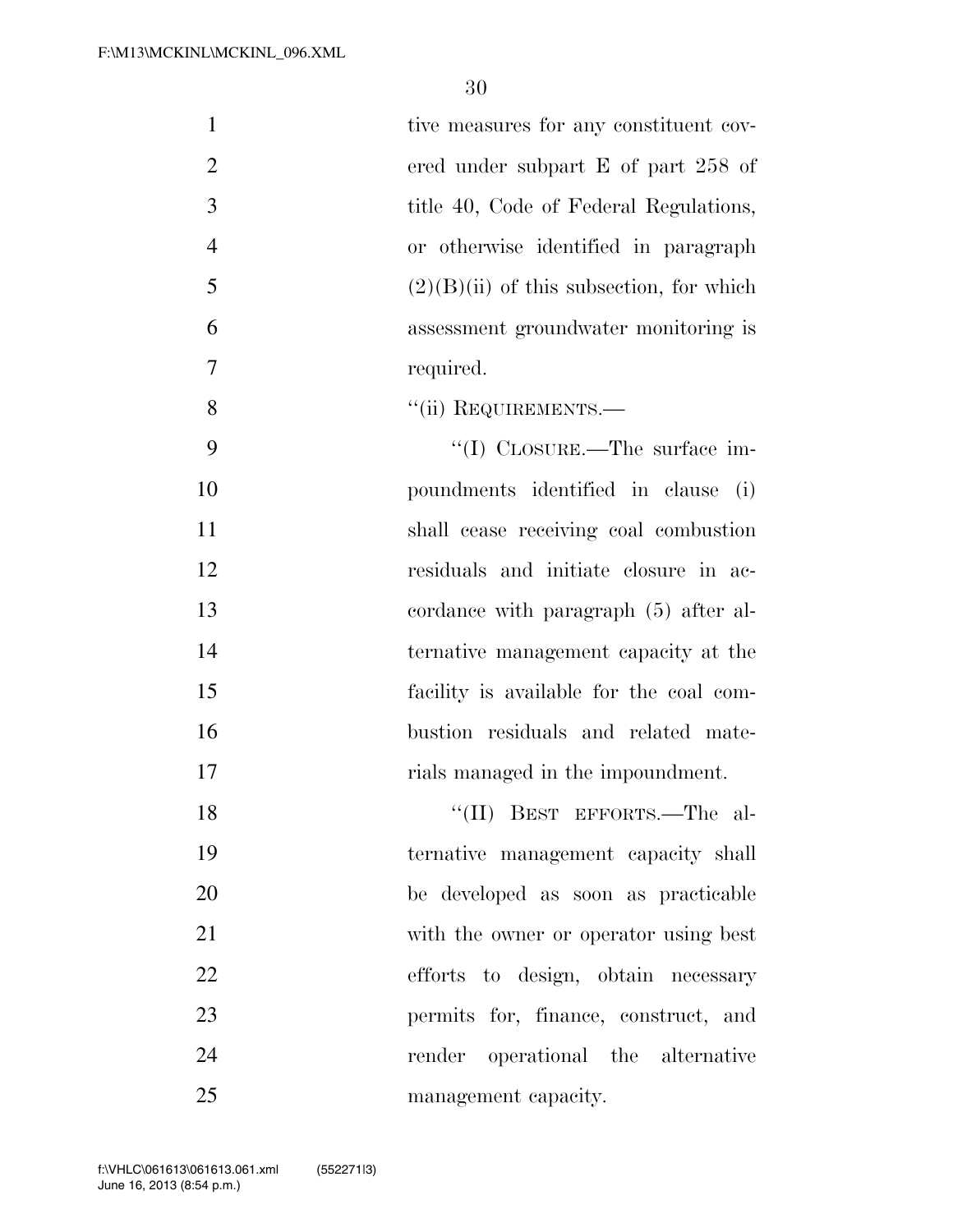| $\mathbf{1}$   | "(III) ALTERNATIVE CAPACITY                      |
|----------------|--------------------------------------------------|
| $\overline{2}$ | MANAGEMENT PLAN.—The owner or                    |
| 3              | operator shall, in collaboration with            |
| $\overline{4}$ | the implementing agency, prepare a               |
| 5              | written plan that describes the steps            |
| 6              | necessary to develop the alternative             |
| 7              | management capacity and includes a               |
| 8              | schedule for completion.                         |
| 9              | "(IV) PUBLIC PARTICIPATION.-                     |
| 10             | The plan described in subclause (III)            |
| 11             | shall be subject to public notice and            |
| 12             | comment under the public participa-              |
| 13             | tion process described in subsection             |
| 14             | $(b)(2)(B)(iii)(III)$ or in subsection           |
| 15             | $(e)(6)$ , as applicable.                        |
| 16             | $\lq(5)$ CLOSURE.—                               |
| 17             | "(A) IN GENERAL.—If it is determined by          |
| 18             | the implementing agency that a structure         |
| 19             | should close because the requirements of a coal  |
| 20             | combustion residuals permit program are not      |
| 21             | being satisfied with respect to such structure,  |
| 22             | or if it is determined by the owner or operator  |
| 23             | that a structure should close, the time period   |
| 24             | and method for the closure of such structure     |
| 25             | shall be set forth in a closure plan that estab- |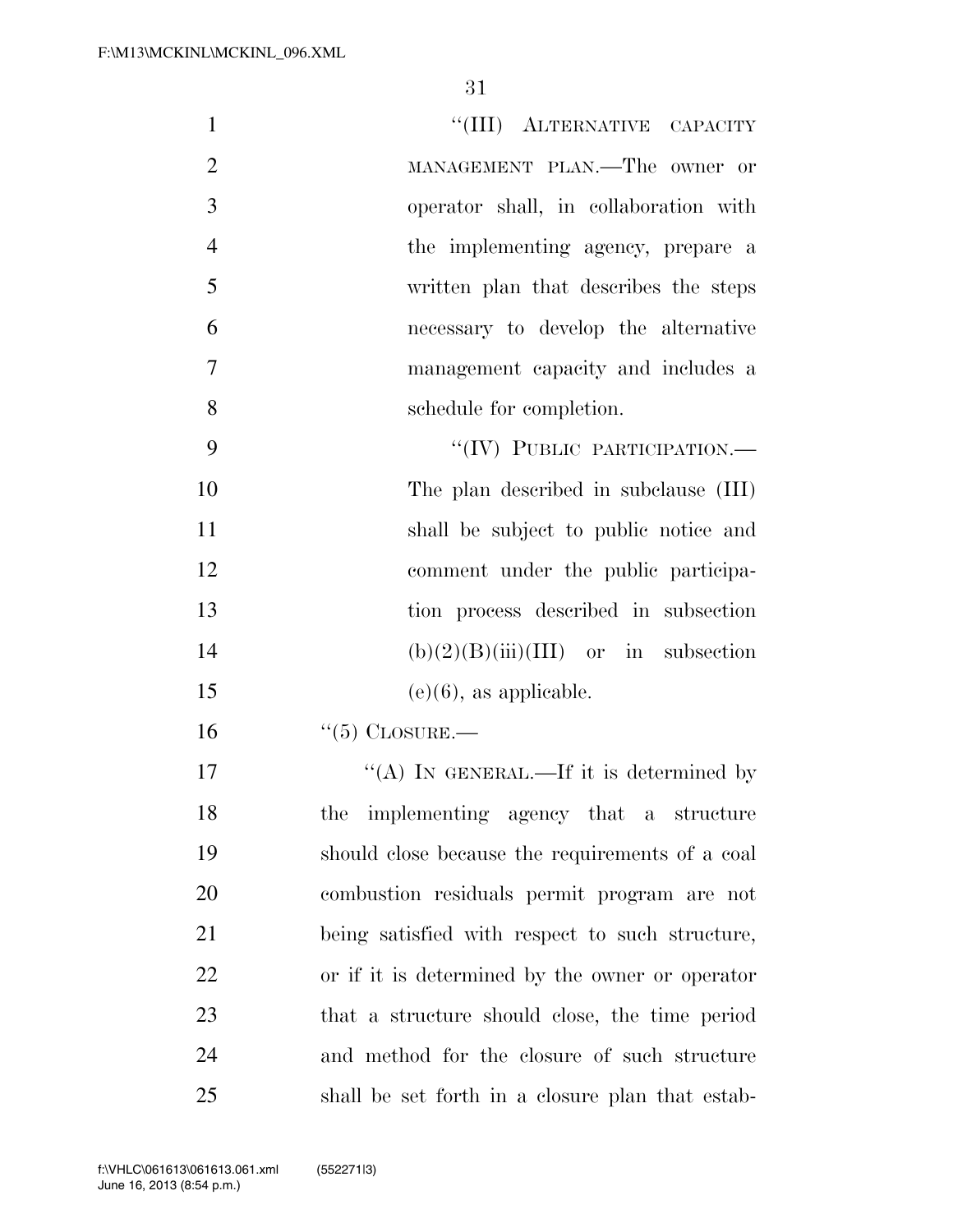| $\mathbf{1}$   | lishes a deadline for completion of closure as       |
|----------------|------------------------------------------------------|
| $\overline{2}$ | soon as practicable and that takes into account      |
| 3              | the nature and the site-specific characteristics     |
| $\overline{4}$ | of the structure to be closed.                       |
| 5              | "(B) SURFACE IMPOUNDMENT.—In the                     |
| 6              | case of a surface impoundment, the closure plan      |
| 7              | under subparagraph $(A)$ shall require, at a min-    |
| 8              | imum, the removal of liquid and the stabiliza-       |
| 9              | tion of remaining waste, as necessary to sup-        |
| 10             | port the final cover.                                |
| 11             | "(d) FEDERAL REVIEW OF STATE PERMIT PRO-             |
| 12             | GRAMS.-                                              |
| 13             | "(1) IN GENERAL.—The Administrator shall             |
| 14             | provide to a State written notice and an opportunity |
| 15             | to remedy deficiencies in accordance with paragraph  |
| 16             | $(3)$ if at any time the State—                      |
| 17             | "(A) does not satisfy the notification re-           |
| 18             | quirement under subsection $(b)(1)$ ;                |
| 19             | $\lq\lq$ (B) has not submitted a certification re-   |
| 20             | quired under subsection $(b)(2)$ ;                   |
| 21             | "(C) does not satisfy the maintenance re-            |
| 22             | quirement under subsection $(b)(3)$ ;                |
| 23             | $\lq\lq$ (D) is not implementing a coal combus-      |
| 24             | tion residuals permit program, with respect to       |
| 25             | which the State has submitted a certification        |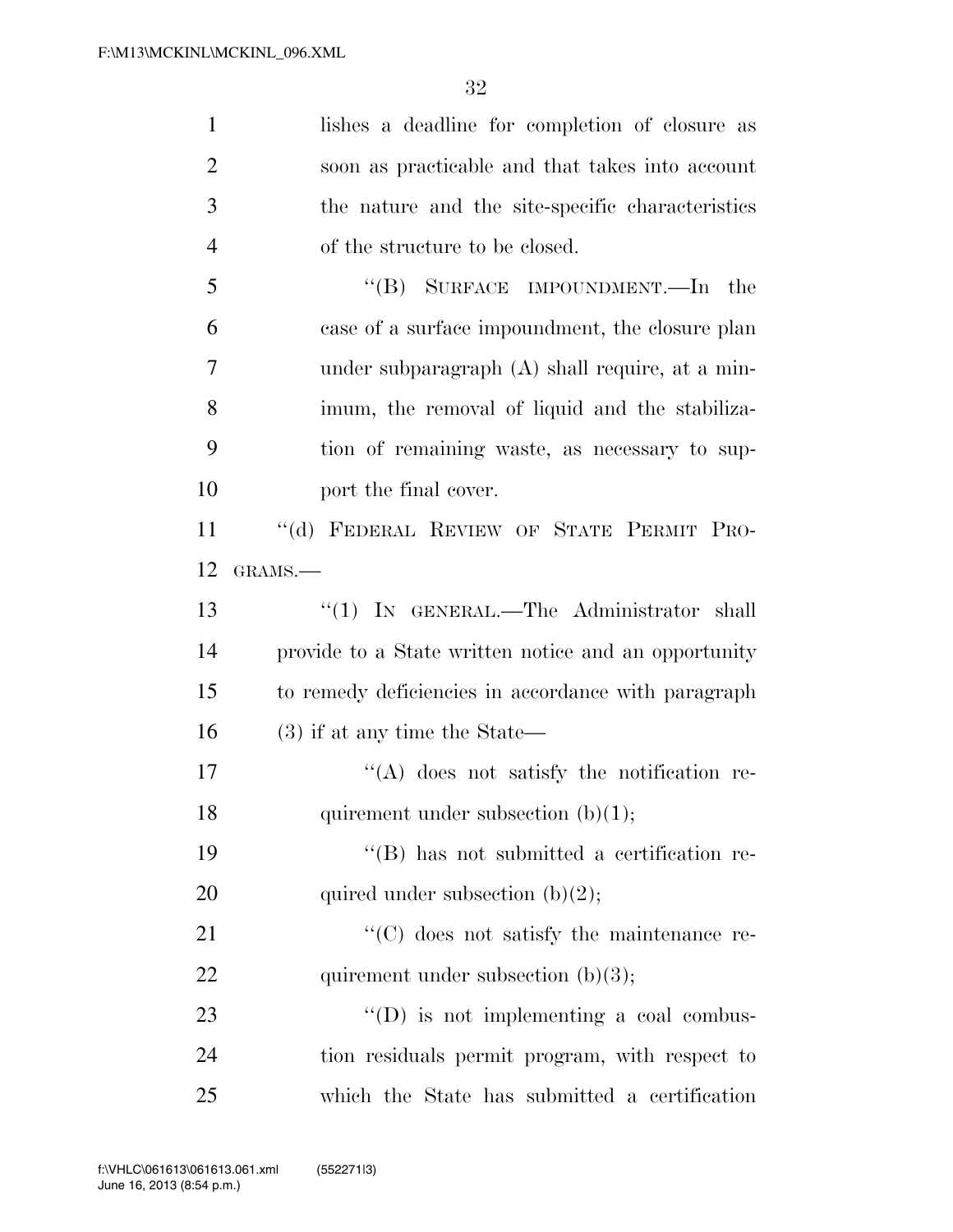| $\mathbf{1}$   | under subsection $(b)(2)$ , that meets the require-   |
|----------------|-------------------------------------------------------|
| $\overline{2}$ | ments described in subsection (c);                    |
| 3              | $\lq\lq(E)$ is not implementing a coal combus-        |
| $\overline{4}$ | tion residuals permit program, with respect to        |
| 5              | which the State has submitted a certification         |
| 6              | under subsection $(b)(2)$ —                           |
| 7              | $f'(i)$ that is consistent with such cer-             |
| 8              | tification; and                                       |
| 9              | "(ii) for which the State continues to                |
| 10             | have in effect statutes or regulations nec-           |
| <sup>11</sup>  | essary to implement such program; or                  |
| 12             | $\lq\lq(F)$ does not make available to the Ad-        |
| 13             | ministrator, within 90 days of a written re-          |
| 14             | quest, specific information necessary for the         |
| 15             | Administrator to ascertain whether the State          |
| 16             | has satisfied the requirements described in sub-      |
| 17             | paragraphs $(A)$ through $(E)$ .                      |
| 18             | "(2) REQUEST.—If a request described in para-         |
| 19             | graph $(1)(F)$ is proposed pursuant to a petition to  |
| 20             | the Administrator, the Administrator shall only       |
| 21             | make the request if the Administrator does not pos-   |
| 22             | sess the information necessary to ascertain whether   |
| 23             | the State has satisfied the requirements described in |
| 24             | subparagraphs $(A)$ through $(E)$ of such paragraph.  |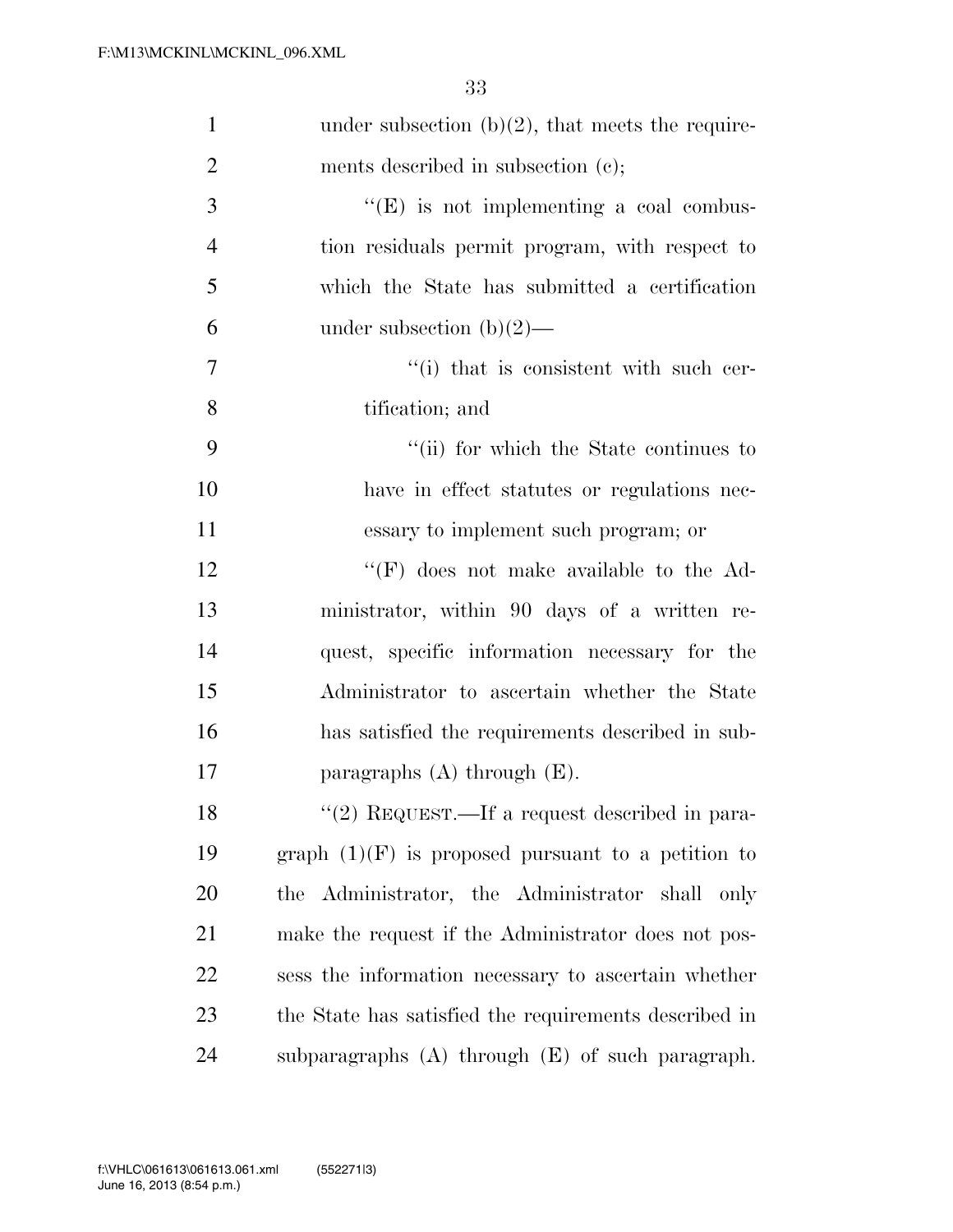| $\mathbf{1}$   | "(3) CONTENTS OF NOTICE; DEADLINE FOR RE-                        |
|----------------|------------------------------------------------------------------|
| $\overline{2}$ | $SPONSE$ $\longrightarrow$ notice provided under paragraph $(1)$ |
| 3              | shall—                                                           |
| $\overline{4}$ | $\lq\lq$ include findings of the Administrator                   |
| 5              | detailing any applicable deficiencies described in               |
| 6              | subparagraphs $(A)$ through $(F)$ of paragraph                   |
| 7              | $(1)$ ; and                                                      |
| 8              | $\lq\lq (B)$ identify, in collaboration with the                 |
| 9              | State, a reasonable deadline by which the State                  |
| 10             | shall remedy such applicable deficiencies, which                 |
| 11             | shall be—                                                        |
| 12             | "(i) in the case of a deficiency de-                             |
| 13             | scribed in subparagraphs $(A)$ through $(E)$                     |
| 14             | of paragraph (1), not earlier than 180                           |
| 15             | days after the date on which the State re-                       |
| 16             | ceives the notice; and                                           |
| 17             | "(ii) in the case of a deficiency de-                            |
| 18             | scribed in paragraph $(1)(F)$ , not later than                   |
| 19             | 90 days after the date on which the State                        |
| 20             | receives the notice.                                             |
| 21             | "(4) CRITERIA FOR DETERMINING DEFICIENCY                         |
| 22             | OF STATE PERMIT PROGRAM.—In making a deter-                      |
| 23             | mination whether a State has failed to satisfy the re-           |
| 24             | quirements described in subparagraphs (A) through                |
| 25             | $(E)$ of paragraph $(1)$ , or a determination under sub-         |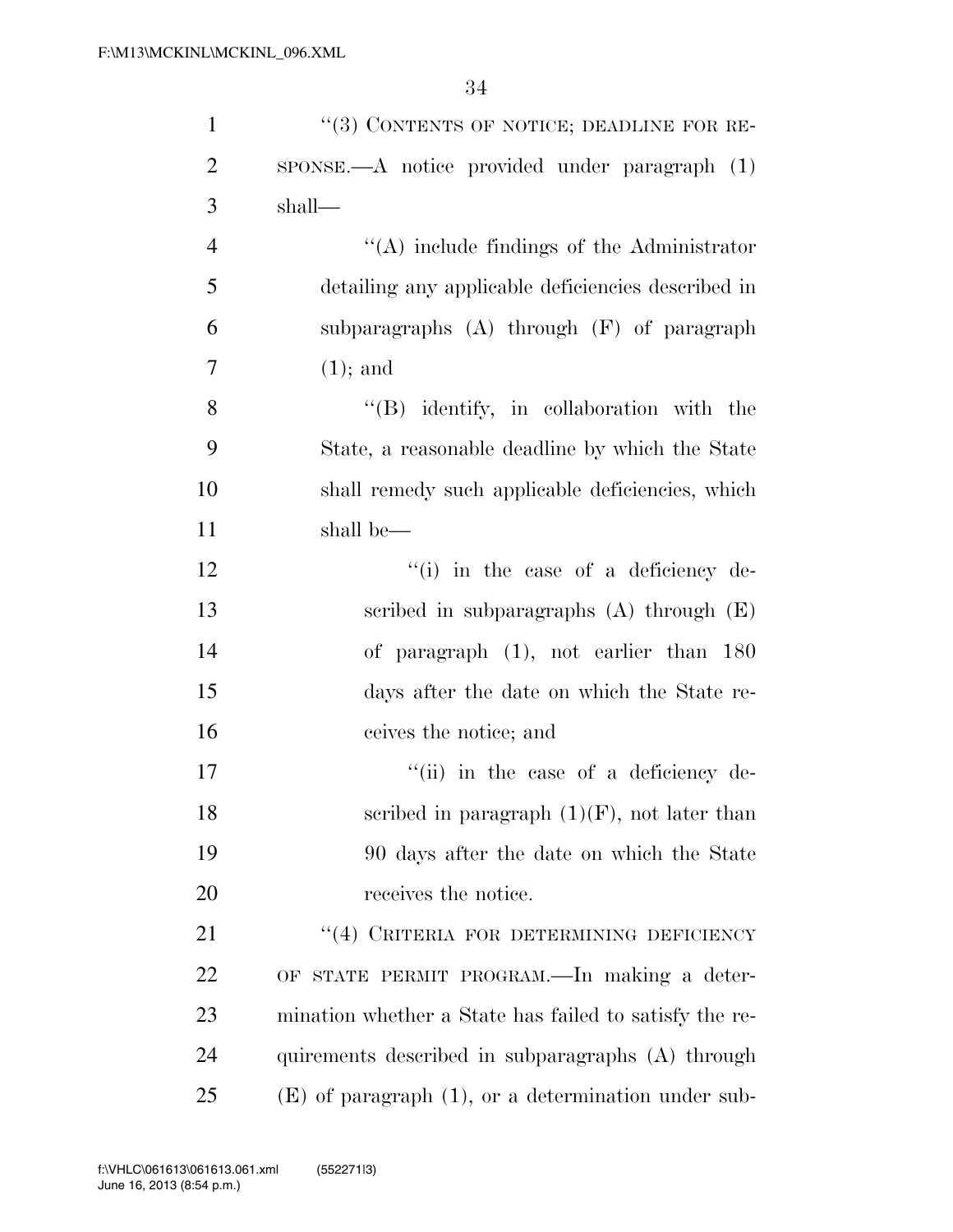| $\mathbf{1}$   | section $(e)(1)(B)$ , the Administrator shall consider, |
|----------------|---------------------------------------------------------|
| $\overline{2}$ | as appropriate—                                         |
| 3              | "(A) whether the State's statutes or regu-              |
| $\overline{4}$ | lations to implement a coal combustion residu-          |
| 5              | als permit program are not sufficient to meet           |
| 6              | the requirements described in subsection (c) be-        |
| 7              | cause of-                                               |
| 8              | "(i) failure of the State to promulgate                 |
| 9              | or enact new statutes or regulations when               |
| 10             | necessary; or                                           |
| 11             | "(ii) action by a State legislature or                  |
| 12             | court striking down or limiting such State              |
| 13             | statutes or regulations;                                |
| 14             | $\lq\lq (B)$ whether the operation of the State         |
| 15             | coal combustion residuals permit program fails          |
| 16             | to comply with the requirements of subsection           |
| 17             | $(e)$ because of —                                      |
| 18             | "(i) failure of the State to issue per-                 |
| 19             | mits as required in subsection $(c)(1)(E)$ ;            |
| 20             | "(ii) repeated issuance of permits by                   |
| 21             | the State which do not meet the require-                |
| 22             | ments of subsection $(e)$ ;                             |
| 23             | "(iii) failure of the State to comply                   |
| 24             | with the public participation requirements              |
| 25             | of this section; or                                     |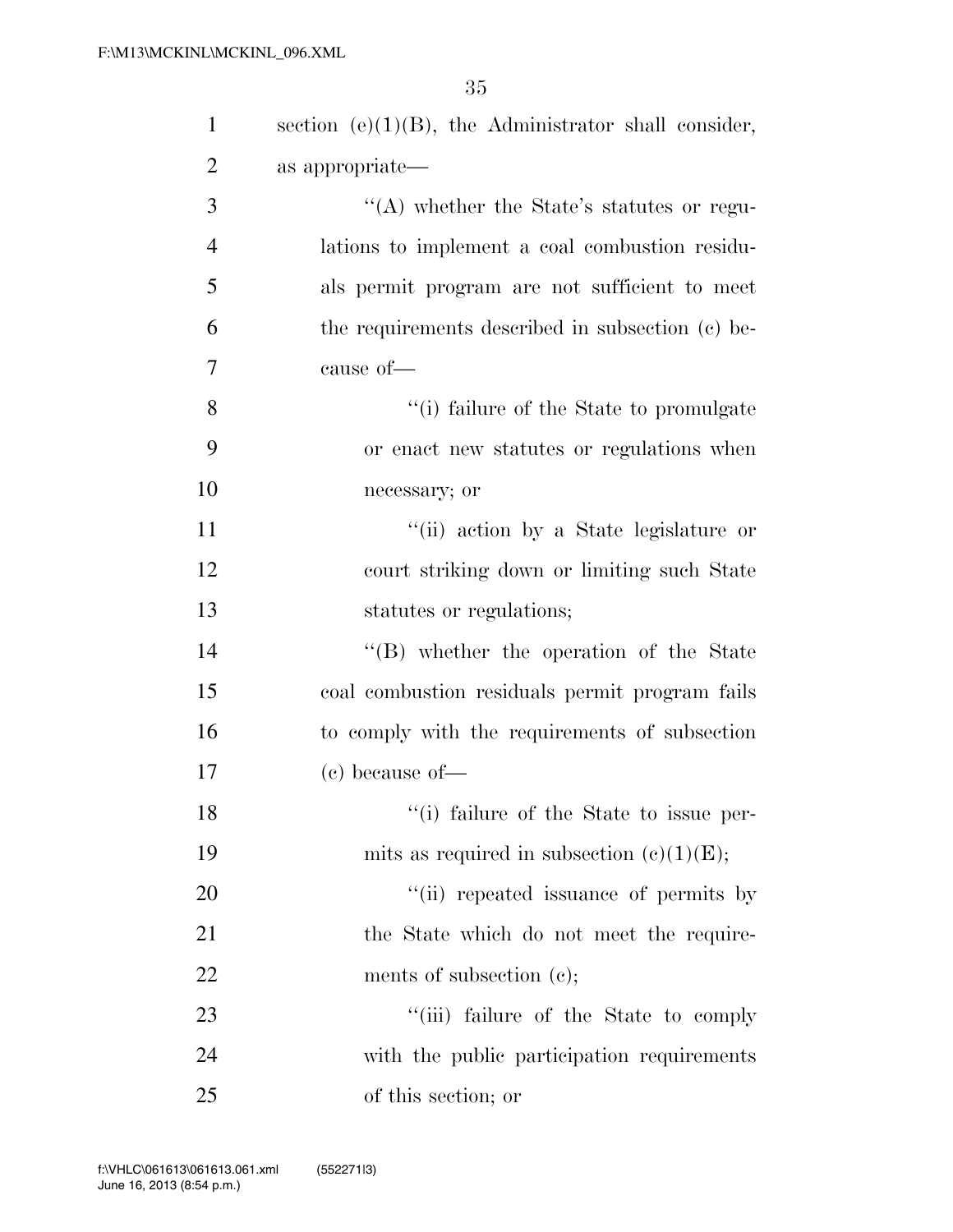| $\mathbf{1}$   | "(iv) failure of the State to implement             |
|----------------|-----------------------------------------------------|
| $\overline{2}$ | corrective action requirements as described         |
| 3              | in subsection $(e)(2)(B)$ ; and                     |
| $\overline{4}$ | $\lq\lq$ whether the enforcement of a State         |
| 5              | coal combustion residuals permit program fails      |
| 6              | to comply with the requirements of this section     |
| 7              | because of-                                         |
| 8              | "(i) failure to act on violations of per-           |
| 9              | mits, as identified by the State; or                |
| 10             | "(ii) repeated failure by the State to              |
| 11             | inspect or otherwise determine compliance           |
| 12             | pursuant to the process identified in sub-          |
| 13             | section $(b)(2)(B)(iii)(I)$ .                       |
| 14             | $``(e)$ IMPLEMENTATION BY ADMINISTRATOR.—           |
| 15             | FEDERAL BACKSTOP AUTHORITY.—The<br>``(1)            |
| 16             | Administrator shall implement a coal combustion re- |
| 17             | siduals permit program for a State only if—         |
| 18             | $\lq\lq$ the Governor of the State notifies the     |
| 19             | Administrator under subsection $(b)(1)$ that the    |
| 20             | State will not adopt and implement a permit         |
| 21             | program;                                            |
| 22             | "(B) the State has received a notice under          |
| 23             | subsection (d) and the Administrator deter-         |
| 24             | mines, after providing a 30-day period for no-      |
| 25             | tice and public comment, that the State has         |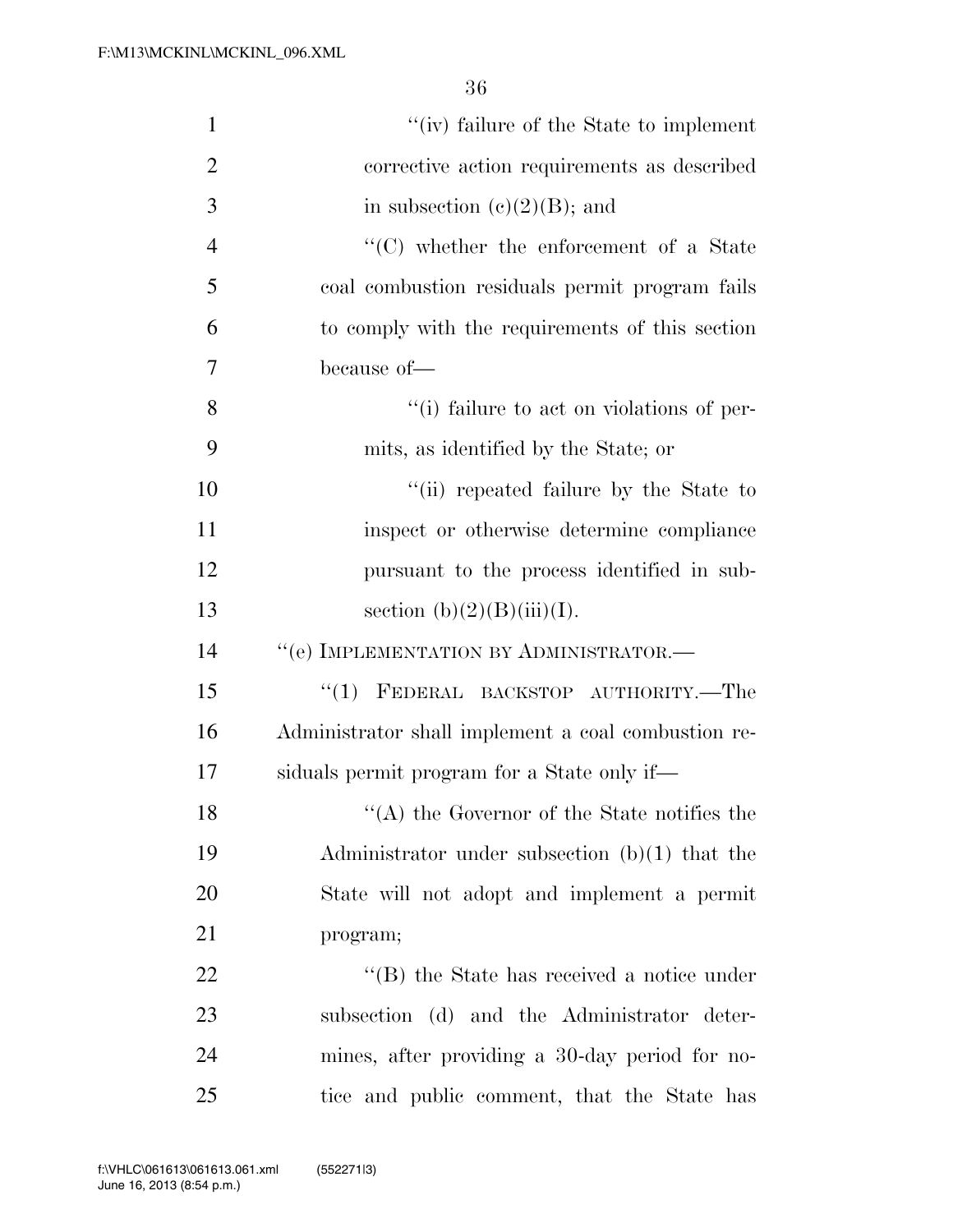| $\mathbf{1}$   | failed, by the deadline identified in the notice       |
|----------------|--------------------------------------------------------|
| $\overline{2}$ | under subsection $(d)(3)(B)$ , to remedy the defi-     |
| 3              | ciencies detailed in the notice under subsection       |
| $\overline{4}$ | $(d)(3)(A);$ or                                        |
| 5              | "(C) the State informs the Administrator,              |
| 6              | in writing, that such State will no longer imple-      |
| $\overline{7}$ | ment such a permit program.                            |
| 8              | "(2) REVIEW.—A State may obtain a review of            |
| 9              | a determination by the Administrator under this        |
| 10             | subsection as if the determination was a final regu-   |
| 11             | lation for purposes of section 7006.                   |
| 12             | $``(3)$ OTHER STRUCTURES.—For structures               |
| 13             | that receive coal combustion residuals on or after     |
| 14             | the date of enactment of this section located on       |
| 15             | property within the exterior boundaries of a State     |
| 16             | that the State does not have authority or jurisdiction |
| 17             | to regulate, the Administrator shall implement a coal  |
| 18             | combustion residuals permit program only for those     |
| 19             | structures.                                            |
| 20             | REQUIREMENTS.—If the Administrator<br>(4)              |
| 21             | implements a coal combustion residuals permit pro-     |
| 22             | gram for a State under paragraph $(1)$ or $(3)$ , the  |
| 23             | permit program shall consist of the requirements de-   |
| 24             | scribed in subsection (c).                             |
| 25             | $``(5)$ ENFORCEMENT.—                                  |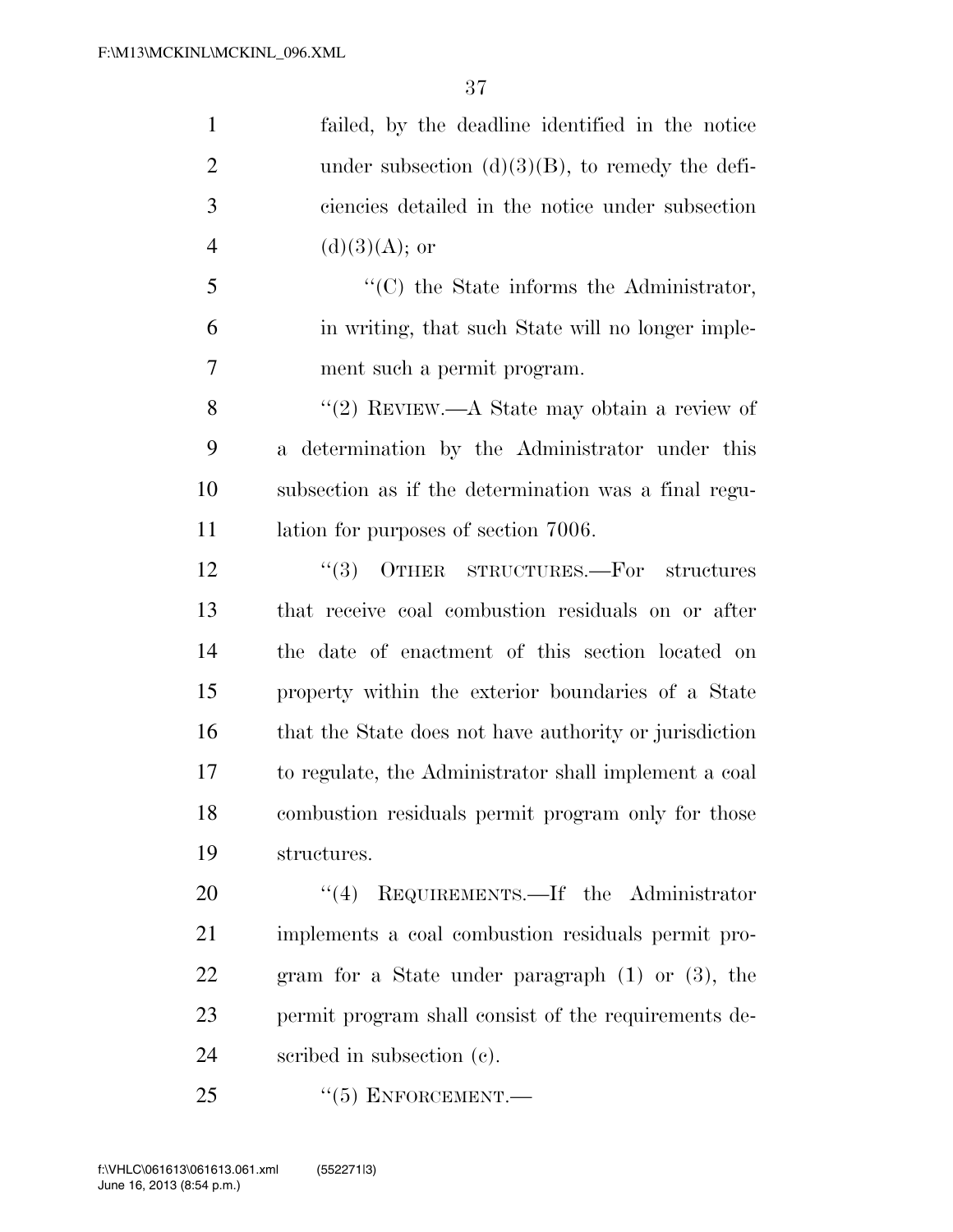| $\mathbf{1}$   | "(A) IN GENERAL.—If the Administrator           |
|----------------|-------------------------------------------------|
| $\overline{2}$ | implements a coal combustion residuals permit   |
| 3              | program for a State under paragraph $(1)$ —     |
| $\overline{4}$ | "(i) the authorities referred to in sec-        |
| 5              | tion $4005(e)(2)(A)$ shall apply with respect   |
| 6              | to coal combustion residuals and structures     |
| 7              | for which the Administrator is imple-           |
| 8              | menting the coal combustion residuals per-      |
| 9              | mit program; and                                |
| 10             | "(ii) the Administrator may use those           |
| 11             | authorities to inspect, gather information,     |
| 12             | and enforce the requirements of this sec-       |
| 13             | tion in the State.                              |
| 14             | "(B) OTHER STRUCTURES.—If the Admin-            |
| 15             | istrator implements a coal combustion residuals |
| 16             | permit program under paragraph (3)—             |
| 17             | "(i) the authorities referred to in sec-        |
| 18             | tion $4005(c)(2)(A)$ shall apply with respect   |
| 19             | to coal combustion residuals and structures     |
| 20             | which the Administrator is imple-<br>for        |
| 21             | menting the coal combustion residuals per-      |
| 22             | mit program; and                                |
| 23             | "(ii) the Administrator may use those           |
| 24             | authorities to inspect, gather information,     |
| 25             | and enforce the requirements of this sec-       |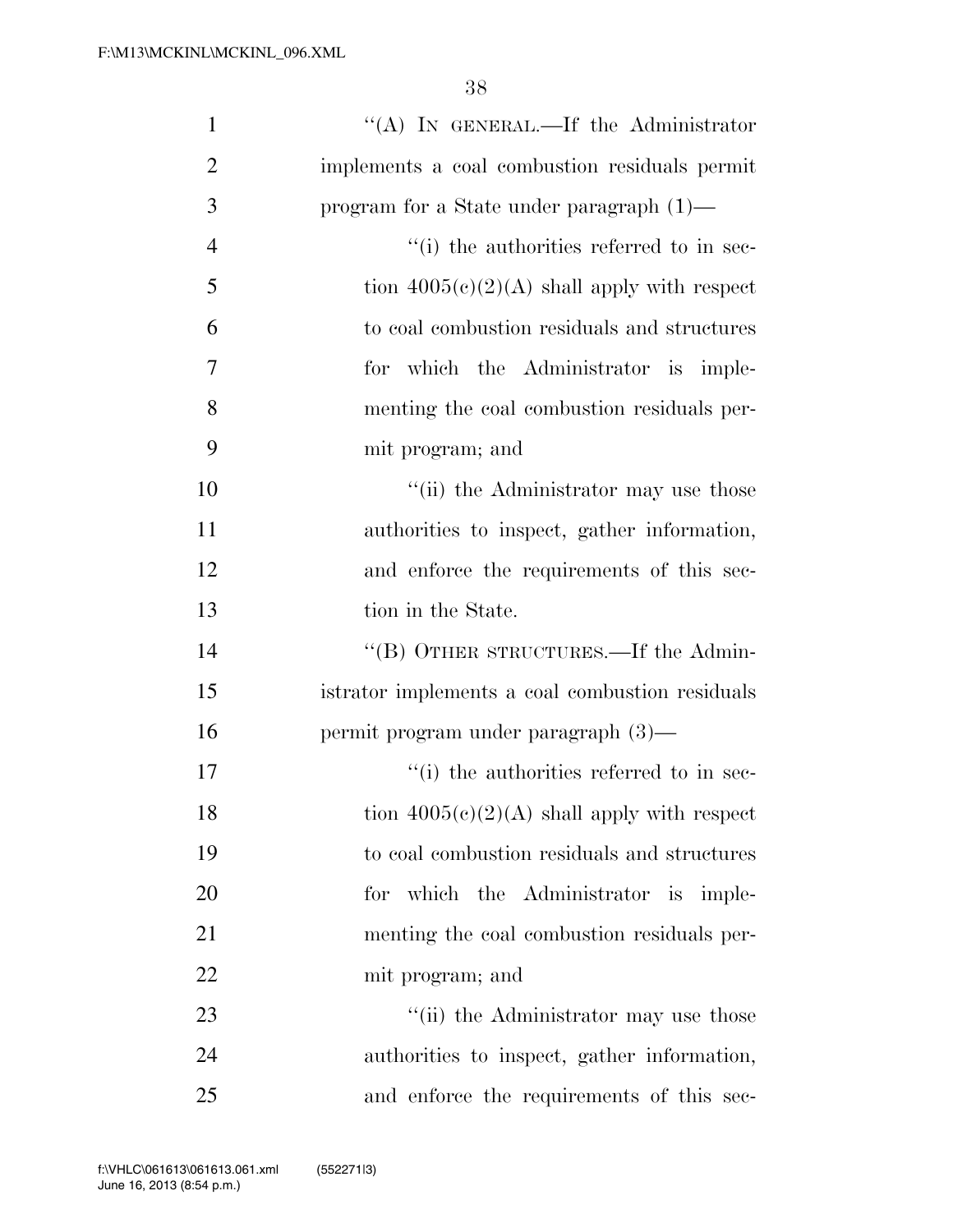| $\mathbf{1}$   | tion for the structures for which the Ad-                      |
|----------------|----------------------------------------------------------------|
| $\overline{2}$ | ministrator is implementing the coal com-                      |
| 3              | bustion residuals permit program.                              |
| $\overline{4}$ | "(6) PUBLIC PARTICIPATION PROCESS.—If the                      |
| 5              | Administrator implements a coal combustion residu-             |
| 6              | als permit program for a State under this sub-                 |
| 7              | section, the Administrator shall provide a 30-day pe-          |
| 8              | riod for the public participation process required in          |
| 9              | paragraphs $(1)(F)(i)$ , $(4)(C)(i)$ , and $(4)(E)(ii)(IV)$ of |
| 10             | subsection $(c)$ .                                             |
| 11             | "(f) STATE CONTROL AFTER IMPLEMENTATION BY                     |
| 12             | ADMINISTRATOR.-                                                |
| 13             | $``(1)$ STATE CONTROL.—                                        |
| 14             | "(A) NEW ADOPTION, OR RESUMPTION OF,                           |
| 15             | AND IMPLEMENTATION BY STATE.—For a State                       |
| 16             | for which the Administrator is implementing a                  |
| 17             | coal combustion residuals permit program                       |
| 18             | subsection (e)(1)(A), or subsection<br>under                   |
| 19             | $(e)(1)(C)$ , the State may adopt and implement                |
| 20             | such a permit program by—                                      |
| 21             | "(i) notifying the Administrator that                          |
| 22             | the State will adopt and implement such a                      |
| 23             | permit program;                                                |
| 24             | "(ii) not later than $6$ months after the                      |
| 25             | date of such notification, submitting to the                   |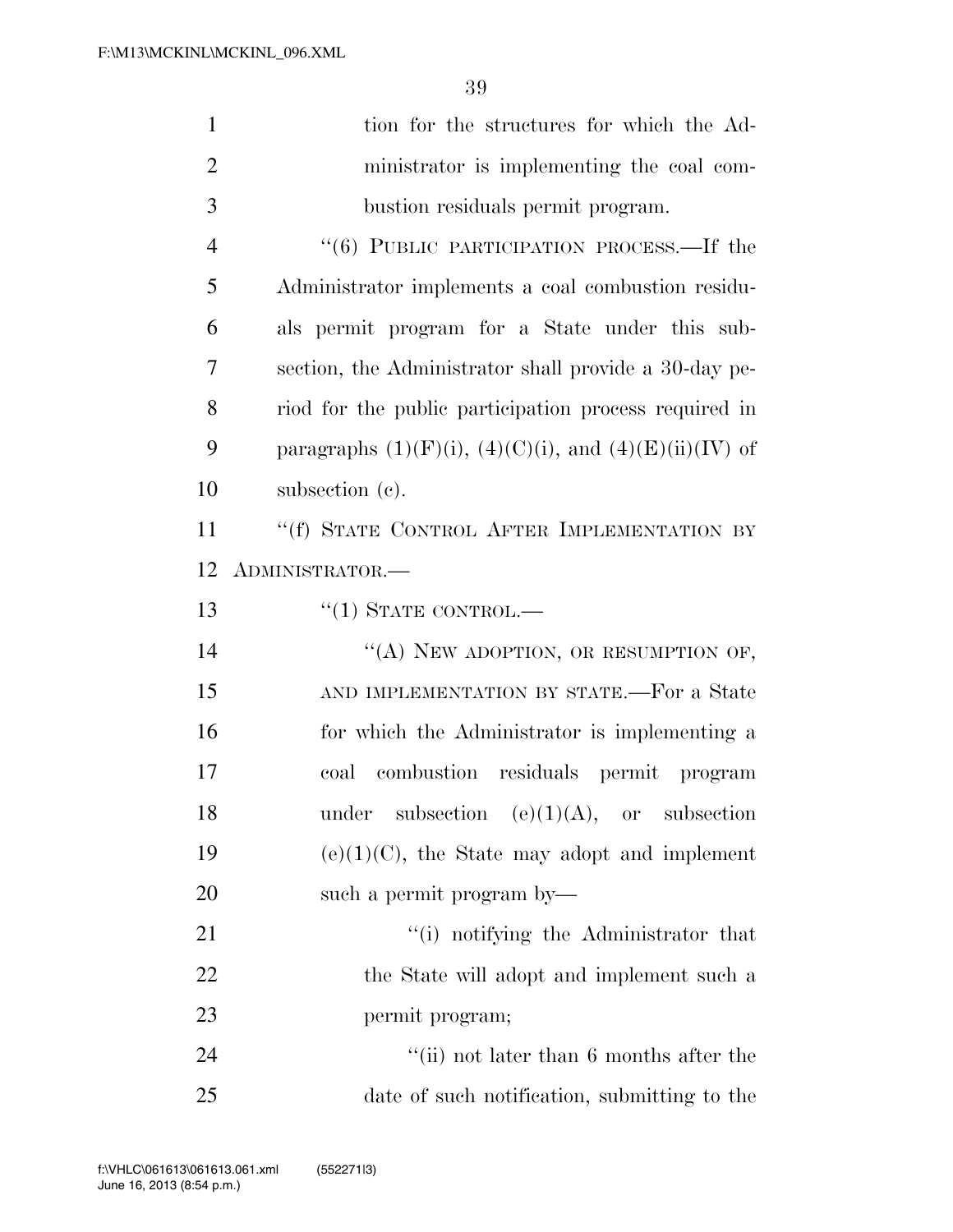| $\mathbf{1}$   | Administrator a certification under sub-        |
|----------------|-------------------------------------------------|
| $\overline{2}$ | section $(b)(2)$ ; and                          |
| 3              | "(iii) receiving from the Adminis-              |
| $\overline{4}$ | trator—                                         |
| 5              | $\lq\lq$ a determination, after pro-            |
| 6              | viding a 30-day period for notice and           |
| 7              | public comment, that the State coal             |
| 8              | combustion residuals permit program             |
| 9              | meets the requirements described in             |
| 10             | subsection $(e)$ ; and                          |
| 11             | $\lq\lq$ (II) a timeline for transition of      |
| 12             | control of the coal combustion residu-          |
| 13             | als permit program.                             |
| 14             | "(B) REMEDYING DEFICIENT PERMIT PRO-            |
| 15             | GRAM.-For a State for which the Adminis-        |
| 16             | trator is implementing a coal combustion re-    |
| 17             | siduals permit program under subsection         |
| 18             | $(e)(1)(B)$ , the State may adopt and implement |
| 19             | such a permit program by—                       |
| 20             | "(i) remedying only the deficiencies            |
| 21             | detailed in the notice pursuant to sub-         |
| 22             | section $(d)(3)(A)$ ; and                       |
| 23             | "(ii) receiving from the Adminis-               |
| 24             | trator—                                         |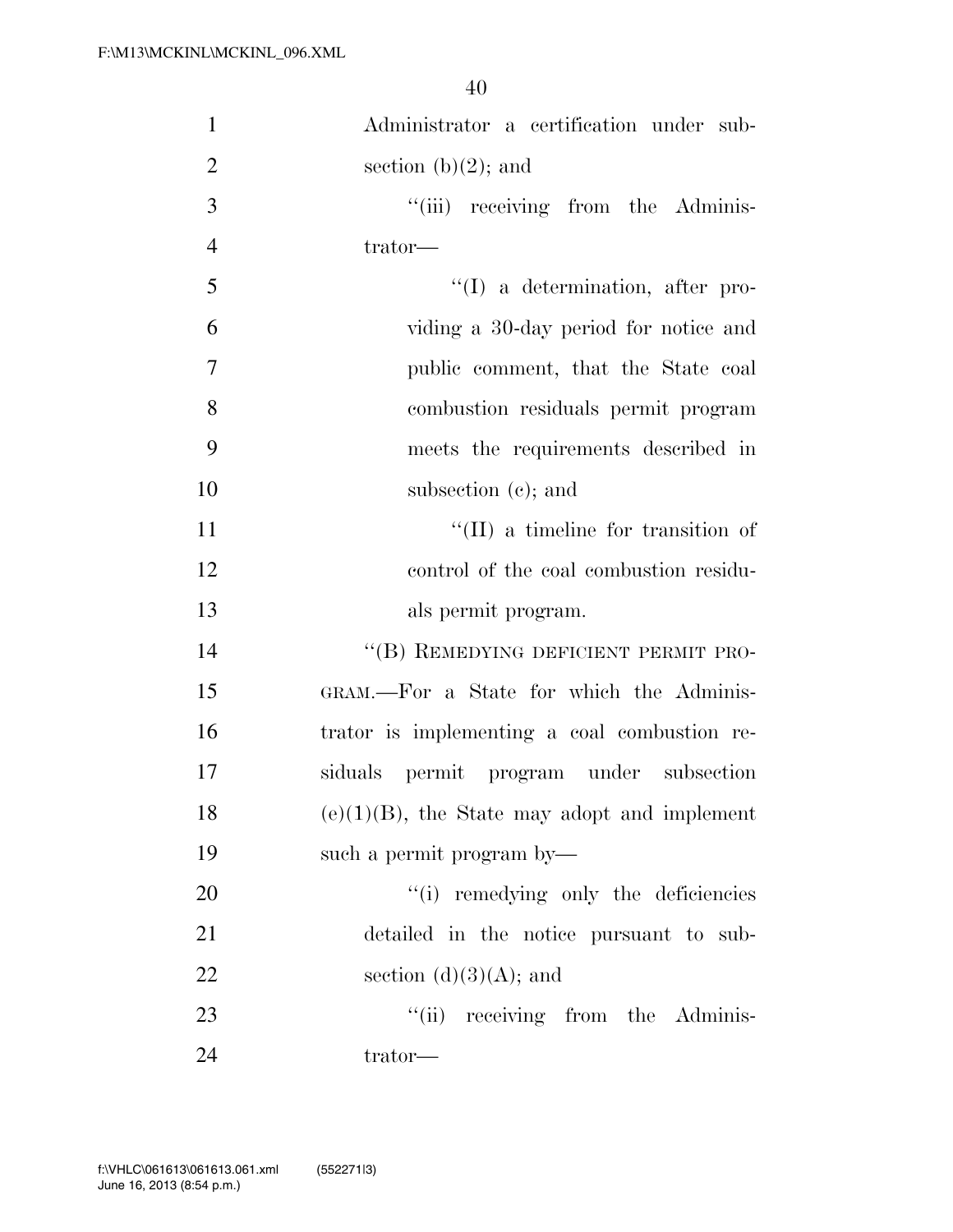| $\mathbf{1}$   | $\lq\lq$ a determination, after pro-                  |
|----------------|-------------------------------------------------------|
| $\overline{2}$ | viding a 30-day period for notice and                 |
| 3              | public comment, that the deficiencies                 |
| $\overline{4}$ | detailed in such notice have been rem-                |
| 5              | edied; and                                            |
| 6              | $\lq\lq$ (II) a timeline for transition of            |
| 7              | control of the coal combustion residu-                |
| 8              | als permit program.                                   |
| 9              | $``(2)$ REVIEW OF DETERMINATION.—                     |
| 10             | "(A) DETERMINATION REQUIRED.—The                      |
| 11             | Administrator shall make a determination              |
| 12             | under paragraph $(1)$ not later than 90 days          |
| 13             | after the date on which the State submits a cer-      |
| 14             | tification under paragraph $(1)(A)(ii)$ , or notifies |
| 15             | the Administrator that the deficiencies have          |
| 16             | been remedied pursuant to paragraph $(1)(B)(i)$ ,     |
| 17             | as applicable.                                        |
| 18             | "(B) REVIEW.—A State may obtain a re-                 |
| 19             | view of a determination by the Administrator          |
| 20             | under paragraph (1) as if such determination          |
| 21             | was a final regulation for purposes of section        |
| 22             | 7006.                                                 |
| 23             | "(3) IMPLEMENTATION DURING TRANSITION.—               |
| 24             | "(A) EFFECT ON ACTIONS AND ORDERS.-                   |
| 25             | Program requirements of, and actions taken or         |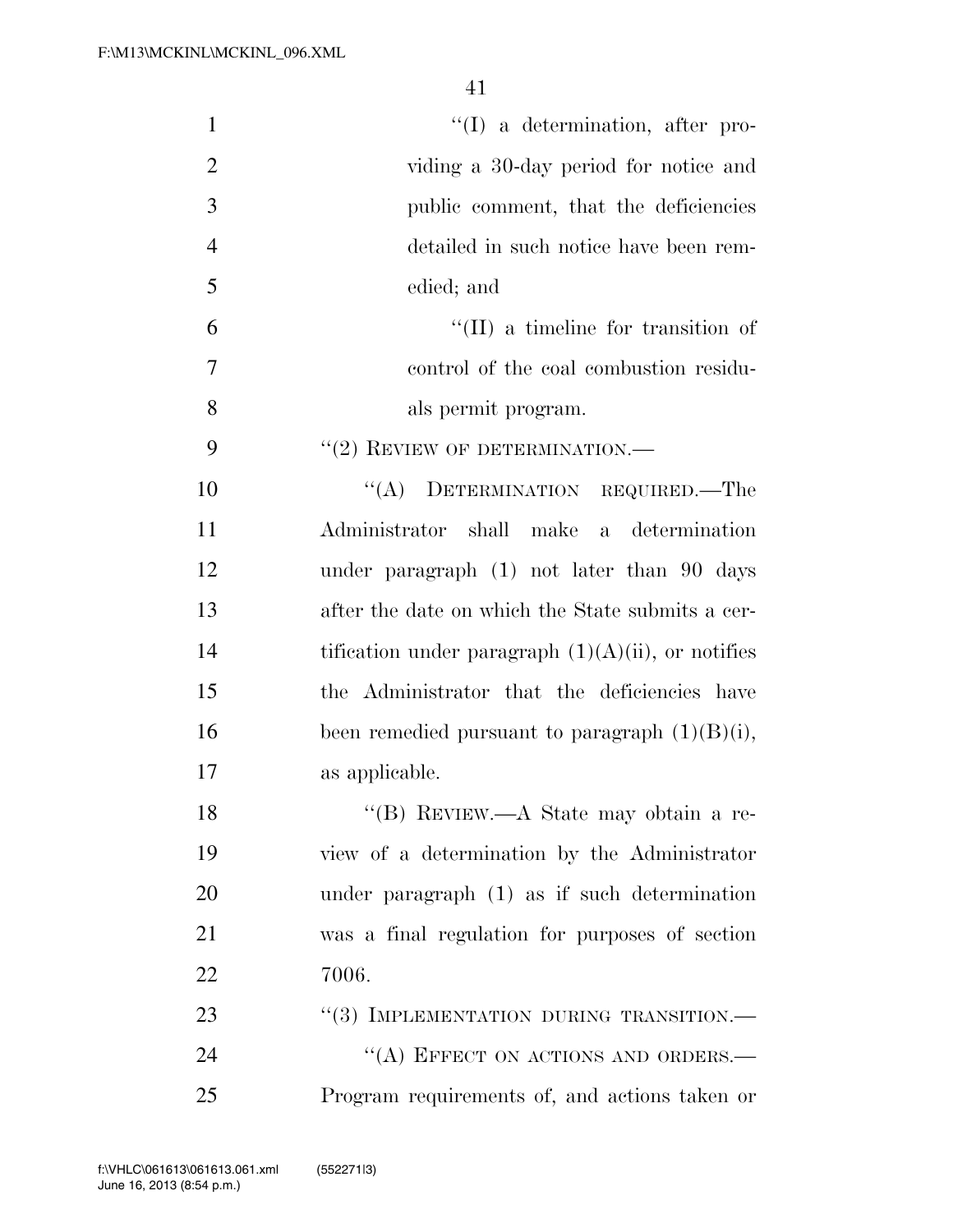| $\mathbf{1}$   | orders issued pursuant to, a coal combustion re-   |
|----------------|----------------------------------------------------|
| $\overline{2}$ | siduals permit program shall remain in effect      |
| 3              | $if$ —                                             |
| $\overline{4}$ | "(i) a State takes control of its coal             |
| 5              | combustion residuals permit program from           |
| 6              | the Administrator under paragraph $(1)$ ; or       |
| 7              | "(ii) the Administrator takes control              |
| 8              | of a coal combustion residuals permit pro-         |
| 9              | gram from a State under subsection (e).            |
| 10             | "(B) CHANGE IN REQUIREMENTS.-Sub-                  |
| 11             | paragraph (A) shall apply to such program re-      |
| 12             | quirements, actions, and orders until such time    |
| 13             | $as-$                                              |
| 14             | "(i) the implementing agency changes               |
| 15             | the requirements of the coal combustion            |
| 16             | residuals permit program with respect to           |
| 17             | the basis for the action or order; or              |
| 18             | "(ii) the State or the Administrator,              |
| 19             | whichever took the action or issued the            |
| 20             | order, certifies the completion of a correc-       |
| 21             | tive action that is the subject of the action      |
| 22             | or order.                                          |
| 23             | (4)<br>SINGLE PERMIT PROGRAM.—If a State           |
| 24             | adopts and implements a coal combustion residuals  |
| 25             | permit program under this subsection, the Adminis- |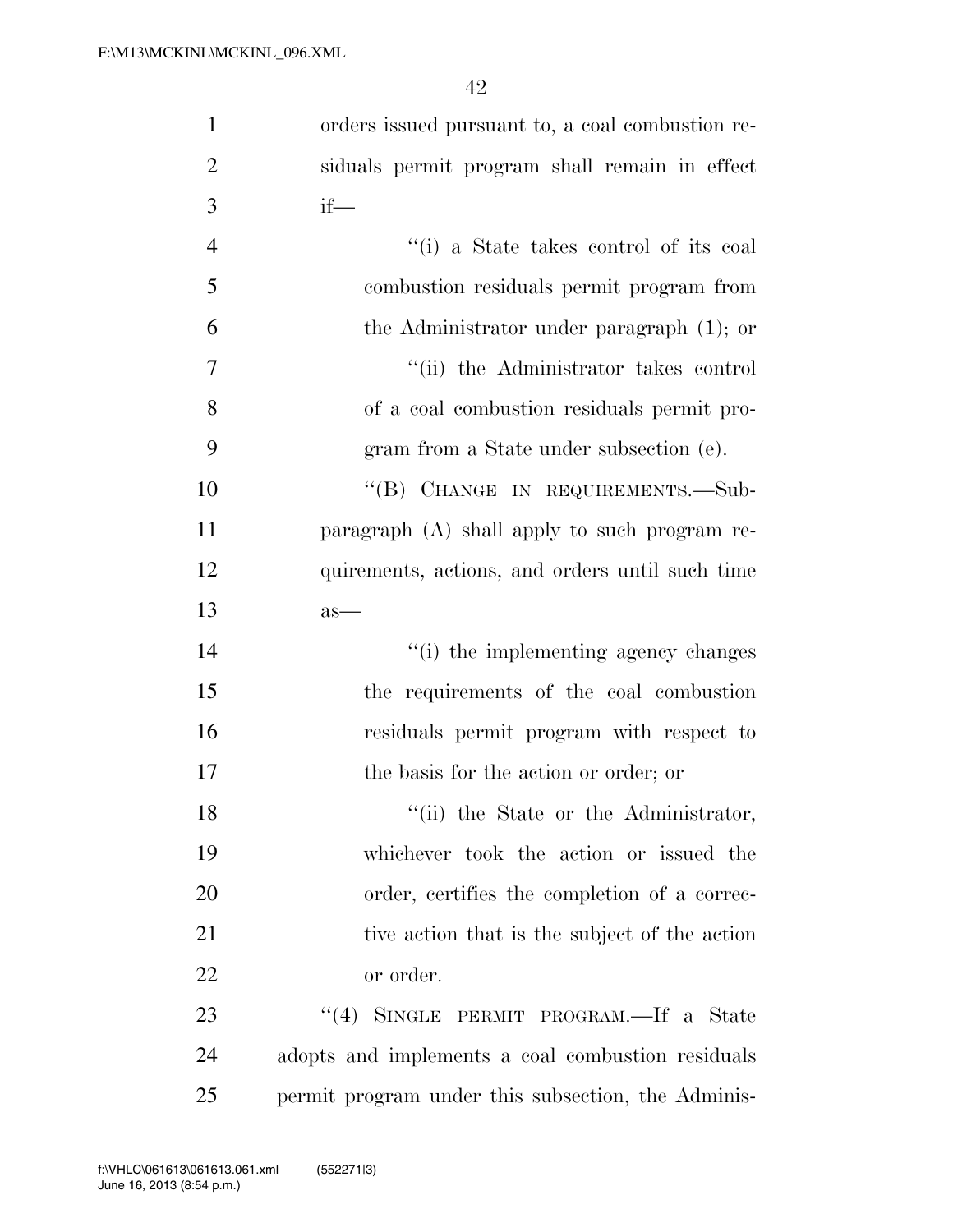trator shall cease to implement the permit program implemented under subsection (e)(1) for such State. "(g) EFFECT ON DETERMINATION UNDER  $4005(c)$  OR 3006.—The Administrator shall not consider the im- plementation of a coal combustion residuals permit pro- gram by the Administrator under subsection (e) in making a determination of approval for a permit program or other system of prior approval and conditions under section 4005(c) or of authorization for a program under section 3006.

11 "(h) AUTHORITY.—

12 "(1) STATE AUTHORITY.—Nothing in this sec- tion shall preclude or deny any right of any State to adopt or enforce any regulation or requirement re- specting coal combustion residuals that is more stringent or broader in scope than a regulation or requirement under this section.

18 "(2) AUTHORITY OF THE ADMINISTRATOR.—

19 "(A) IN GENERAL.—Except as provided in subsections (d) and (e) and section 6005, the 21 Administrator shall, with respect to the regula- tion of coal combustion residuals, defer to the States pursuant to this section.

24 "(B) IMMINENT HAZARD.—Nothing in this section shall be construed as affecting the au-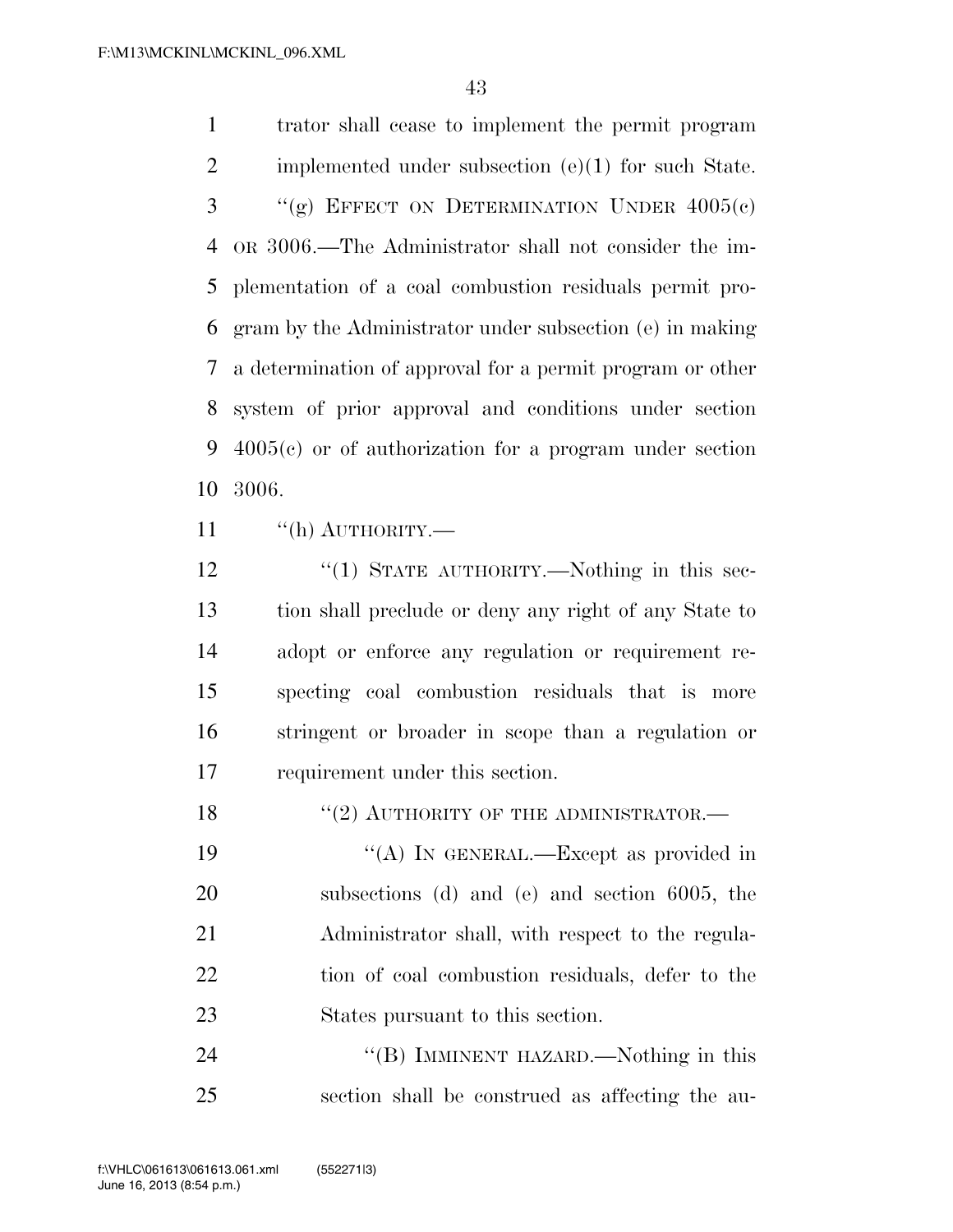| $\mathbf{1}$   | thority of the Administrator under section 7003   |
|----------------|---------------------------------------------------|
| $\overline{2}$ | with respect to coal combustion residuals.        |
| 3              | "(C) ENFORCEMENT ASSISTANCE<br><b>ONLY</b>        |
| $\overline{4}$ | UPON REQUEST.—Upon request from the head          |
| 5              | of a lead State agency that is implementing a     |
| 6              | coal combustion residuals permit program, the     |
| 7              | Administrator may provide to such State agen-     |
| 8              | cy only the enforcement assistance requested.     |
| 9              | "(D) CONCURRENT ENFORCEMENT.-Ex-                  |
| 10             | cept as provided in subparagraph $(C)$ , the Ad-  |
| 11             | ministrator shall not have concurrent enforce-    |
| 12             | ment authority when a State is implementing a     |
| 13             | coal combustion residuals permit program, in-     |
| 14             | cluding during any period of interim operation    |
| 15             | described in subsection $(c)(3)(D)$ .             |
| 16             | "(E) OTHER AUTHORITY.—The Adminis-                |
| 17             | trator shall not have authority to finalize the   |
| 18             | proposed rule published at pages 35128            |
| 19             | through 35264 of volume 75 of the Federal         |
| 20             | Register (June 21, 2010).                         |
| 21             | $``(F)$ OTHER RESPONSE AUTHORITY.—                |
| 22             | Nothing in this section shall be construed as af- |
| 23             | fecting the authority of the Administrator        |
| 24             | under the Comprehensive Environmental Re-         |
| 25             | sponse, Compensation, and Liability Act of        |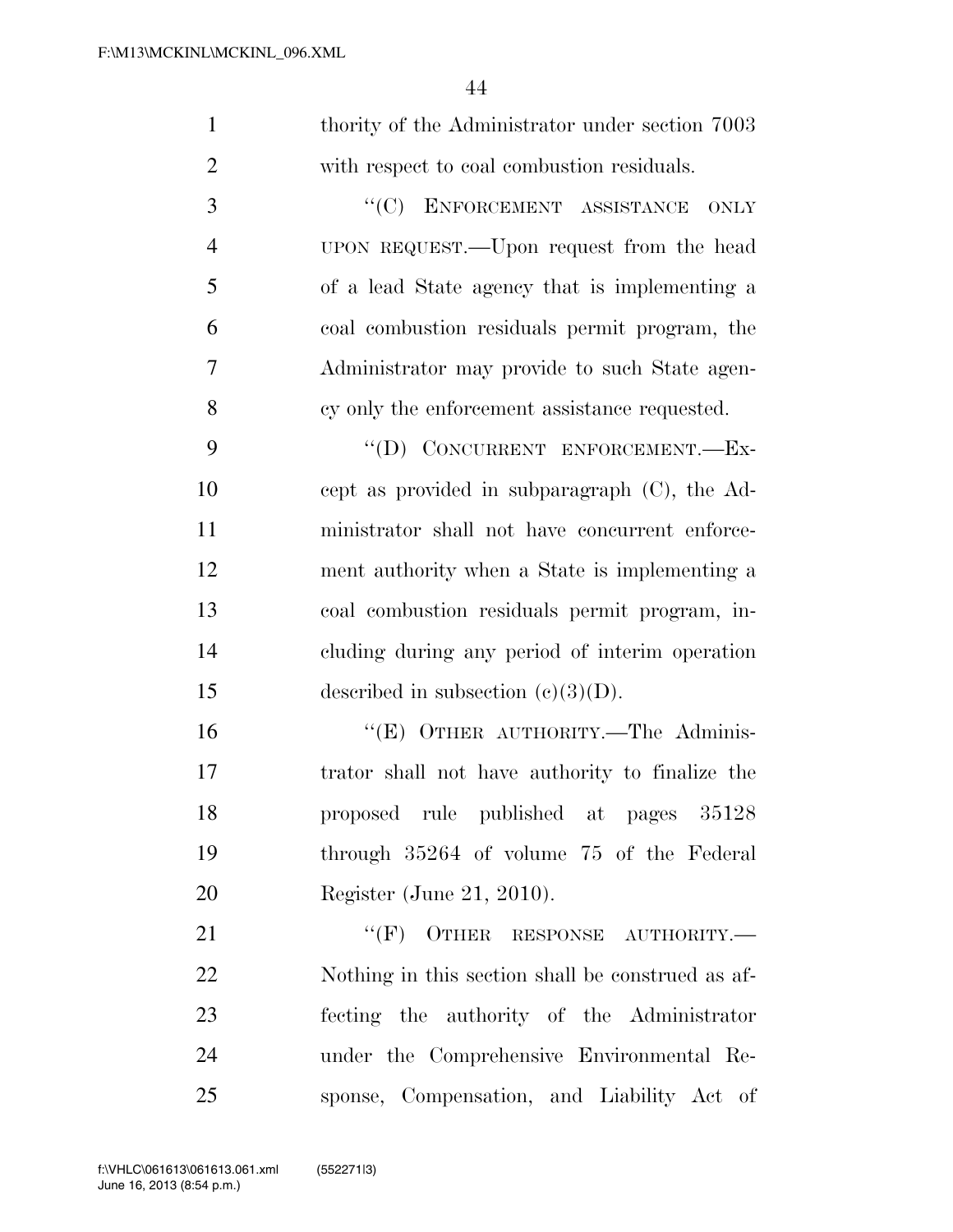| $\mathbf{1}$   | 1980 (42 U.S.C. 9601 et seq.) with respect to                |
|----------------|--------------------------------------------------------------|
| $\overline{2}$ | coal combustion residuals.                                   |
| 3              | "(3) CITIZEN SUITS.—Nothing in this section                  |
| $\overline{4}$ | shall be construed to affect the authority of a person       |
| 5              | to commence a civil action in accordance with sec-           |
| 6              | tion 7002.                                                   |
| 7              | "(i) MINE RECLAMATION ACTIVITIES.—A coal com-                |
| 8              | bustion residuals permit program implemented by the Ad-      |
| 9              | ministrator under subsection (e) shall not apply to the uti- |
| 10             | lization, placement, and storage of coal combustion residu-  |
| 11             | als at surface mining and reclamation operations.            |
| 12             | "(j) DEFINITIONS.—In this section:                           |
| 13             | COAL COMBUSTION RESIDUALS.—The<br>``(1)                      |
| 14             | term 'coal combustion residuals' means—                      |
| 15             | $\lq\lq$ the solid wastes listed in section                  |
| 16             | $3001(b)(3)(A)(i)$ , including recoverable mate-             |
| 17             | rials from such wastes;                                      |
| 18             | "(B) coal combustion wastes that are co-                     |
| 19             | managed with wastes produced in conjunction                  |
| 20             | with the combustion of coal, provided that such              |
| 21             | wastes are not segregated and disposed of sepa-              |
| 22             | rately from the coal combustion wastes and                   |
| 23             | comprise a relatively small proportion of the                |
| 24             | total wastes being disposed in the structure;                |
| 25             | "(C) fluidized bed combustion wastes;                        |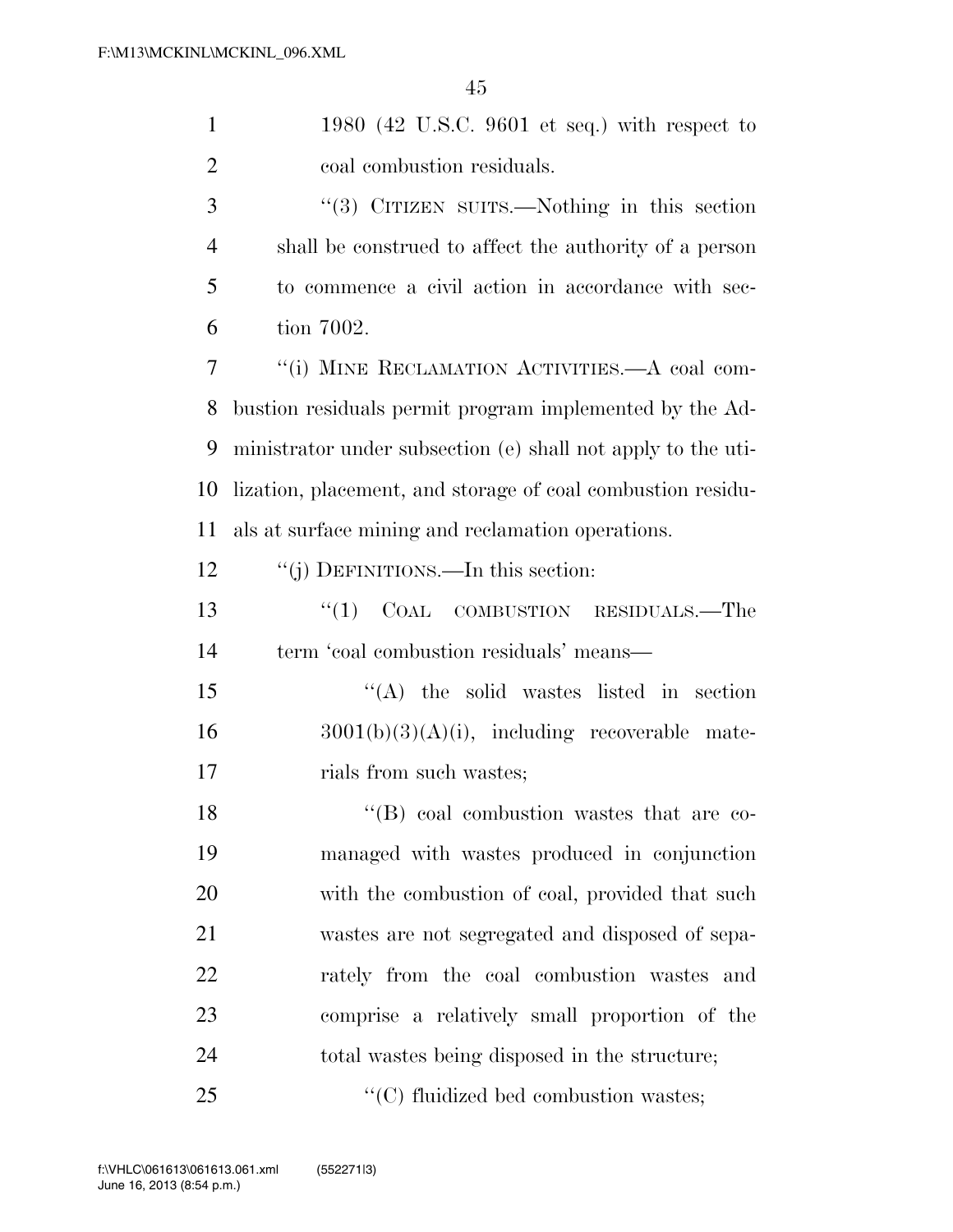''(D) wastes from the co-burning of coal with non-hazardous secondary materials, pro- vided that coal makes up at least 50 percent of the total fuel burned; and ''(E) wastes from the co-burning of coal with materials described in subparagraph (A) that are recovered from monofills. 8 "(2) COAL COMBUSTION RESIDUALS PERMIT PROGRAM.—The term 'coal combustion residuals permit program' means all of the authorities, activi- ties, and procedures that comprise the system of prior approval and conditions implemented by or for a State to regulate the management and disposal of coal combustion residuals. 15 "(3) CODE OF FEDERAL REGULATIONS.—The term 'Code of Federal Regulations' means the Code of Federal Regulations (as in effect on the date of enactment of this section) or any successor regula- tions. 20 "(4) IMPLEMENTING AGENCY.—The term 'im- plementing agency' means the agency responsible for implementing a coal combustion residuals permit program for a State, which shall either be the lead State implementing agency identified under sub-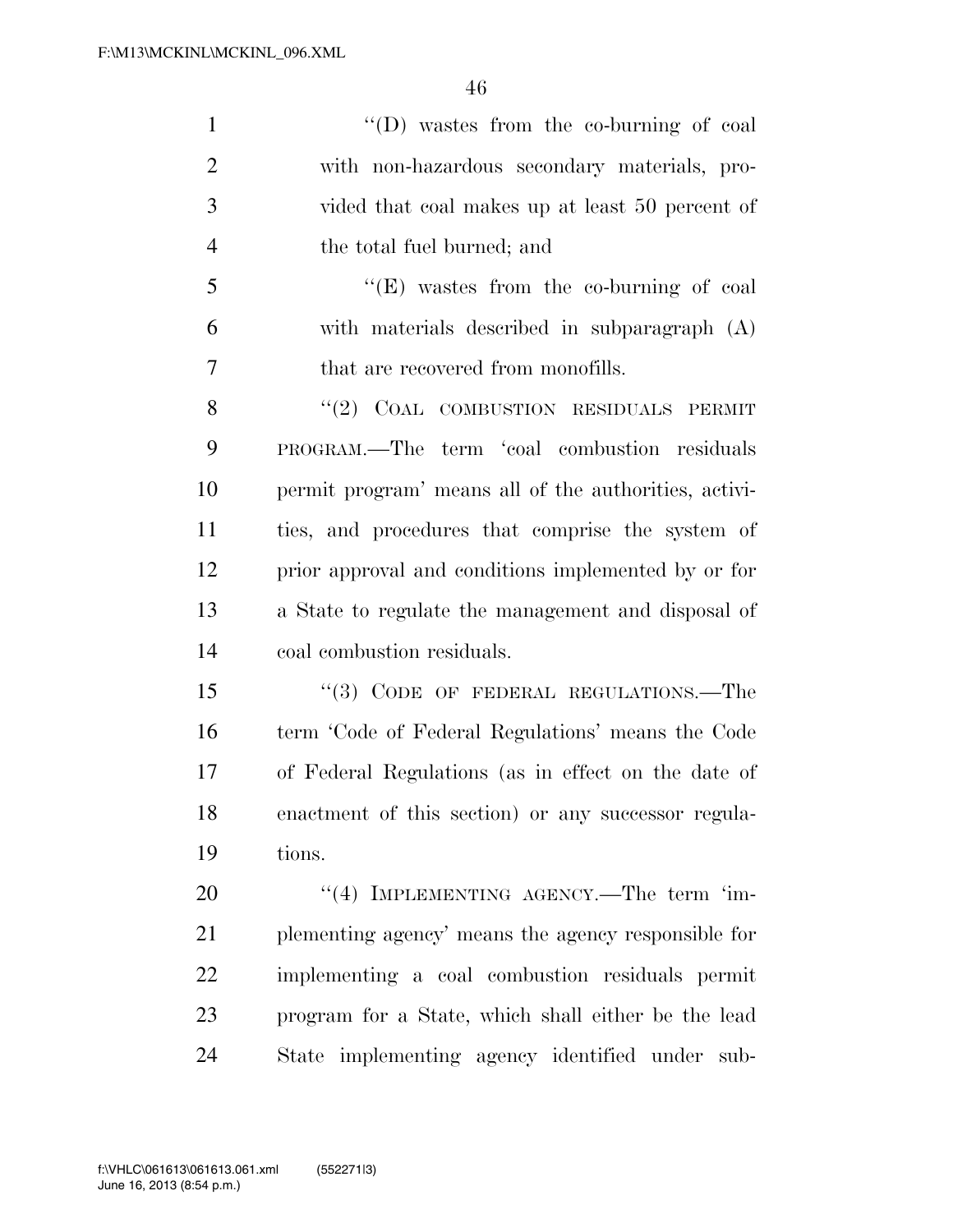section (b)(2)(B)(i) or the Administrator pursuant 2 to subsection (e).

3 "(5) PERMIT; PRIOR APPROVAL AND CONDI- TIONS.—Except as provided in subsections (b)(3) and (g), the terms 'permit' and 'prior approval and conditions' mean any authorization, license, or equiv- alent control document that incorporates the re-quirements of subsection (c).

 ''(6) REVISED CRITERIA.—The term 'revised criteria' means the criteria promulgated for munic- ipal solid waste landfill units under section 4004(a) 12 and under section  $1008(a)(3)$ , as revised under sec-tion 4010(c).

''(7) STRUCTURE.—

15 "(A) In GENERAL.—Except as provided in subparagraph (B), the term 'structure' means a landfill, surface impoundment, or other land- based unit which receives, or is intended to re-ceive, coal combustion residuals.

20 "(B) DE MINIMIS RECEIPT.—The term 'structure' does not include any land-based unit 22 that receives only de minimis quantities of coal combustion residuals if the presence of coal combustion residuals is incidental to the mate-25 rial managed in the unit.".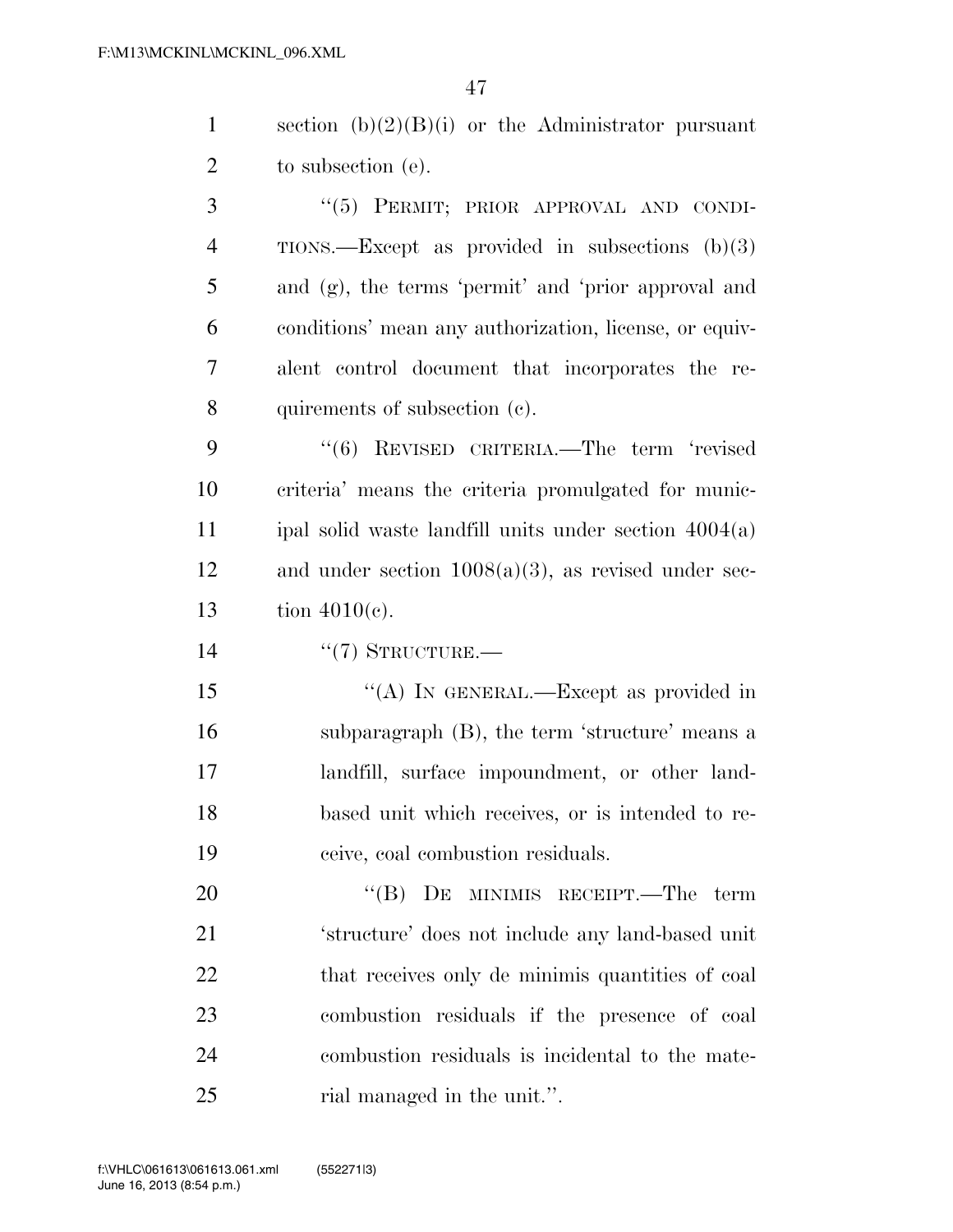(b) CONFORMING AMENDMENT.—The table of con- tents contained in section 1001 of the Solid Waste Dis- posal Act is amended by inserting after the item relating to section 4010 the following:

''Sec. 4011. Management and disposal of coal combustion residuals.''.

#### **SEC. 3. 2000 REGULATORY DETERMINATION.**

 Nothing in this subtitle, or the amendments made by this subtitle, shall be construed to alter in any manner the Environmental Protection Agency's regulatory deter- mination entitled ''Notice of Regulatory Determination on Wastes From the Combustion of Fossil Fuels'', published at 65 Fed. Reg. 32214 (May 22, 2000), that the fossil fuel combustion wastes addressed in that determination do not warrant regulation under subtitle C of the Solid Waste Disposal Act (42 U.S.C. 6921 et seq.).

#### **SEC. 4. TECHNICAL ASSISTANCE.**

 Nothing in this subtitle, or the amendments made by this subtitle, shall be construed to affect the authority of a State to request, or the Administrator of the Environ- mental Protection Agency to provide, technical assistance under the Solid Waste Disposal Act (42 U.S.C. 6901 et seq.).

### **SEC. 5. FEDERAL POWER ACT.**

 Nothing in this subtitle, or the amendments made by this subtitle, shall be construed to affect the obligations of an owner or operator of a structure (as defined in sec-